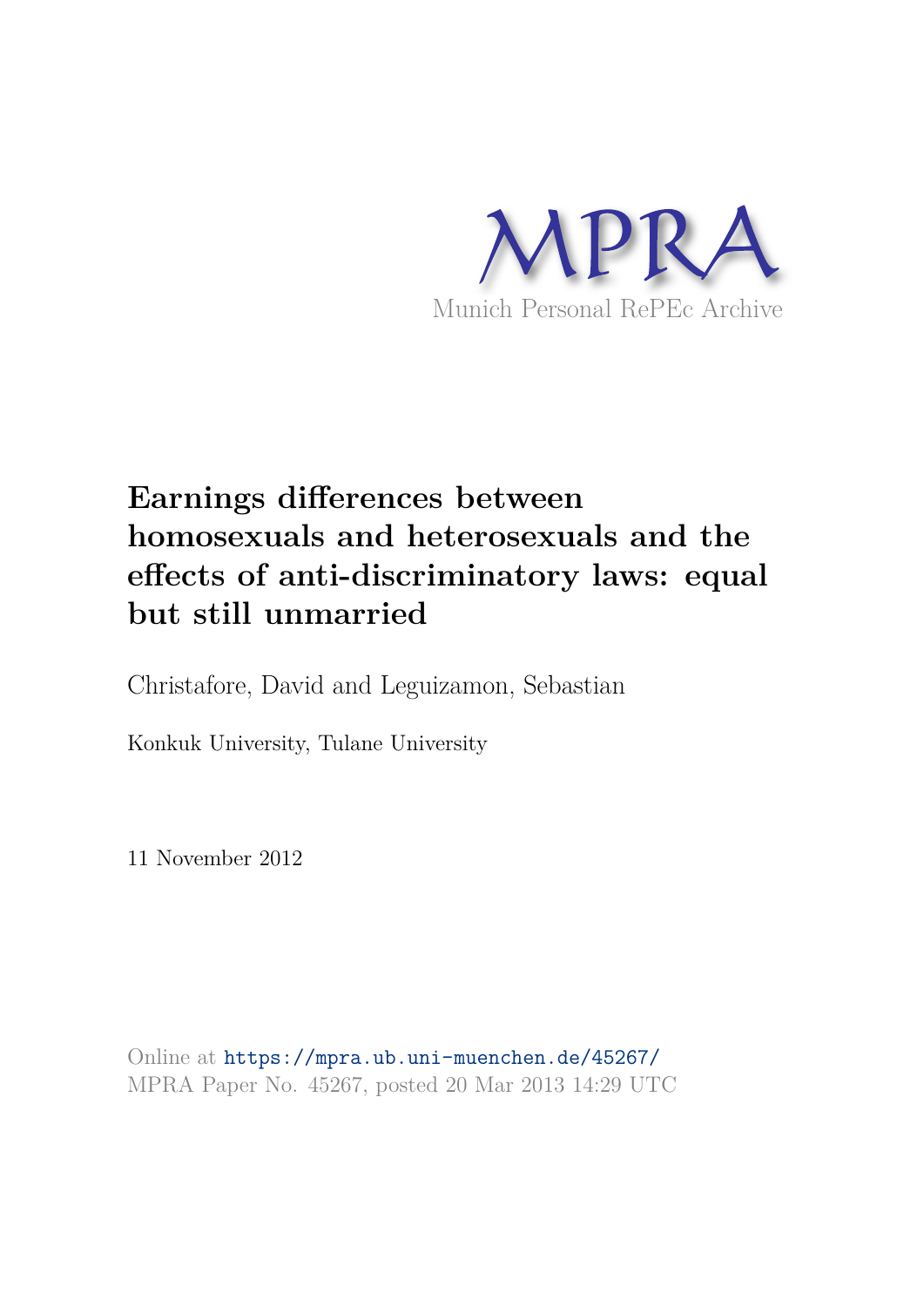# Earning Differences Between Homosexuals and Heterosexuals and the Effects of Anti-Discriminatory Laws: Equal but Still Unmarried.<sup>∗</sup>

November 11, 2012

#### Abstract

Anti-discrimination laws on the basis of sexual orientation have been adopted by many states to counteract perceived discrimination in the labor market. We find that relative to married heterosexual men, homosexual men earn less and anti-discriminatory laws, over time, partially lessen this gap. This gap is statistically non-existent relative to unmarried heterosexual men. Homosexual women, on the other hand, experience higher earnings than their heterosexual female counterparts, and the law shrinks this gap over time. Our results suggest that although the earnings differential may be due to the marriage premium, anti-discriminatory laws do help reduce labor market differences between homosexuals and heterosexuals. We conjecture that allowing homosexuals to marry could reduce the earnings inequality without creating potentially significant labor market distortions.

JEL Classification: J12, J16, J70, J78 Keywords: Earnings, Employment, Sexual Orientation, Policy

<sup>∗</sup>The authors would like to thank Marieka Klawitter for providing data on local anti-discriminatory laws.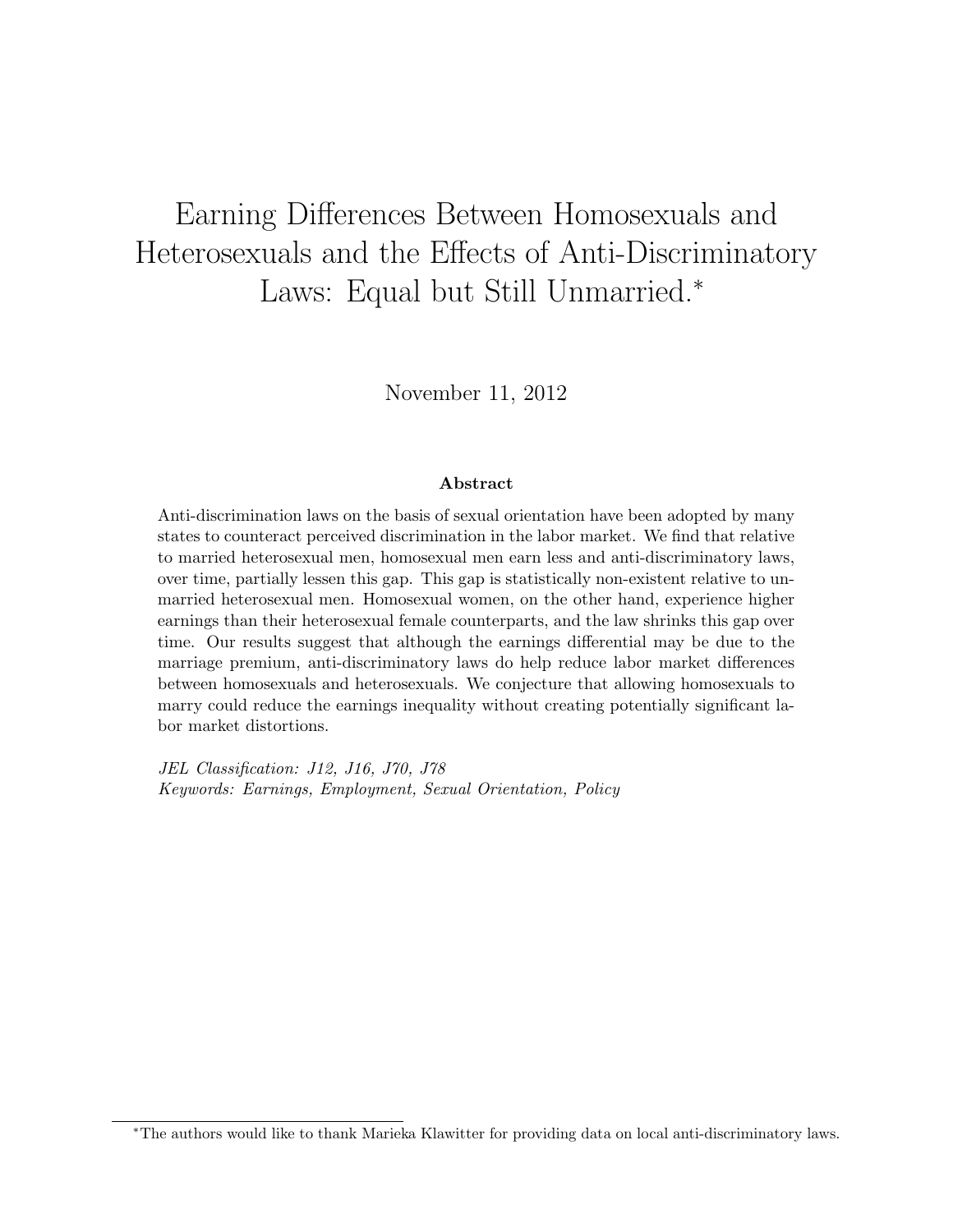Earning Differences Between Homosexuals and Heterosexuals and the Effects of Anti-Discriminatory Laws: Equal but Still Unmarried

# 1 Introduction

Gay and lesbian rights advocates have pursued passage of legislation that explicitly prohibits workplace discrimination based on sexual orientation since the 1970s (Rimmerman et al., eds, 2000). They do so on the grounds that this group is the target of discriminatory practices with respect to wages and employment outcomes. Indeed, several studies have found evidence that on average, homosexual men do earn lower wages than their heterosexual counterparts, presumably in part due to labor discrimination. While this result has not been found with respect to homosexual women, popular support for laws protecting homosexuals remains.<sup>1</sup> These anti-discriminatory laws have the potential to affect the estimated 4 million gays and lesbians currently residing in the United States (Gates, 2011); consequently, the effect of these laws is of notable importance.

Currently the efforts of advocates have resulted in significant successes at the state and local level, but a federal anti-discriminatory law remains elusive.<sup>2</sup> Twenty-one states and the District of Columbia prohibit labor market discrimination against gays and lesbians by privately owned companies (HRC, 2009). Additionally, many localities, cities, and in some cases counties have independently passed their own version of the law.<sup>3</sup> Similar to racial, gender and disability anti-discrimination provisions, these laws attempt to establish equal access and opportunity to employment to those with different sexual orientations. Research on the effect of these laws has not provided conclusive results regarding the impact it has on the group in question (Acemoglu and Angrist, 2001; Collins, 2003; Beegle and Stock, 2003).

<sup>&</sup>lt;sup>1</sup>See Klawitter (2011) for a comprehensive overview.

<sup>2</sup>There is currently a proposed bill, "The Employment Non Discrimination Act", being considered in the U.S. Congress which would legally prohibit discrimination on the basis of sexual orientation at the federal level.

<sup>3</sup>Data gathered from Klawitter (2011) estimate that in 2010 approximately 195 localities protect gays and lesbians from labor market discrimination at private and state agencies, while 137 do so for government entities only.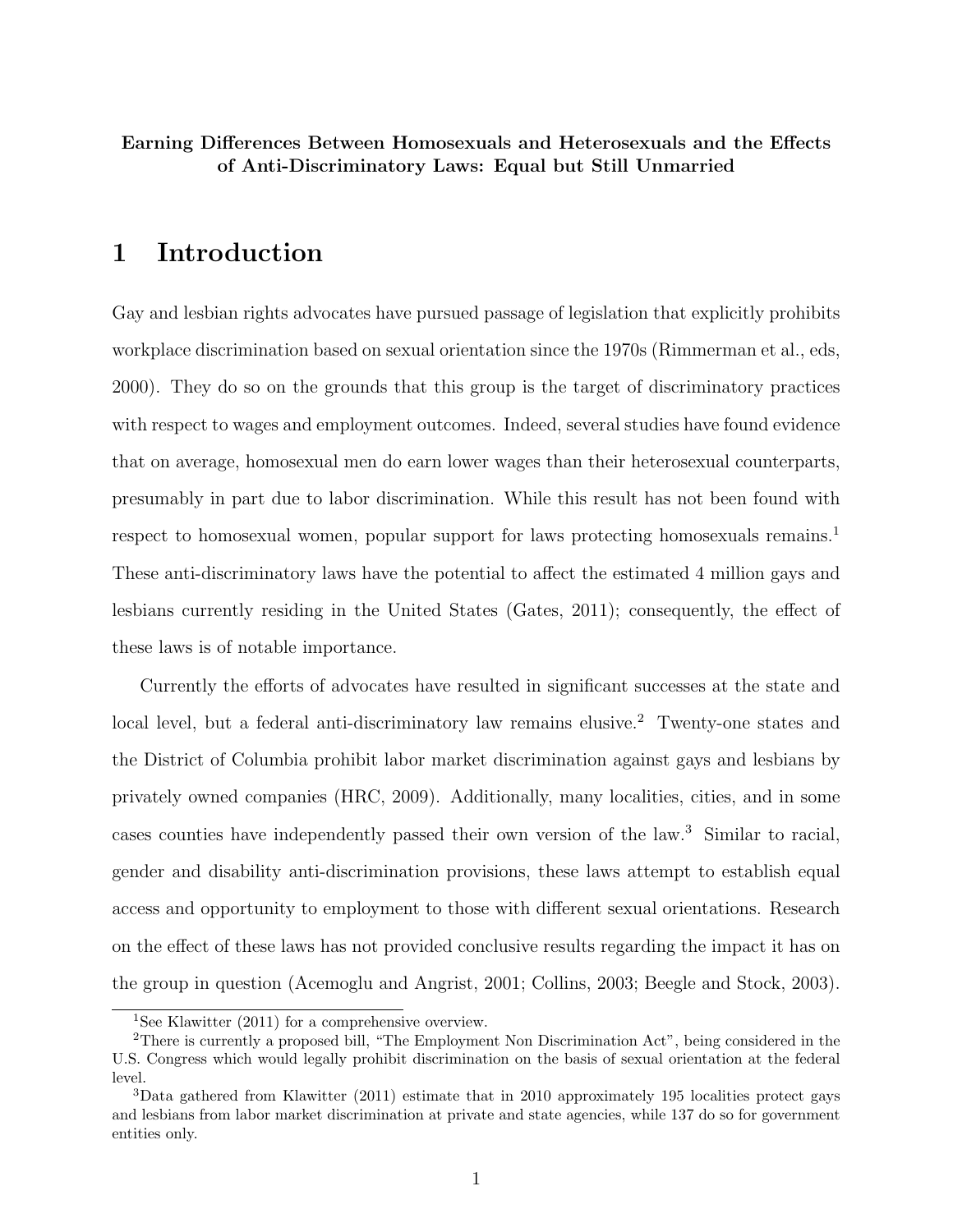In this paper we consider the issue of labor market discrimination against gays and lesbians and examine the effect of state-wide anti-discriminatory laws. Recent studies using Census data compare the wages of gays and lesbians to their married heterosexual counterparts and the difference in wages is interpreted as evidence of discrimination.<sup>4</sup> However, previous findings by Allegretto and Arthur (2001) revealed that the presence of a wage gap between homosexual and heterosexual men is partly explained by a marriage premium. Our up-to-date data confirm that the earnings of homosexual men are not statistically different from those of cohabitating unmarried heterosexual men, but are different from the earnings of heterosexual married men.

The presence of a strong marriage premium highlights the potentially significant social and economics distortionary effects of the Defense of Marriage Act, suggesting reexamination and reevaluation of the current approach to deal with discrimination based on sexual orientation.<sup>5</sup> To date, most U.S. states trying to correct for this type of discrimination have opted to implement anti-discrimination laws covering a wide range of subjects, including housing, accommodation, and wages. We analyze the effect of anti-discriminatory laws on relative earnings using a difference-in-difference-in-difference approach (DDD). This approach allows us to capture the relative differences in earnings in states that have passed a law compared to states that have not. This method has well regarded advantages when considering the analysis of the effect of a law on particular groups. Most importantly, it allows us to control for the established differences in earnings differentials of homosexuals and heterosexuals that exist between states over time, independent of any law that was passed. If, for example, a state that had a relatively high wage gap adopted the law and the earnings differential between homosexuals and heterosexuals decreased, but not to the level of states that did not

<sup>4</sup>Our data also comes from the Decennial Census. The Census allows individuals to classify their relationship to head of household as an unmarried partner. Using this information, sexual orientation is inferred from the gender identification of both the head of household and the unmarried partner. In doing so, our data on gays and lesbians are limited to same-sex male and same-sex female couples. However, Black et al. (2007a) find that these couples are representative of the general gay and lesbian population.

<sup>&</sup>lt;sup>5</sup>The Defense of Marriage Act (DOMA) states that the federal government only recognizes marriages that occur between one man and one woman.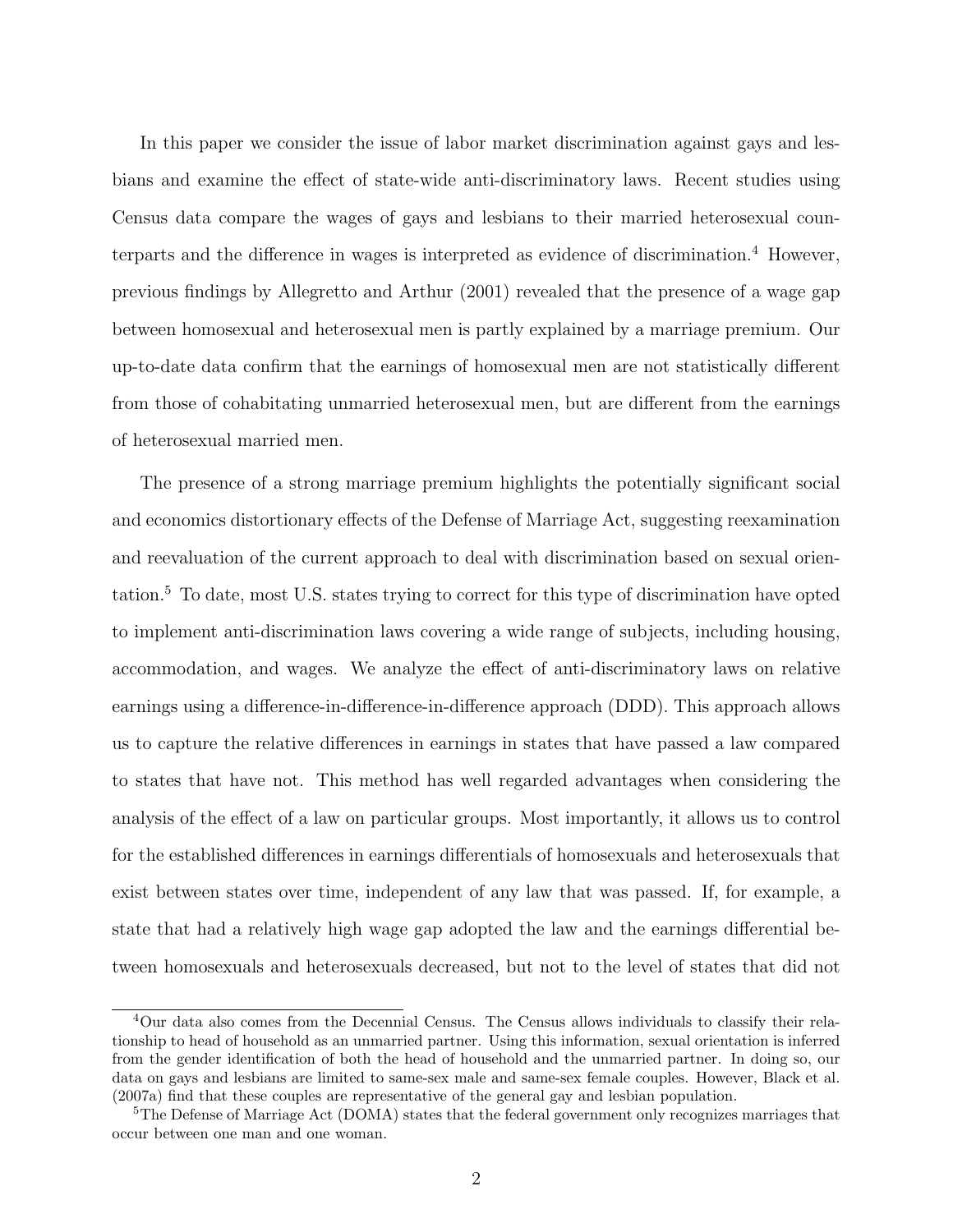pass the law, a simple cross-sectional analysis would suggest that the law did not have any impact. A DDD approach is preferred because it controls for state specific time trends that are independent of the passage of an anti-discriminatory law.

To our knowledge, this is the first study to employ a DDD approach to analyze the effect of anti-discriminatory laws on wages of homosexuals and heterosexuals.<sup>6</sup> In addition to the methodological approach, our analysis differs from previous research with respect to the classification of the data. Previous research links individuals' earnings to their place of residence while we link wages to place of work. Even though most people work in the same state where they reside, many live in either MSAs that cross state borders, or in border counties. This can result in a person residing in a state with no law, but working in a state with one, affecting the estimated law impacts. While the share of individuals working in a state different from the one where they reside is small, and may not yield significant differences, we believe that this adjustment is still important in terms of precision. Also, since we follow Klawitter (2011) in allowing for the influence of laws passed at the local city level, these adjustments seem pertinent given the degree of inter-city commuting in the United States.

The results of our analysis suggest that when we control for labor market trends in each state, anti-discrimination laws do have an effect on wages as time since passage of the law increases. Yet, we do not find evidence of any contemporaneous statistical difference between the relative earnings of homosexuals that work in a state with a law and those that work in a state without one. We also find little evidence of an impact of the law on employment of those in same-sex relationships, both at the intensive and extensive margins. Furthermore, the effect of the law through time appears to also affect heterosexual men and

 ${}^{6}$ Beegle and Stock (2003) used this approach to analyze the effect of disability laws. The DDD methodology is possible given that the Census now allows for the identification of households with same-sex couples for a number of years. Our estimates rely on IPUMS micro data from the 1990 and 2000 U.S. Censuses and the 2009 American Community Survey (ACS). For computational ease, and in order to match the density of the ACS sample (1 percent), the Census data extracts are re-weighted samples from the 5 percent sample of the United States population. This allows us to exploit the timing of the state and local laws passed over a period of almost two decades.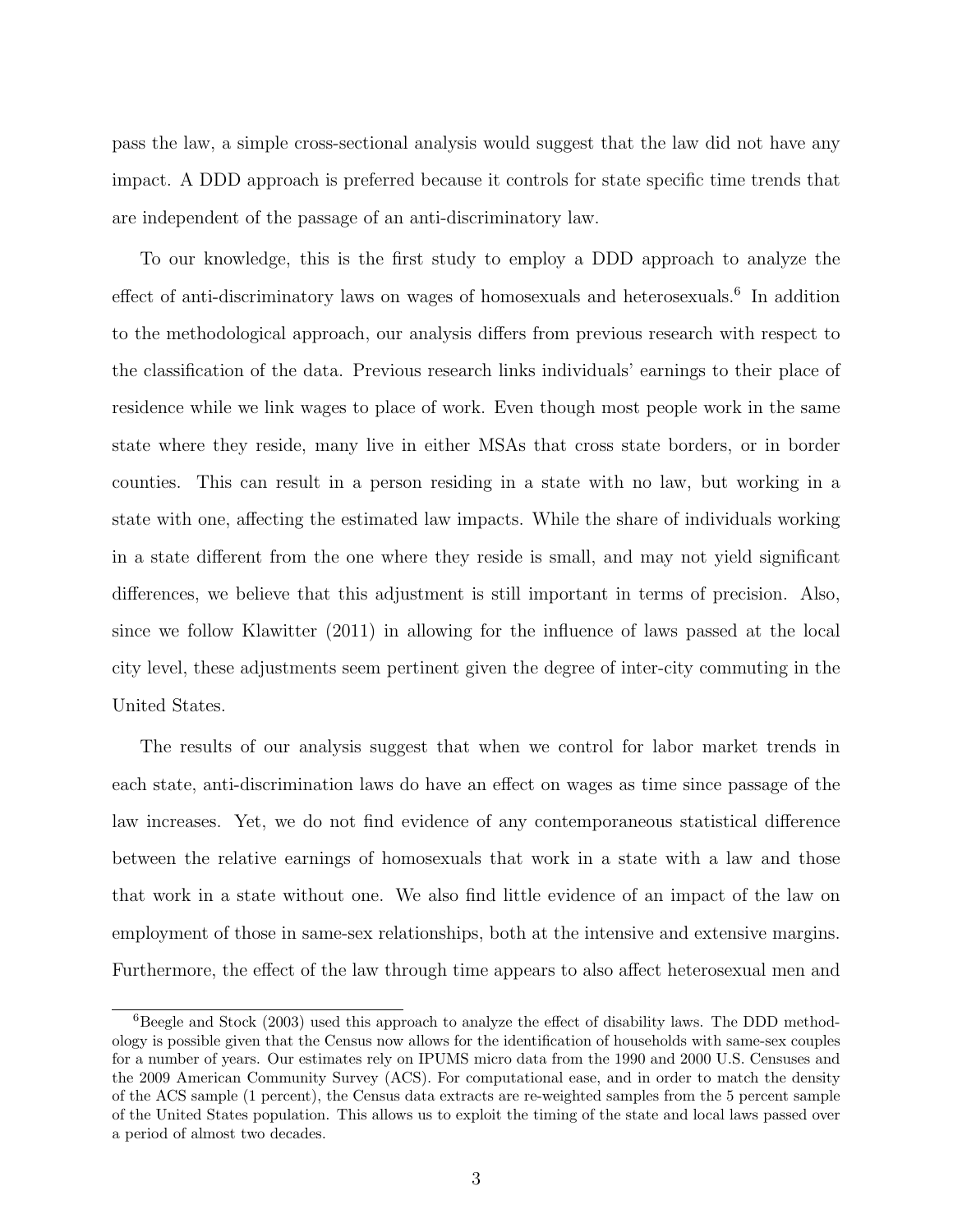women, potentially and unintendedly helping to close the overall gap created by the marriage premium.

In section 2 we provide a general background and summarize the previous literature. In section 2 we also discuss the theory and previous empirical findings. Section 3 describes the data and the empirical method. In section 4 we present the results, and in section 5 we conclude.

# 2 Background

### 2.1 On Labor Market Discrimination

Extensive research exists on the differences in employment outcomes between homosexuals and heterosexuals. Although the research has found wage differentials between these groups, it has not been able to provide conclusive evidence for or against the existence of discrimination. In general, studies using various types of survey data have found that homosexual men tend to earn lower wages than their heterosexual counterparts (Badgett, 1995; Klawitter and Flatt, 1998; Clain and Leppel, 2001; Berg and Lien, 2002; Black et al., 2003; Blanford, 2003; Plugg and Berkhout, 2004; Frank, 2006; Carpenter, 2007; Elmslie and Tebaldi, 2007; Ahmed and Hammarstedt, 2010). In contrast to the findings for men, similar studies done for women only have found that homosexual females typically earn the same or more than their heterosexual counterparts (Klawitter and Flatt, 1998; Clain and Leppel, 2001; Berg and Lien, 2002; Black et al., 2003; Blanford, 2003; Plugg and Berkhout, 2004; Arabsheibani et al., 2005; Elmslie and Tebaldi, 2007; Ahmed and Hammarstedt, 2010), although Badgett (1995); Carpenter (2004) did find that lesbians earn less than heterosexual women.<sup>7</sup>

<sup>7</sup>Black et al. (2007b) show descriptive statistics using Census data for 2000 that supports the idea that gay men earn less than their heterosexual counterparts (married or unmarried). Similarly, they show that lesbian women earn more than their heterosexual counterparts (married or unmarried). Their analysis, however, pools married and unmarried heterosexuals into one group, while we separately compare each group to gays and lesbians. Allegretto and Arthur (2001) use data from the 1990 Census only, and find that unmarried heterosexual men still enjoy slightly higher earnings than men in same-sex relationships.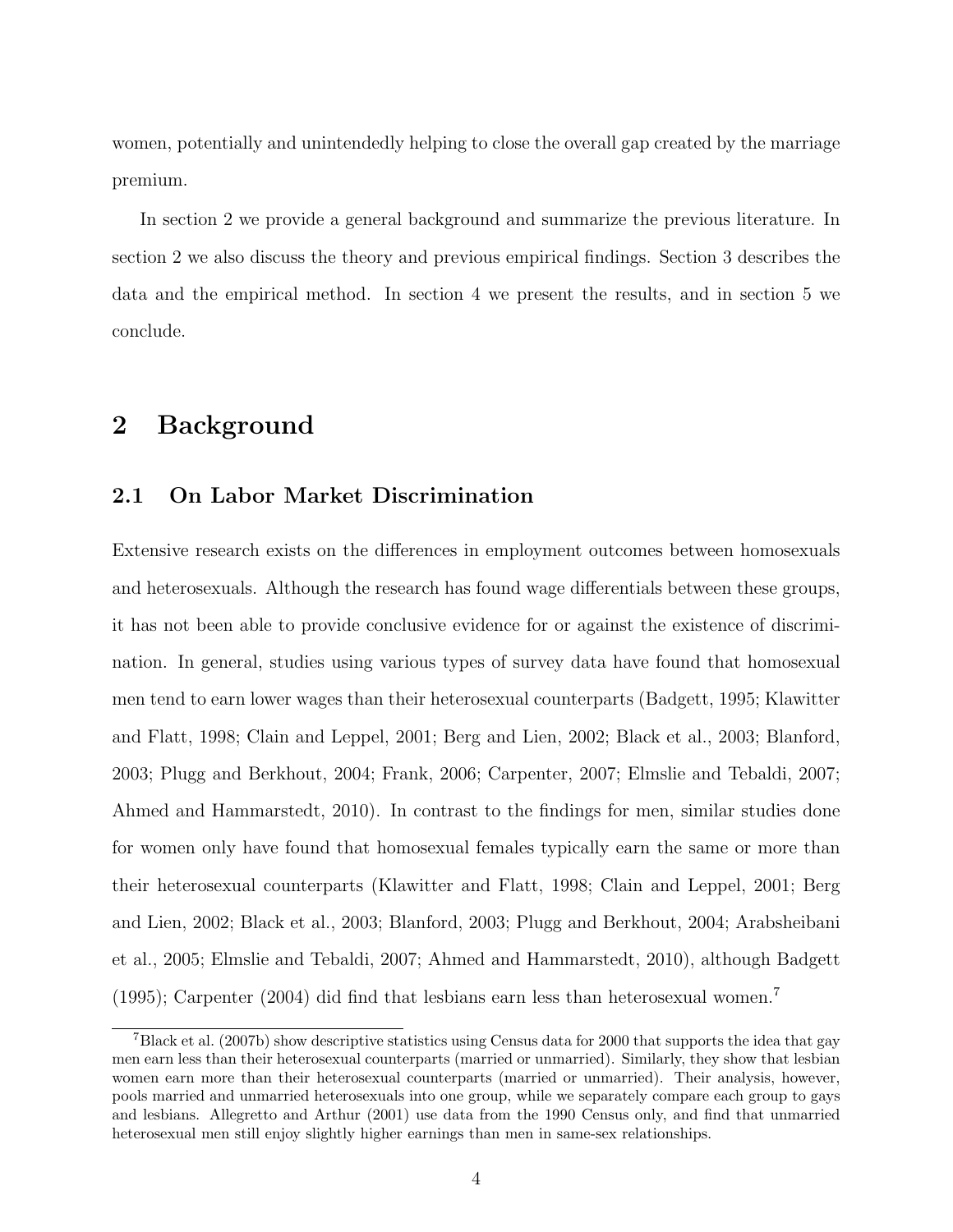Perceived discrimination in the labor market is also well documented in the literature. Most recently, Tilcsik (2011) experiments using fictitious resumes that highlight previous participation in a gay campus organization in the U.S., and finds that openly gay men receive less calls from potential employers. Herek (2009) uses survey responses from a nationally representative sample of gays and lesbians to determine if they are the victims of various types of discrimination. He finds that one in ten surveyed have experienced discrimination in the housing or labor market. Previously Badgett et al. (2007) provided a comprehensive overview of many of the surveys that have been conducted of homosexuals regarding discrimination. In their analysis they find that in studies from the mid-1980's to mid-1990's, 16% to 68% of gay, lesbian, and bisexual respondents reported experiencing employment discrimination at some point in their lives, while in the 15 studies conducted since the mid-1990's 15% to 43% of respondents reported experiencing discrimination in the workplace.

Despite evidence of perceived discrimination from survey data analysis, the documented earnings differentials between gays or lesbians and their heterosexual counterparts cannot be taken as conclusive proof of actual discrimination. Becker (1971) developed a household specialization model which predicts that in heterosexual relationships females invest in obtaining fewer labor market skills as they expect to be coupled with a high earning male in the future, while men tend to invest in more labor market skills because of their belief in being coupled with a low earning female in the future.<sup>8</sup>

Applying this model to same-sex relationships would predict that gays invest in obtaining less labor market skills relative to a heterosexual male (since they plan on being partnered with a male in the future), while lesbians invest in obtaining more labor market skills than heterosexual females (since they plan on being partnered with a female in the future).<sup>9</sup> To the extent that these decisions are unobservable, they may be driving the observed

<sup>&</sup>lt;sup>8</sup>In the presence of potential discrimination, Becker (1971) predicts that market forces will eliminate wage differentials due to discriminatory practices. His model predicts that discriminatory firms will be driven out of the industry since non-discriminatory ones will benefit in terms of increased profits. However, Rosén (2003) argues that this prediction does not hold under markets with friction and wage bargaining.

<sup>&</sup>lt;sup>9</sup>See also Becker (1991) for more on household specialization.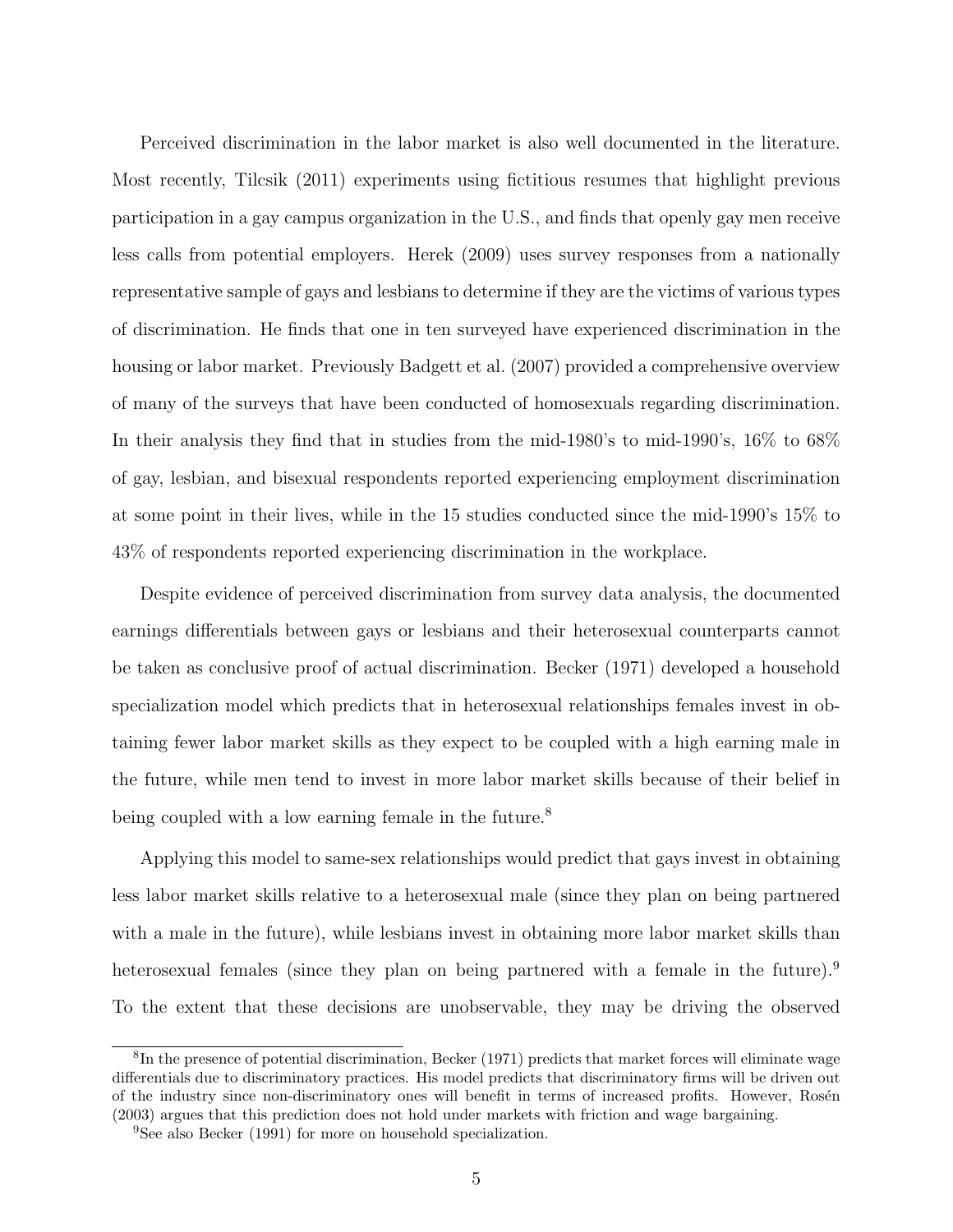earnings differences often found in the literature. Therefore, lower earnings for homosexual males cannot be considered definitive evidence of discrimination against gays, while the higher earnings enjoyed by homosexual females cannot be considered definitive evidence that lesbians are not discriminated against.

Black et al. (2007b) considers this hypothesis by examining the choice of college major of heterosexuals and homosexuals. They combine Census data for individuals in same-sex relationships with data from the National Survey of College Graduates and statistically show that homosexual men are more likely to graduate with a "typically female major" relative to heterosexual men. The opposite is true for homosexual women. Under the assumption that "typically male" majors yield higher returns, that suggests that wage differentials can be partly explained by education choice, rather than actual discrimination.<sup>10</sup>

In an attempt to overcome these difficulties, some researchers have employed labor market experiments to test for the presence of discrimination. Weichselbaumer (2003) conducted a national Swedish experiment in the hiring process, randomly assigning sexual orientation to different job applicants. She finds that gays experience discrimination in male-dominated industries and lesbians experience discrimination in female-dominated industries. Drydakis (2011) follows a similar procedure for a United States based experiment for gays, signaling sexual orientation through participation in a gay organization appearing on the resume. He also finds evidence for discrimination against gay men. However, these results concern openly gay men who may be different in unobserved ways from the general gay population. Both experiments test for discrimination in the hiring process rather than wages or earnings. <sup>11</sup> These results have, in part, motivated the adoption of anti-discriminatory laws and it is useful to analyze whether these laws did have the outcome intended.

<sup>&</sup>lt;sup>10</sup>See Brown and Corcoran (1997) for detailed descriptions of "typical female/male majors."

<sup>&</sup>lt;sup>11</sup>Note that in this analysis, like in some others looking at the differences in earnings, we employ Census data rather than survey data to allow for a more nuanced approach.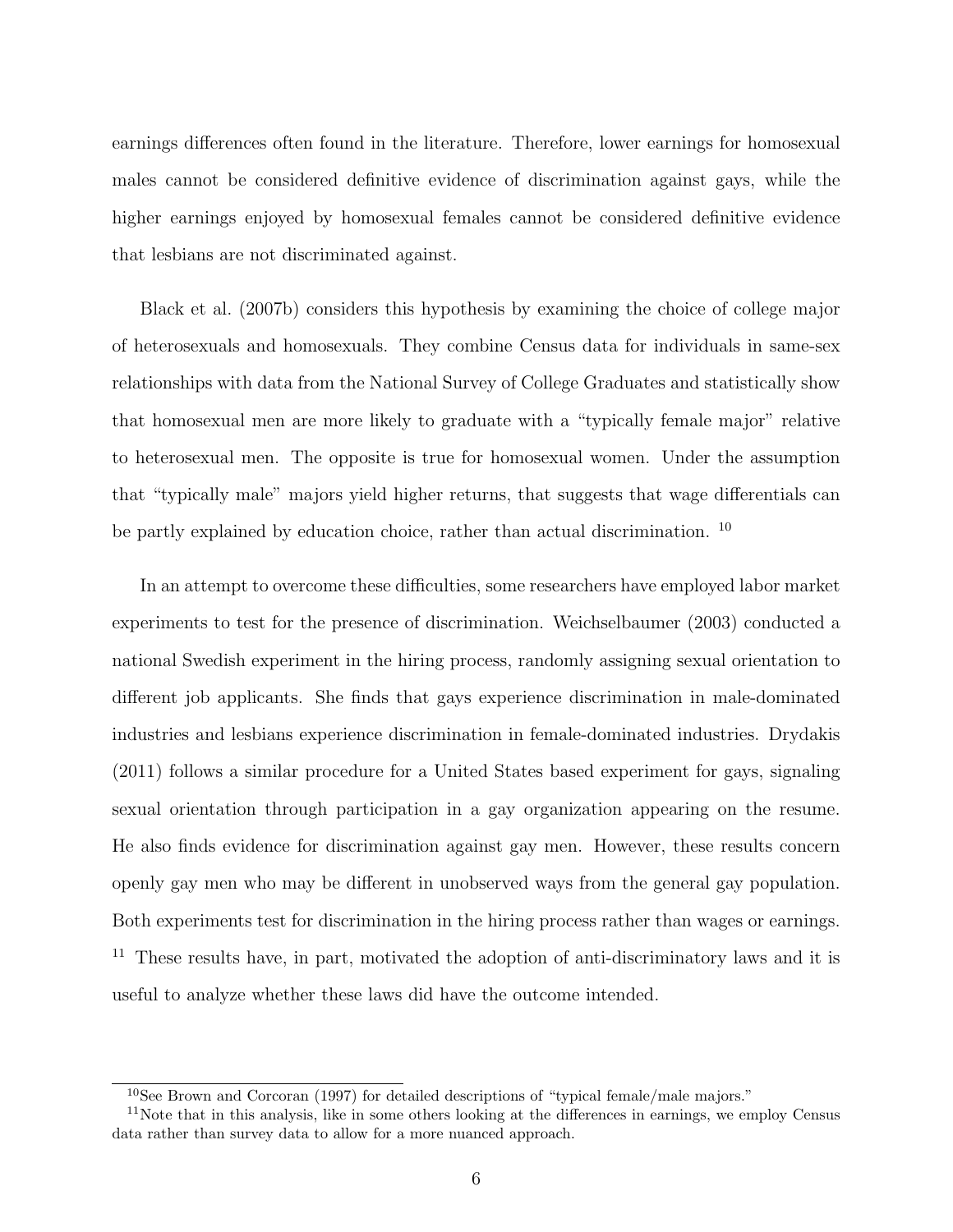### 2.2 On the History of Anti-Discriminatory Laws

Although establishing the existence of discrimination against gays and lesbians is complicated, the perception of discrimination has motivated law makers to adopt anti-discriminatory legislation on the basis of sexual orientation. There is not currently a federal anti-discriminatory law but a few states have had such legislation in place for decades. In 1975, Pennsylvania adopted a law that prohibited discrimination on the basis of sexual orientation at all state agencies. Wisconsin was the first state to implement a law that covered the private sector in 1982 (although the District of Columbia adopted a law that covered employment in the private sector in 1973). By 1990, the first year in our sample, only Wisconsin and Massachusetts (1989) had adopted a law that applied to all private companies.

Table 1 summarizes the development of the state laws adopted to date. We are particularly interested in laws that cover employment in the private sector. As table 1 shows, there are some states in which discrimination is explicitly prohibited in state agencies, but not in private companies. In other states, neither state nor private employers are required by the law to provide equal opportunities to those with different sexual preferences. Additionally, state provisions differ from each other in regard to the inclusion of gender identity. For example, the Maryland Annexed Code art. 49B §5 of 2001 does prohibit discrimination on the basis of sexual orientation but does not explicitly address the issue of gender identity (e.g. transgender).

#### [INSERT TABLE 1 HERE]

These state laws have largely been designed after other stipulations that prohibit employment discrimination based on race, gender, and to some extent disability (Klawitter, 2011). In California, for instance, the term 'sexual orientation' was added to a broader legislation that includes race, religious creed, color, national origin, ancestry, physical and mental disability, medical condition, marital status, sex, and age. It explicitly prohibits discrimination in hiring, firing, compensation package, and employment conditions. It prohibits discrimination against the participation in labor organizations such as unions or other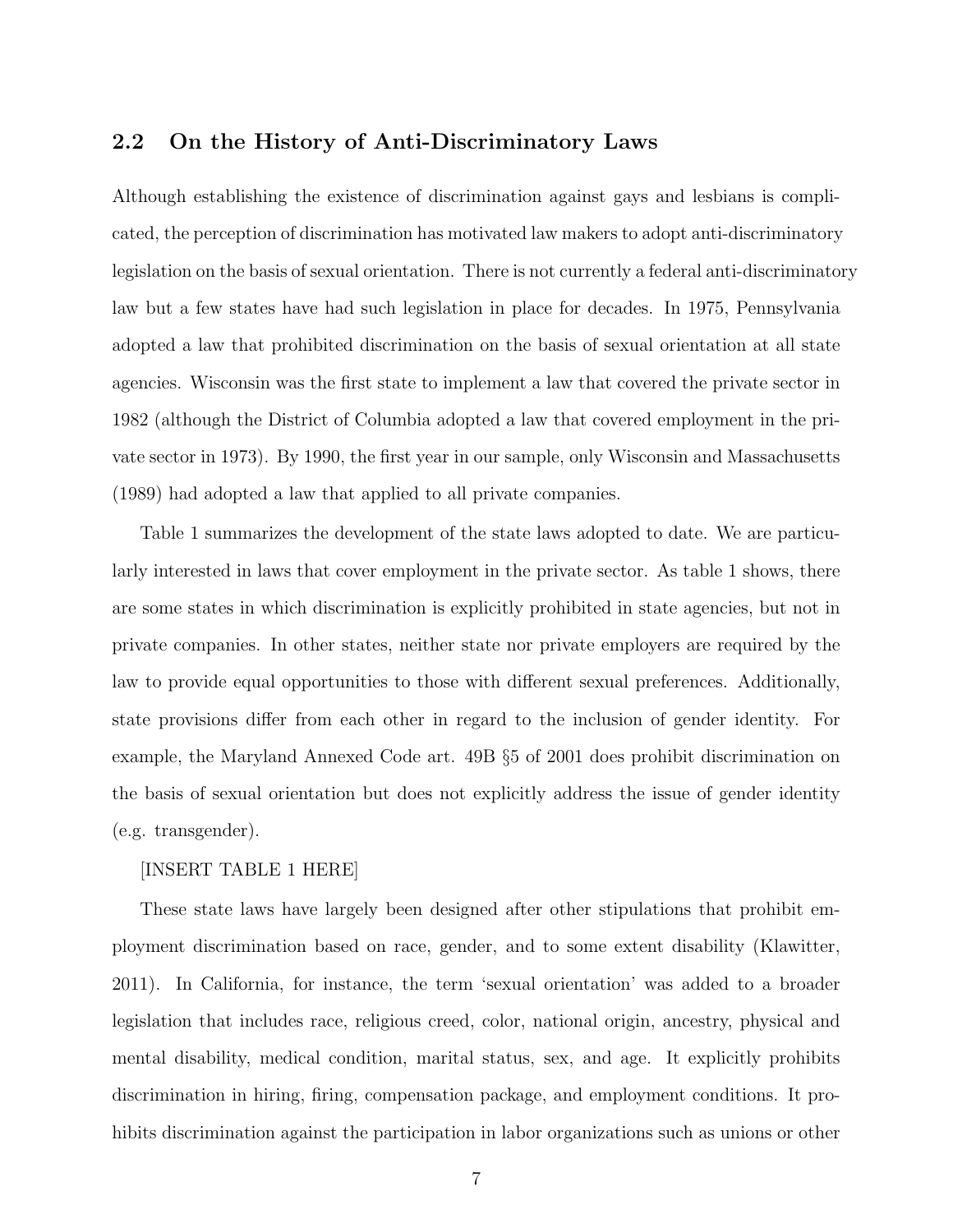training programs, and also forbids sexual harassment. Many of these laws are not limited to employment and also include housing and other public accommodations. Interestingly, the equal employment opportunity self-identification form does not include a category for sexual orientation. This implies that the identification of homosexuals in the workplace depends on their degree of openness, either by word or behavior. In many cases, independently of whether there exists a law or not, individuals may be reluctant to reveal their sexual orientation for personal reasons unrelated to the workplace. This in turn may have consequences for the analysis of such laws that are discussed below.

## 2.3 On the Theoretical Effects of Anti-Discriminatory Laws

Logic dictates that anti-discrimination laws should help dissipate the differences in employment outcomes due to discriminatory behavior. For the case of race and sex, this has been partly true. The laws have reduced earning gaps, but not eliminated them.<sup>12</sup> However, theory suggests that the effects may not be straightforward. Similar to Beegle and Stock (2003), we consider the theoretical model laid out by Acemoglu and Angrist (2001) and apply it to gays and lesbians in particular. Due to the similarities, and for brevity, we summarize the predictions without presenting the mathematical derivations of the model. In general, the model predicts that employment outcomes for gays and lesbians are affected by the passage of anti-discrimination laws through two main channels.

The first channel of effect occurs because the passage of the law allows individuals to sue the employer over the belief that failure to hire (or fire for those already employed) was due to their sexual orientation. This increases the firms' costs by adding the risk of potentially going to court over such a lawsuit. The higher the potential cost to the firm, the higher probability of a member of that group being hired (or not fired). However, the cost of not hiring and/or firing homosexuals may not be the same, yielding ambiguous predictions for the demand of homosexual workers. Indeed, the costs in either case depend on the firm's perceived

<sup>&</sup>lt;sup>12</sup>See Klawitter (2011) for a discussion of studies.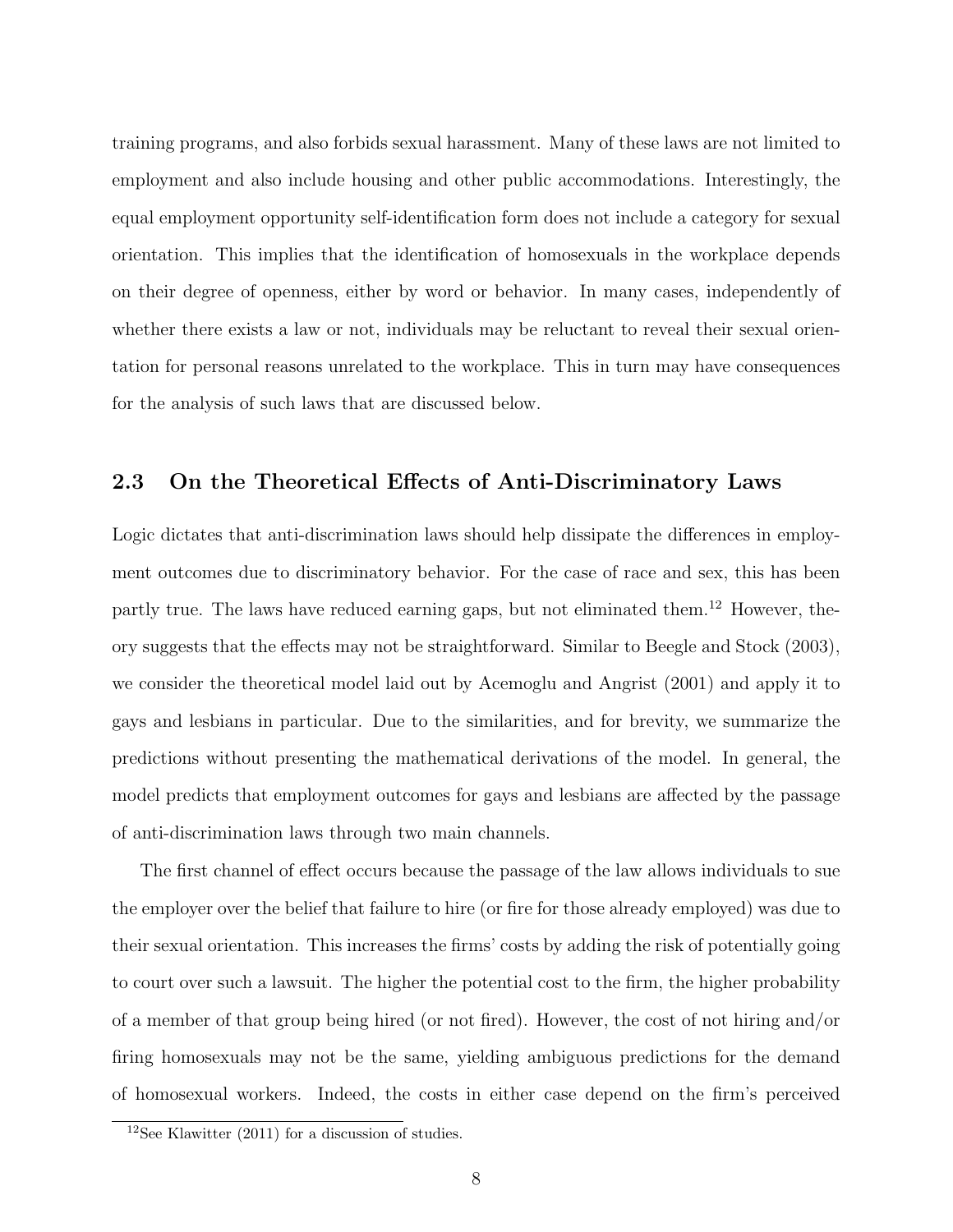probabilities of potential lawsuits over not hiring or firing a homosexual. Conditional on the probability of firms being sued on discrimination grounds, they will weigh the relative probabilities of a lawsuit. If the expected probability of a lawsuit for firing homosexuals is greater than the expected probability of a lawsuit from not hiring homosexuals, firms will choose to decrease the demand for homosexuals. On the other hand, if the fear (or risk) from lawsuits stemming from not hiring homosexuals is bigger than that for firing them once they are employees, the overall demand for this group will increase. Rubenstein (2001) finds that population adjusted complaint rates based on sexual orientation discrimination are similar to the population adjusted complaint rates based on race and gender differences. Rubenstein (2001) provides evidence that firms have a reason to fear a costly lawsuit from gays and lesbians and that law has an impact on firms hiring decisions. Yet, there exists no conclusive evidence on which probability of lawsuit is higher.

The second channel of effect acts through an equal pay provision that is typically included in anti-discriminatory laws. The equal pay provision aims at reducing wage inequalities between homosexual workers and heterosexual workers. Homosexuals might receive lower wages for various reasons. Some employers might have a "taste for discriminating" against minority groups, implying that firms with such taste will hire a homosexual only at a lower wage than a heterosexual worker with similar characteristics (Black, 1995). It also might be the case that the taste for discrimination simply reduces the demand for homosexuals, relative to heterosexuals, driving down wages. Another possibility is that there exist systematic unobserved productivity differences between homosexuals and heterosexuals which explain the earnings gap. However, it is likely that other than sexual orientation, homosexuals are not systematically different from heterosexuals on average. Thus, in the presence of an employer's distaste for homosexuals, we expect to observe a lower wage for homosexual workers relative to the equilibrium wage for heterosexual workers.<sup>13</sup> This implies that at

<sup>&</sup>lt;sup>13</sup>Note that distaste for homosexuality could also come from other employees. If other workers feel uncomfortable working around homosexuals, work morale and productivity may be affected. As a result, employers may choose not to hire homosexuals, or simply hire them at reduced wages to offset the loss of other workers' productivity.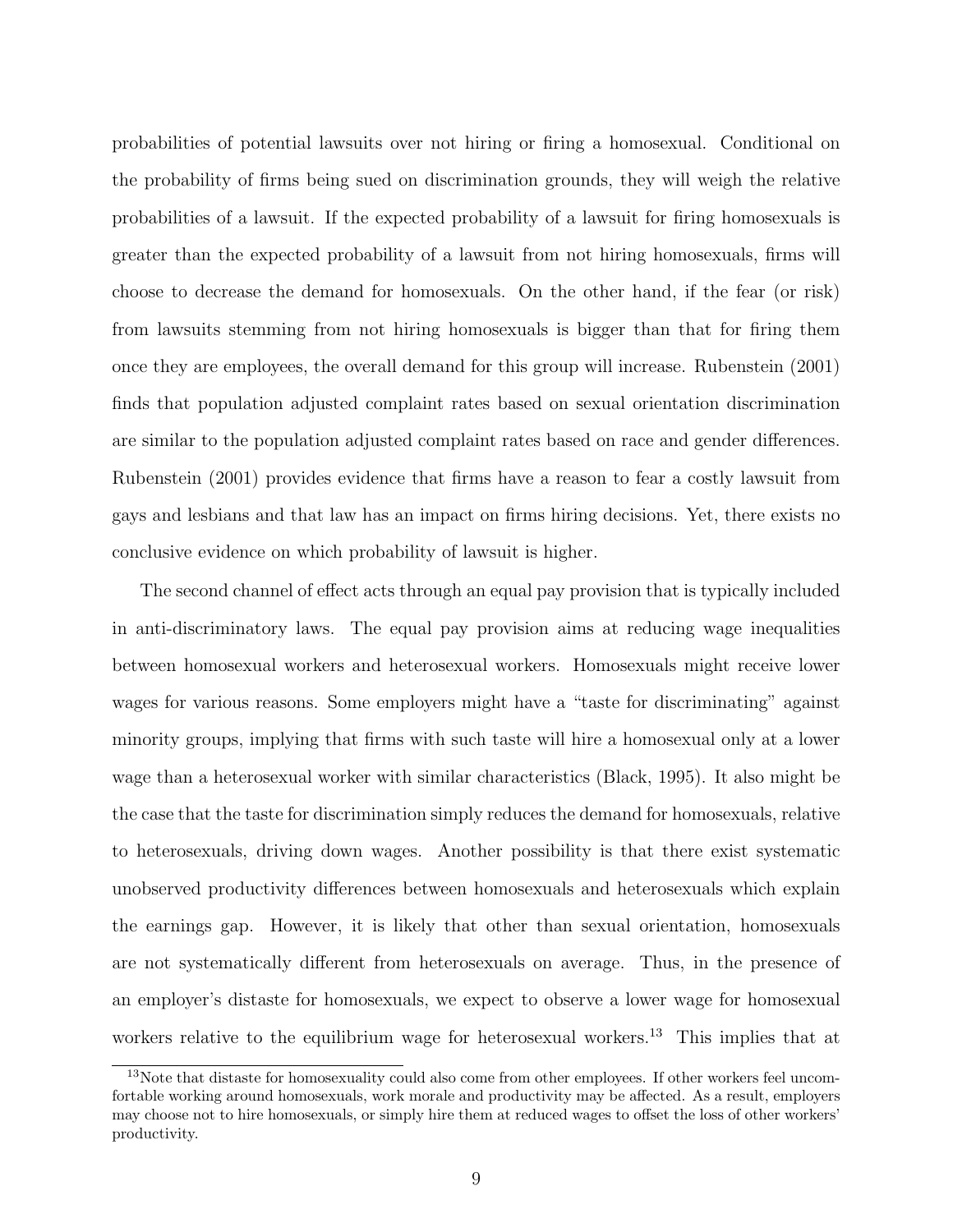the equilibrium point, an equal pay provision will act as a price floor in the market for homosexual workers, raising the wage but reducing net employment.

Given these two effects, the passage of the anti-discrimination law may result in several different employment outcomes for gays and lesbians. Keeping supply constant, we would expect wages to increase through an increase in demand if the probability of law suits from failure to hire is greater than the probability of law suits for firing a homosexual. This is commonly interpreted as a "hiring subsidy". The opposite occurs if the probability of a lawsuit from firing a homosexual is relatively higher (a "hiring cost"). In the presence of an equal pay provision, if the hiring subsidy dominates but wages are still less than those for the heterosexual counterparts, then wages increase further. The overall effect of the law in this case is an increase in wages. The effect on employment is ambiguous given that the increase that arises from increased demand is offset by decreases in quantity demanded from the equal pay provision. On the other hand, if wages for homosexuals are indeed lower than those for heterosexual and 'hiring costs' do indeed decrease demand, then net employment decreases further (both through in equilibrium and due to the price floor). Yet, the overall wages of homosexuals increase from the equal pay provision. Even if there is no evidence of wage disparities, often interpreted as discrimination, we should expect to observe changes in wages, or employment, or both, due to the possibility of lawsuits resulting from the implementation of the law. For instance, if the fear/risk of lawsuits from not hiring homosexuals is smaller than that of firing them, one should expect a downward shift in the demand for homosexuals, lowering equilibrium wages and employment. However, the equal pay provision would keep wages at the initial level, but decrease employment even further.

# 2.4 On the Empirical Findings of Anti-Discriminatory Legislation Based on Sexual Orientation

To our knowledge there have been three previous papers using data from the 1990 and 2000 U.S. Census to analyze the effect of state anti-discrimination laws on gay and lesbian labor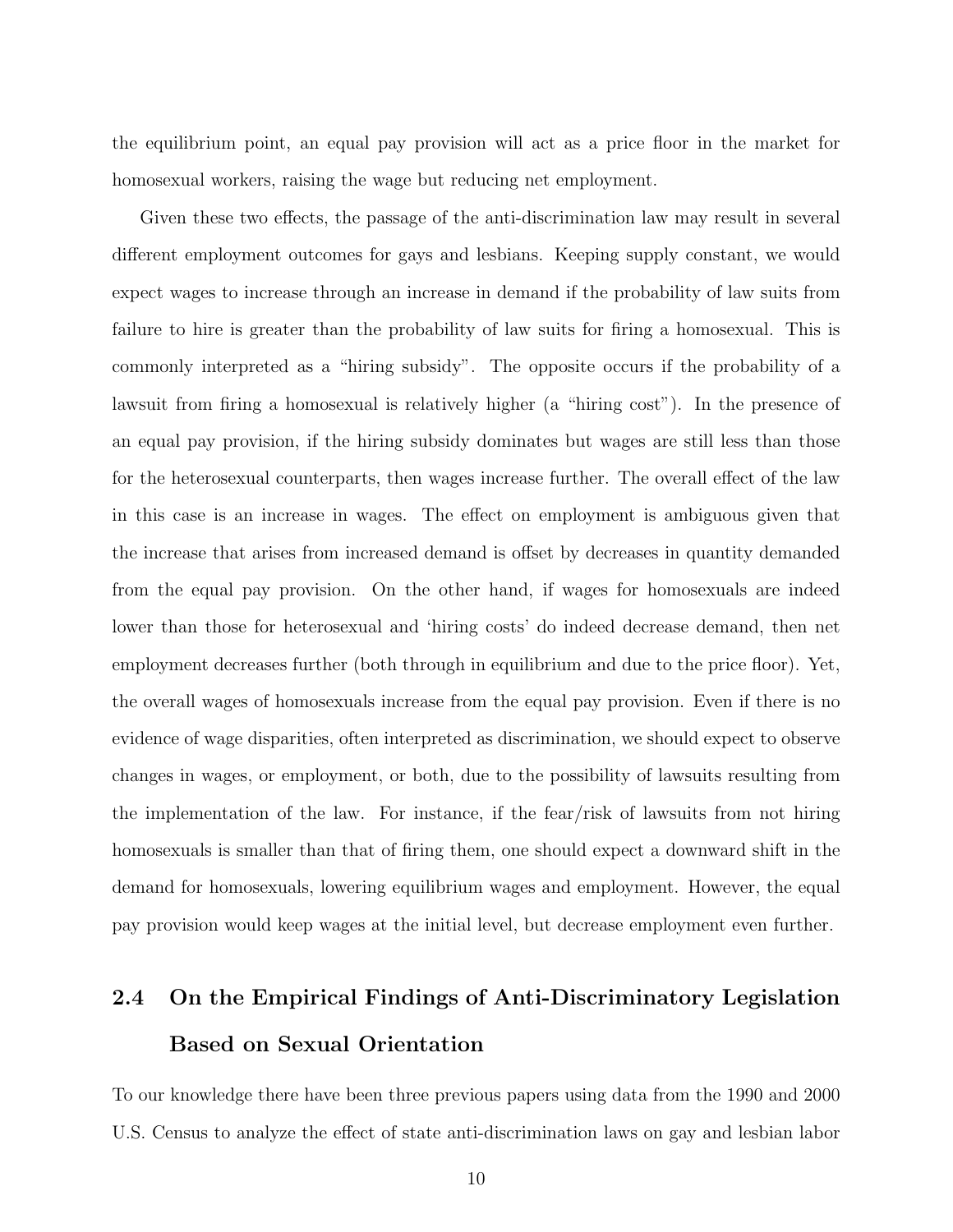market outcomes. Klawitter and Flatt (1998) collect data on both state and local public and and private employment laws and find no evidence that the existence of these laws has an effect on the wages of gays or lesbians. However, this study was performed using 1990 data and most of the anti-discrimination laws that were in place at that time had only been around for a short time period. Therefore, the insignificant effects of the laws may have been due to the laws not having a long enough time to be fully implemented and their effects to be observable. Gates (2009) performs a similar analysis using data from the 2000 U.S. Census, but only uses state laws because they allow for an exact geographic match of same-sex couples and state-level policies provide a more consistent standard of application and enforcement than local laws.

Gates (2009) finds that the presence of an anti-discrimination law increases the relative earnings of gays by 3.0% and by 0.3% for each year the law is in effect. For lesbians, he finds an increase in relative earnings of lesbians of 2.0% in states with an anti-discrimination law and an increase of 0.3% for each year the law is an effect. More recently, Klawitter (2011) also uses 2000 U.S. Census data but includes local as well as state laws. She employs a multilevel cross-sectional approach and finds evidence that anti-discrimination laws decrease the earnings penalty of gay men, primarily by increasing hours worked per week, but finds no evidence that anti-discrimination laws are associated with differences in the earnings of lesbians.

Our paper differs from these previous studies of sexual orientation anti-discrimination laws in three ways. First, we identify the potential impact of a law based on the place of work rather than the place of residence. Second we use a difference-in-difference-in-difference approach to account for trends in local labor markets. We extend the work of Gates (2009) by also including laws adopted at the local level. Unlike Klawitter (2011), however, in our estimation we use local laws indicators only when state laws have not been adopted. As in Gates (2009), we assume that once a state-wide law is passed, individuals will be more likely to use state courts, rather than the local government, in case of a legal dispute. This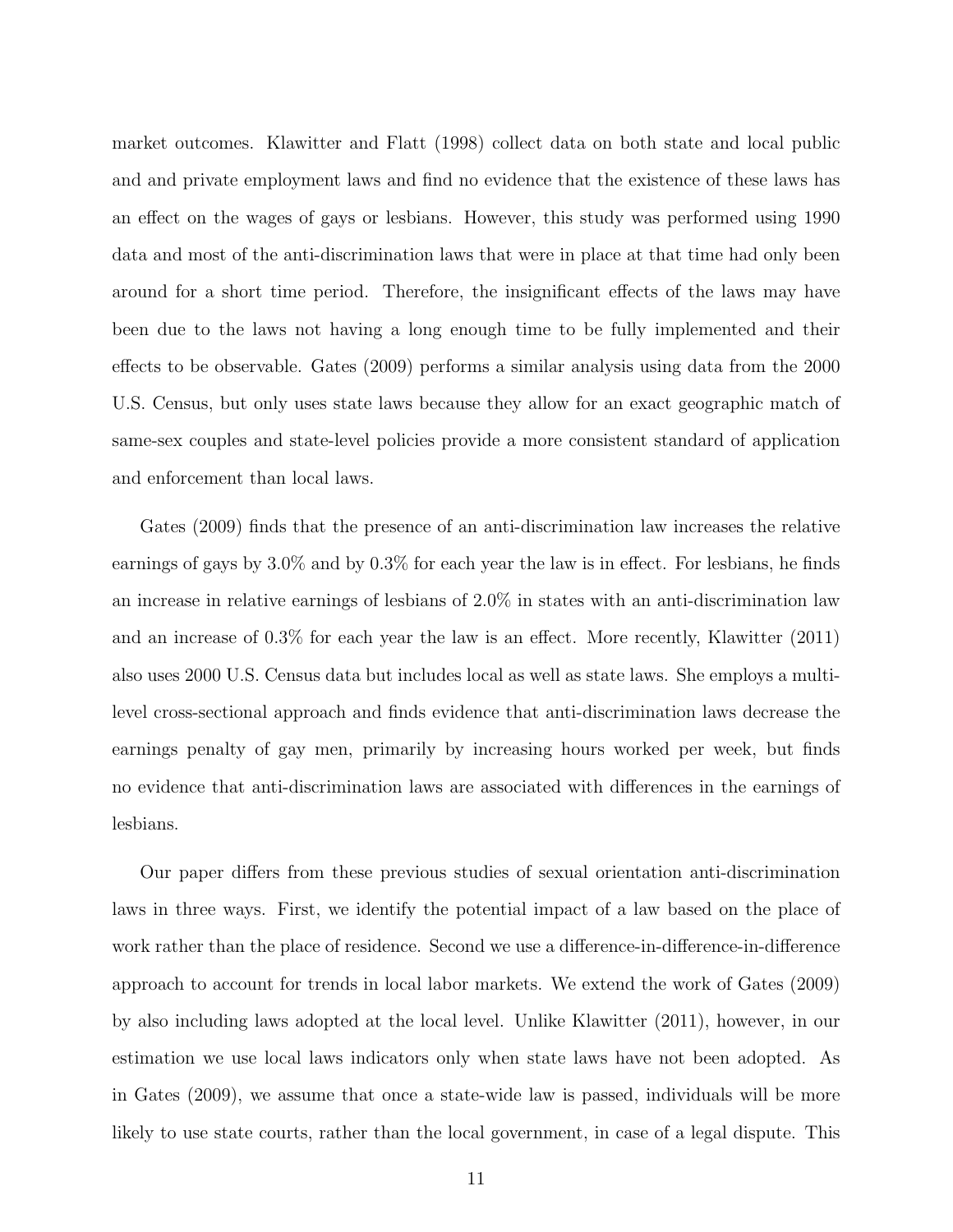is partly reaffirmed by Klawitter (2011), as she finds no strong evidence of labor market effects in places with both laws. Finally, our analysis follows ? by using two separate estimations. One measuring the differences between individuals in same-sex couples with respect to married heterosexuals, and another with respect to unmarried heterosexual.

All three of these studies use a pooled sample composed of married heterosexuals, unmarried cohabitating heterosexuals, and same-sex cohabitating couples. Since married and unmarried heterosexuals may differ from individuals in same-sex couples in different ways, we prefer estimating them separately, allowing us to take full advantage of the difference-indifference-in-difference approach. Theoretically, the treatment and the control or reference group should only differ in that one is subject to the law, while the other is not. Due to some of the social constraints encountered by homosexual couples in the United States, it is not obvious who should be chosen as the correct control group: married or unmarried heterosexuals. Hence, we find it necessary to estimate the effect of the law with respect to both groups separately.<sup>14</sup>

# 3 Empirical Approach

## 3.1 Difference-in-Difference-in-Difference

Recent studies which analyze the effect of race and gender anti-discriminatory laws have estimated regressions with pooled data from different time periods using the difference-indifference-in-difference (DDD) methodology. Neumark and Stock (2001) employs the DDD methodology to analyze the effect of the passage of sex and race anti-discrimination laws at the state level. They find that race anti-discrimination laws generally increase the relative earnings and employment of blacks and that gender anti-discrimination laws increase relative

<sup>14</sup>Allegretto and Arthur (2001) also adopt this approach in their analysis of earnings differentials, finding that the difference between homosexual and heterosexual men lies between an upper and a lower bound that is determined by the estimates using the two reference groups separately. Their difference is partly explained by the marriage premium.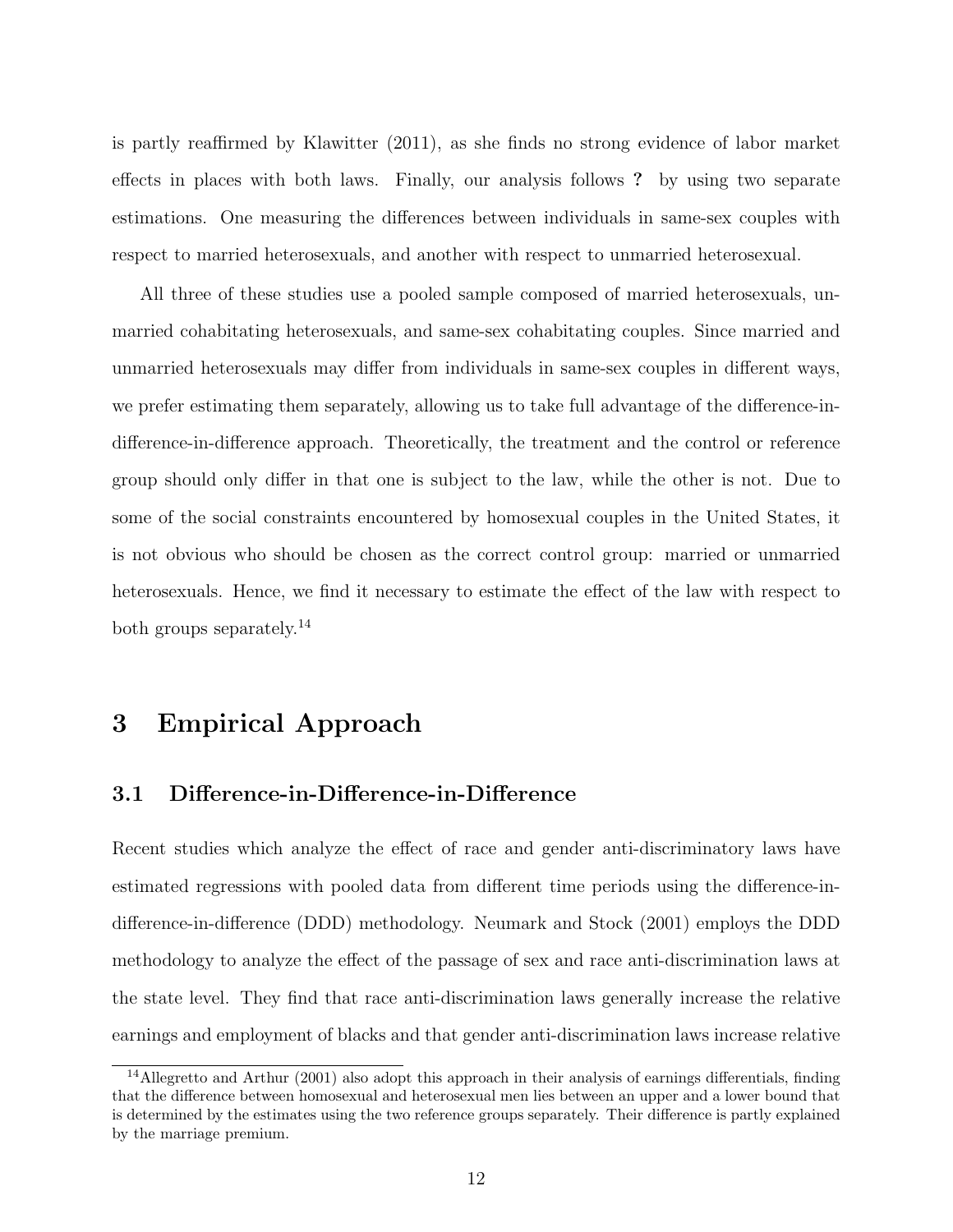earnings and decrease relative employment for women. Collins (2003) applies a similar DDD framework to study the effect of race anti-discrimination laws and also finds, at least for the 1940's, that the passage of race anti-discrimination laws improved labor market outcomes for blacks. The DDD methodology is also used by Beegle and Stock (2003) to analyze the impact that the passage of disability anti-discrimination laws at the state level have on wages, employment, and labor market participation of the disabled. Their findings suggest that disability anti-discrimination laws generally lead to lower relative earnings and lower relative labor force participation for the disabled without influencing their relative employment.

The difference-in-difference-in-difference approach allows us to to identify the net effect of the laws on the employment outcomes for individuals in same-sex relationships. We follow Beegle and Stock (2003) in controlling for differences in employment outcomes across states and time. We allow for interactions between state and year, controlling for differences in employment outcomes across states for each specific year. Additional interactions include those between time and state with an indicator for homosexual. This controls for the presence of individual shocks in the labor market for homosexuals in different states, as well as their time trends. However, using these interactions precludes us from estimating the coefficient on the general effect of the law across all observations, given the generation of a common intercept for all individuals in a state and year. The model is characterized as follows

$$
Y_{ist} = \alpha + (SL_{st} * SS_{ist})\varphi + SS_{ist}\gamma + (SS_{ist} * State_s)\delta_s + (SS_{ist} * Year_t)\delta_t \qquad (1)
$$

$$
+ State_s \eta_s + Year_t \eta_t + (State_s * Year_t)\eta_{st} + X_{ist}\beta + LL_{ist}\rho
$$

$$
+ (LL_{ist} * SS_{ist})\theta + Duration_{st}\varphi + (Duration_{st} * SS_{ist})\varsigma + \varepsilon_{ist}
$$

where  $Y_{ist}$  is the employment outcome of interest for an individual i in state s and Census year t. The vector denoted by X includes information about race, gender, age, age squared, a dummy to indicate if the person lives with children, dummies for educational attaintment, disability status, English proficiency, urban or rural residency, non-earned income, and aver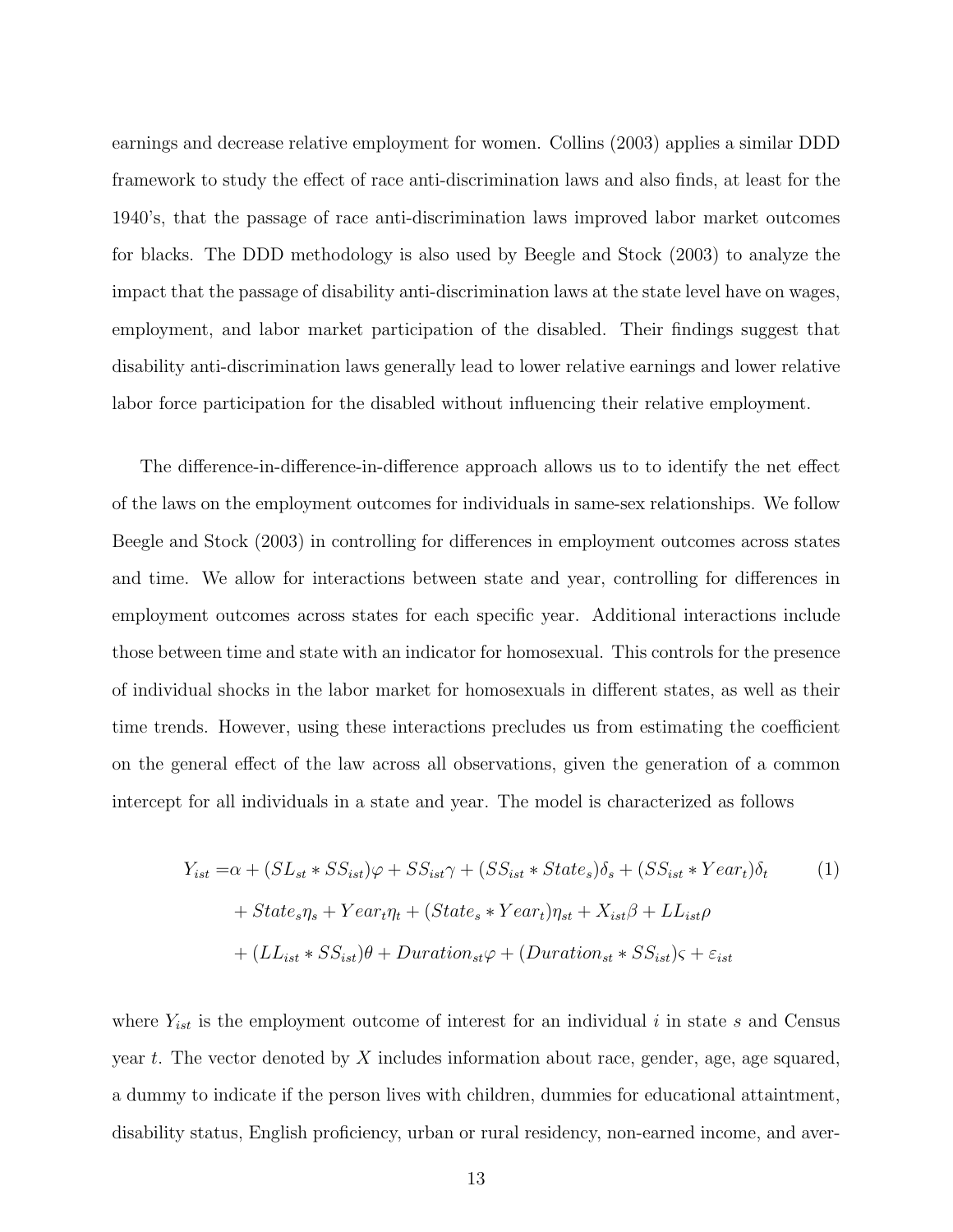age work hours per week. SL corresponds to a binary indicator for the existence of the law in a state in a given year, and SS is an indicator defining whether the person is part of a same-sex relationship. Similarly,  $LL$  identifies if the individual lives in a city or town where there exists an anti-discrimination law in that particular year, but no law has been passed at the state level. Finally, Duration measures the time since the state law has been passed at the time of measurement.

Previous studies have reported results for subsets of the population (Gates, 2009; Klawitter, 2011). Beegle and Stock (2003), for instance, estimate the impact of disability laws for groups characterized by age, race, and sex. The purpose of dividing the sample is to account for the passage of other anti-discrimination laws. Like most studies of homosexuals, we are able to estimate the model for men and women separately but not for race or age. Our limitations come from the fact that we use state instead of regional dummies. The combination of state and year interactions, and the relative low number of observations in same-sex relationships when we cut the sample into smaller subgroups presents problems of perfect predictability and collinearity. As such, the best we can do is to control for these characteristics in the main regression.

The data and specification do allow us to estimate the results using two subgroups. Due to the living arrangements of the individuals selected in our sample, it is possible that even unmarried partners make joint decisions in the labor market. Hence, we follow Klawitter  $(2011)$  by using a randomly selected person from each household.<sup>15</sup>

It is recognized in the literature that the majority of laws are the result of predisposed conditions, namely political and economic. This implies that the passage of laws is not completely exogenous and quasi-experimental approaches like the difference-in-difference methodology need to account for this possibility. Besley and Case (2000) propose two meth-

<sup>&</sup>lt;sup>15</sup>We also test our results using a subgroup of only those that identified themselves as heads of household. Restricting our sample to heads of household only serves as a means of checking for the robustness of the previous results, but must be used carefully as heads of households in the census data is nothing but the person who fills up the questionnaire. As such, it does not necessarily mean that it is the person with higher income, or the person that specializes in labor-market-intensive activities.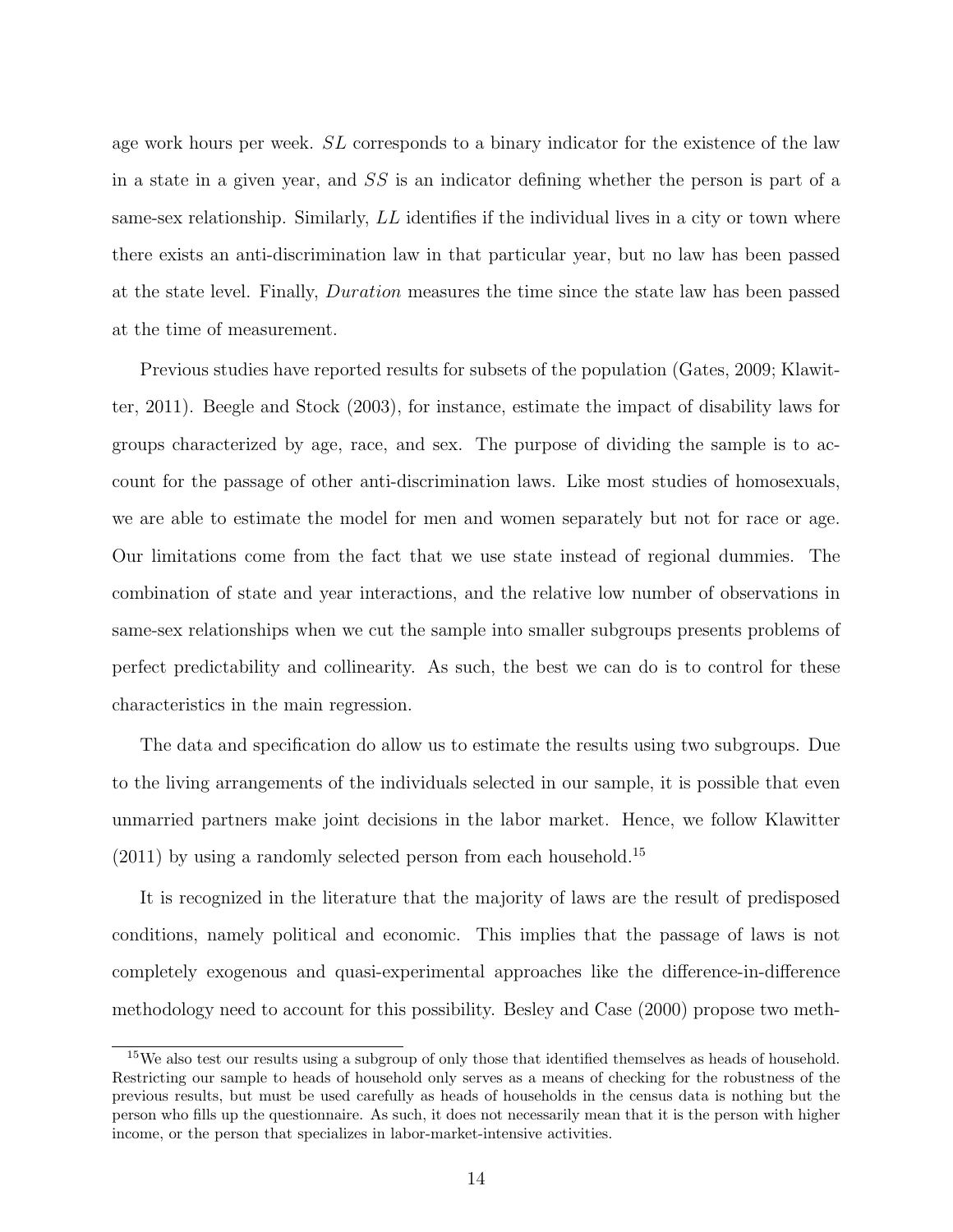ods. One is an instrumental variable approach where the laws can be instrumented with political variables, and second is the use of a third difference adding a valid comparison group (making this a DDD approach). Though not a perfect solution, we opt for using the DDD and control for these preconditions by using state and year dummies. However, by choosing a triple difference approach, we must choose an appropriate comparison group. This choice is complicated by the fact that homosexuals face social constraints not experienced by heterosexuals.

A valid control group must have the same characteristics as the treatment group except for the access to the treatment. The census data allow us to restrict our sample to only those that are in committed relationships, whether by marriage or cohabitation. However, homosexual marriage is not recognized by the federal government so it is not clear whether married or cohabitating unmarried heterosexuals is the appropriate reference group.<sup>16</sup> As pointed out by Allegretto and Arthur (2001), using a subsample where heterosexual individuals in married relationships are the control group, we implicitly assume that all homosexuals would get married if allowed to do so. The opposite assumption is made if unmarried but cohabitating heterosexuals are the control group. In the absence of a broad marriage recognition for gays and lesbians, it is unclear who would choose to be legally married. This presents challenges when studying both the difference in earnings as well as the effect of anti-discriminatory laws.

Since the earnings differentials can be partly due to the marriage premium, and the marriage premium could be partly explained by the signaling hypothesis, it is possible for the law to unintendedly affect the non-treatment groups. Under the assumption that a nontrivial portion of homosexuals may not be completely open about their orientation at the moment of hiring, it is plausible that the employer cannot distinguish between an unmarried heterosexual and a homosexual. In this case, if employers fear the cost of lawsuits from not

<sup>&</sup>lt;sup>16</sup>Although a few states have ruled in favor of same-sex marriage in the last decade, some of the basic federal benefits granted to married couples are still unavailable to these individuals, regardless of state recognition.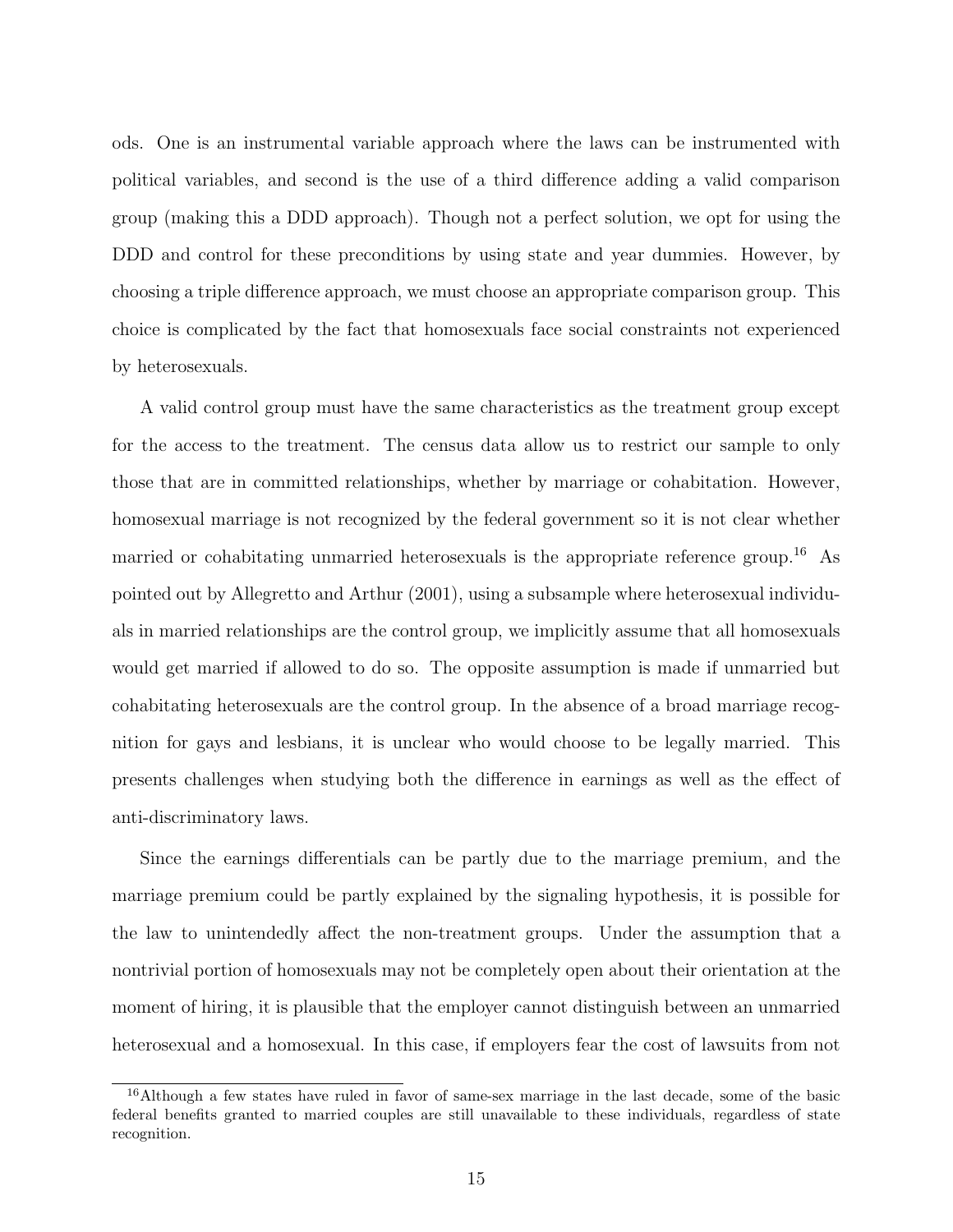hiring homosexuals, they may err on the side of caution, increasing the demand for both homosexuals and heterosexuals, which can in turn raise wages for both groups. Hence, the law could affect unmarried heterosexuals as well, while not the married ones. Yet, under budget constraints and the fear of lawsuits due to unequal treatment, employers may also reduce the supply of married heterosexuals, with the law negatively affecting that group. We must note, however, that the marriage premium may exist because of specialization (i.e. human capital) or ability bias. Although we cannot resolve the issue of the ability bias, the census data do allow us to compare the occupations of homosexuals and heterosexuals, helping us narrow the similarities between individuals in same-sex couples and those in heterosexual marriages, as well as those in heterosexual cohabitation.

Finally, as noted by Beegle and Stock (2003) and Bertrand et al. (2004), there is also the potential for serial correlation. Our specification controls for the time since the law was adopted. Although this does not eliminate this concern, it does greatly reduce the problem. Additionally, we consider only three well spaced time periods. Following Beegle and Stock (2003), we argue that this further reduces the threat of serial correlation, which would persist if we used annual data from sources such as the American Community Survey (ACS). As a practical matter, the passage of the laws can increase the incentive to self-identify as a homosexual, leading to compositional bias. We are not overly concerned with this problem since the data show that percent changes of self-identified homosexuals is small and very similar in states with and without laws.

### 3.2 Data

In order to allow for sufficient time for the laws to be fully implemented, and avoid the potential for serial correlation mentioned above, we use Census data in 10-year intervals. The data on gays and lesbians come from the 5% samples of the U.S. Census for 1990 and 2000 and the  $1\%$  sample of the 2009 American Community Survey (Ruggles et al., 2009).<sup>17</sup>

<sup>&</sup>lt;sup>17</sup>This data is publicly available from www.ipums.org. At the point of measurement, data for the Census 2010 was not publicly available, leading us to choose the ACS 2009 as the latest comparable sample. For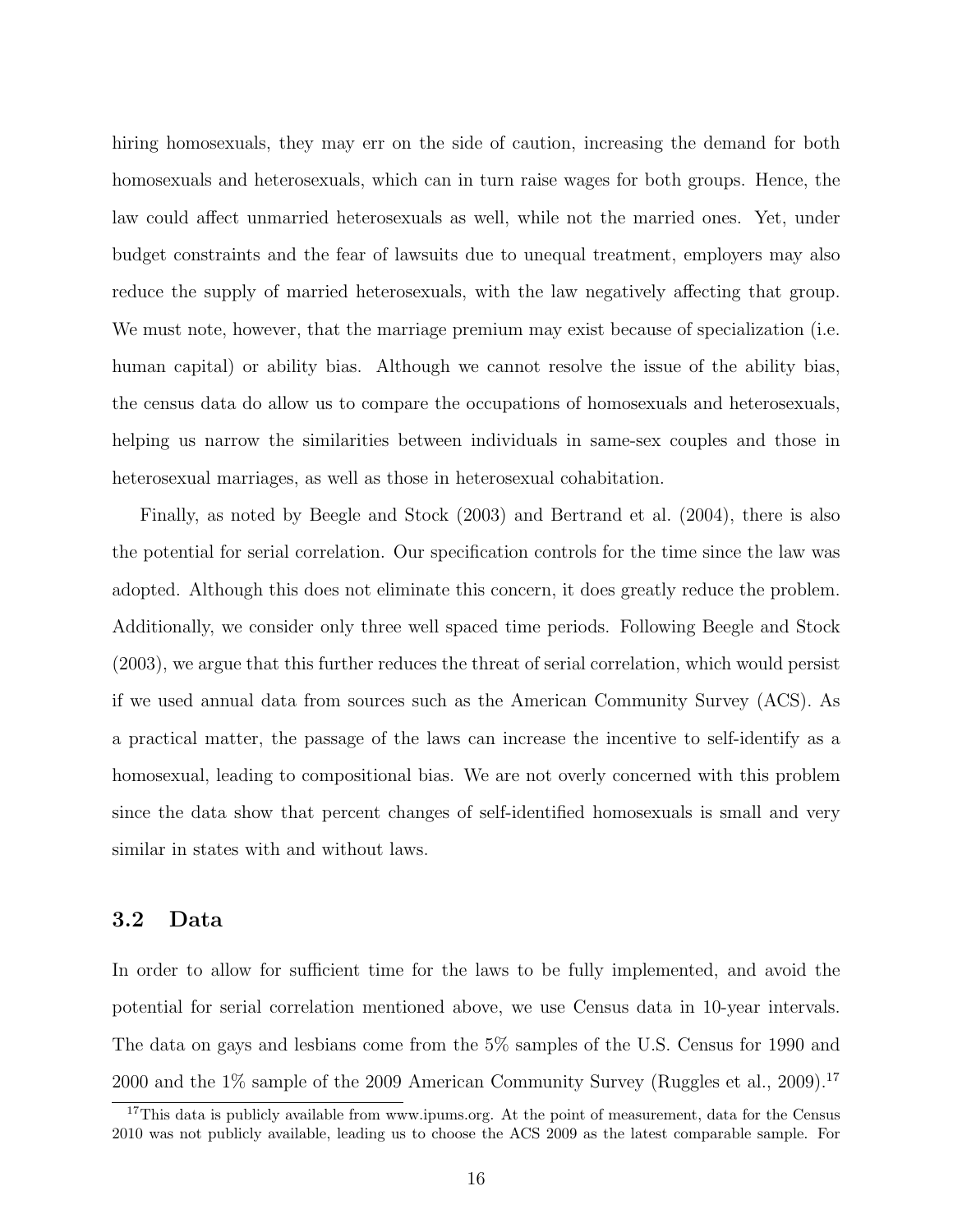The Census Bureau does not ask individuals directly about their sexual orientation, but beginning with the 1990 Census it has been possible to identify same-sex couples living in cohabitation in the same household. This is inferred from the answer to "relationship to household head" question on the Census.<sup>18</sup> A major concern about this way of identifying gay and lesbian couples has been raised by Black et al. (2007a) and Gates and Steinberger (2010). Carpenter (2004) finds that most of these Census couples are indeed gays and lesbians. However, the Census also recoded those that appeared to be same-sex married couples as same-sex unmarried couples. However, Black et al. (2007a) find that many of these same-sex married couples are actually different-sex married couples that had misclassified themselves. We follow Gates and Steinberger (2010) suggestion of excluding same-sex couples for which at least one of the members of the household had their marital status allocated by the Census to correct for this misclassification.

As mentioned above, we separately consider two comparison groups, married heterosexual individuals and unmarried heterosexuals classified as part of a different-sex cohabitation arrangement. We follow the previous literature and divide each analysis into samples of only men and only women. Since we acknowledge that even in unmarried couples (homosexual or not) there might be some selectivity, we repeat the empirical analysis using a sample of randomly selected individuals within the couple.<sup>19</sup>

Census data presents trade-offs that we acknowledge. While it only allows for the identification of gays and lesbians that are in a committed relationship, it is the only national data set that allows for the identification of their location. The samples selected for this analysis allow us to also identify the state and locality where the respondent resides and works. We exploit this by only using individuals in committed relationships (homosexual or heterosex-

computational ease, we extracted a re-weighted sample of 1% density for the years 1990 and 2000.

<sup>&</sup>lt;sup>18</sup>Gay and lesbian households are identified from the "relationship to household head" heading on the Census. The categories under this heading are spouse, child, inlaw, unmarried partner, and other nonrelative.

 $19E$ ven though the number of women in heterosexual couples that identified themselves as heads of households is reduced, a sample using those identified as 'heads of household' is used as a robustness check which yields consistent results.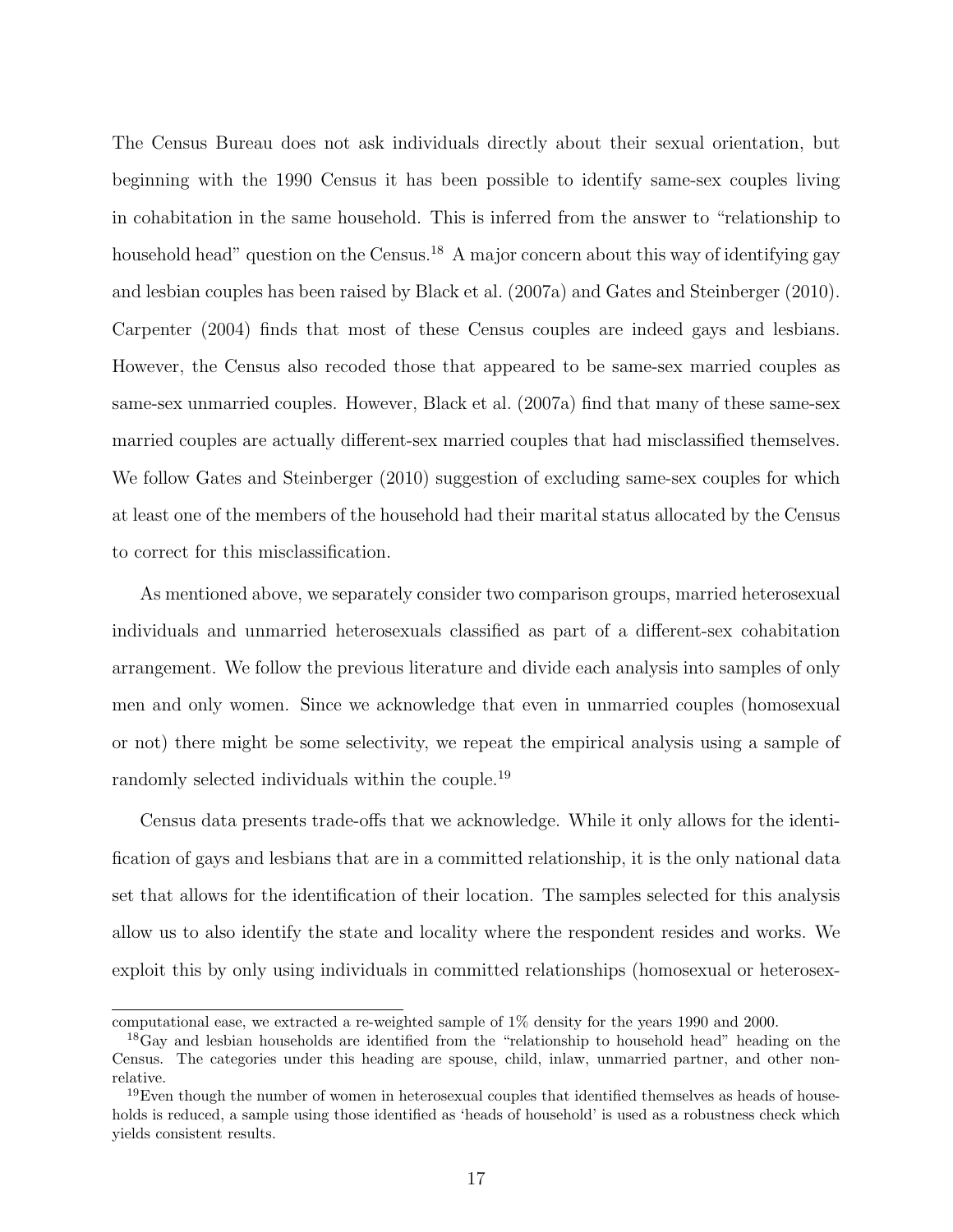ual), while being able to determine location. Also, while the majority of respondents work in the same state where they reside, there is a nontrivial number of respondents that work in another state. We use place of work in order to increase precision. The Census also provides information on race, gender, disability status, education, and age, which are used as control variables.

The data on state anti-discrimination laws are drawn from the Human Rights Campaign (HRC, 2009) and information for local laws is obtained from Klawitter (2011). Our indicator for the presence of a local law takes the value of one (1) only if a state law that prohibits discrimination on the basis of sexual orientation in all private companies has not been adopted and implemented. This is done for every one of the three periods in the sample. In other words, workers in Los Angeles, CA are subject to the local law in 1990 but no longer in 2000, since the state-wide law was adopted in 1992. We create this variable to control for the fact that workers in Los Angeles had the opportunity to file complaints with the local authorities in 1990, while others in other California towns could not. Local laws often cover cities, counties, and other smaller towns. Using the Census, we are able to first allocate those laws to workers in each specific city and county. Towns for which we cannot find a match in the Census data, we follow Klawitter (2011) by using PUMAs, for which the law covers at least 40% of the PUMA.<sup>20</sup>

The sample is restricted to include only those of working age (16 to 64 years of age), and choosing subgroups depending upon the outcome of interest.<sup>21</sup> We only analyze the earnings of those that are working "full time" for most of the year (i.e. 30 or more hours per week and 27 or more weeks per year). Like in Beegle and Stock (2003), we do not account for the probability that employed homosexuals are likely to be a selected group of workers, perhaps with better opportunities. These opportunities are not available in our data, and as such,

 $20$ See Klawitter (2011) for the use of PUMAs for the allocation of local laws.

<sup>21</sup>Most studies restrict the sample to exclude those of ages 16 and 17. Legally, these individuals are allowed to work, and we observe that a few identify themselves as living with a partner of the same sex. For comparability, we also restricted the sample to include only those between the ages of 18 and 64. The results are nearly identical and are available upon request.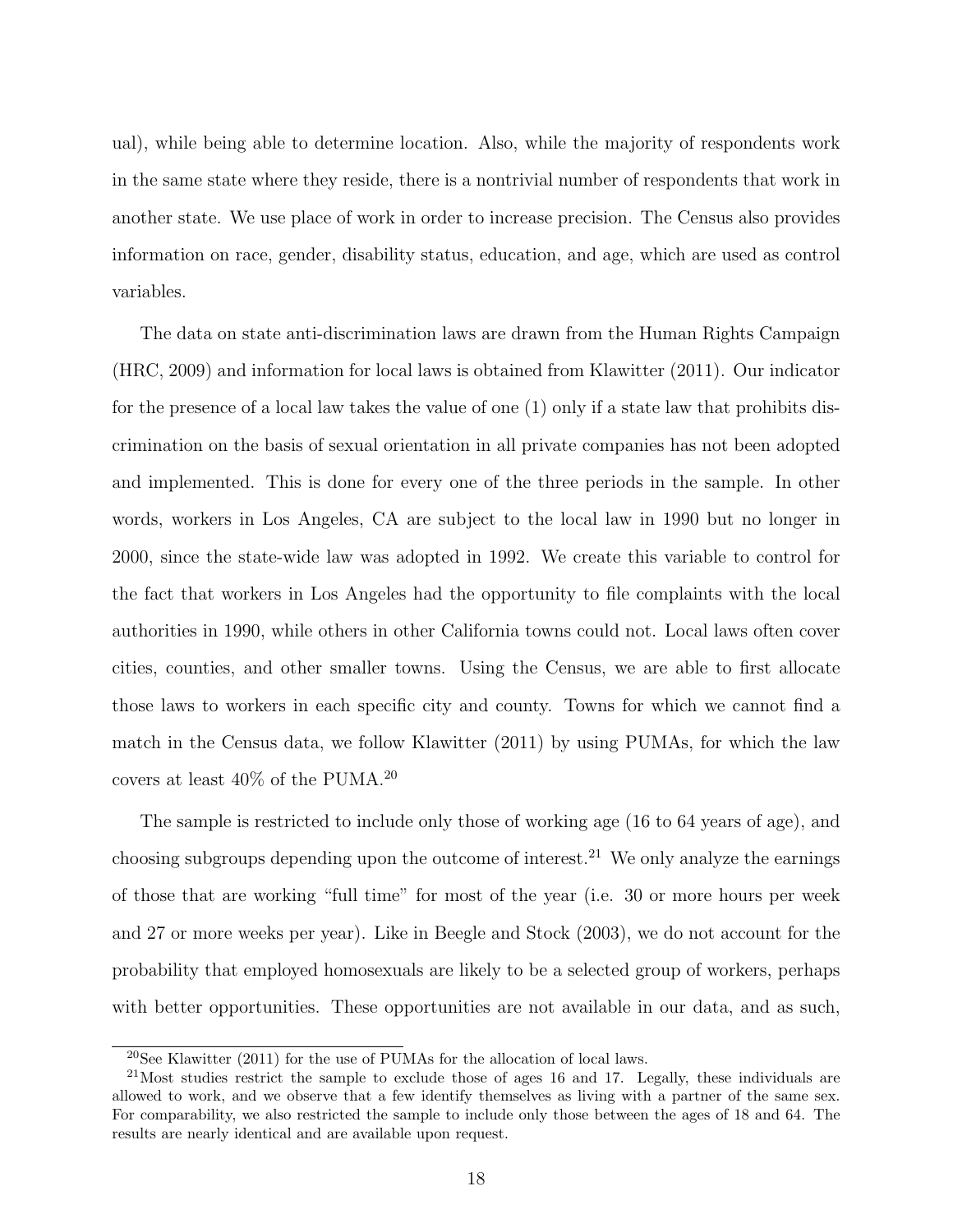our analysis estimates the effects of the law conditioned on being employed. Furthermore, the Census does not report wages. We use annual earnings and control for weeks worked during the previous year, as well as the usual number of hours worked per week. Since weeks and hours worked are reported in ranges we use midpoints. We also exclude observations with missing data and those with real hourly wages equivalent to \$1.00 or less.

Table 2 is a general description of the data. The share of individuals identifying themselves as homosexual (i.e. in same-sex partnership) is measured as a percentage of total number of couples, including both married and unmarried heterosexuals. When looking at the number of same-sex couples as a percentage of all unmarried couples in the labor force, we find that this number oscillates between 2.5 (for 1990) and 8 percent (for 2009), independent of whether or not a law exists.<sup>22</sup> Table 2 shows that there are slightly more same-sex couples in states with a law in any given year, but the differences are not significant ant are usually less than 1 percent.

#### [INSERT TABLE 2 HERE]

Overall we do not observe major abnormalities in labor outcomes. Labor force participation is slightly less for those that are married. It is likely that more individuals in this group choose to opt out of the labor force as part of the household decision. At the same time, the data suggests that married persons are more likely to be employed given their participation in the labor force. Interestingly, the percentage of employed individuals in same-sex relationships is higher than that of unmarried heterosexuals. This is true for all years whether they locate in a state with an anti-discrimination law or not. Additionally, the percentage of same-sex partners employed is higher in states with a law than in states without a law. Although this is also true for all years, the difference is consistently small, especially at a level of employment around 95 percent.

There are not noticeable differences in other employment outcomes such as weeks of

<sup>22</sup>Our sample contains approximately 868,996 individuals in cohabitating couples in the labor force in 1990, and 1,041,551 in 2009.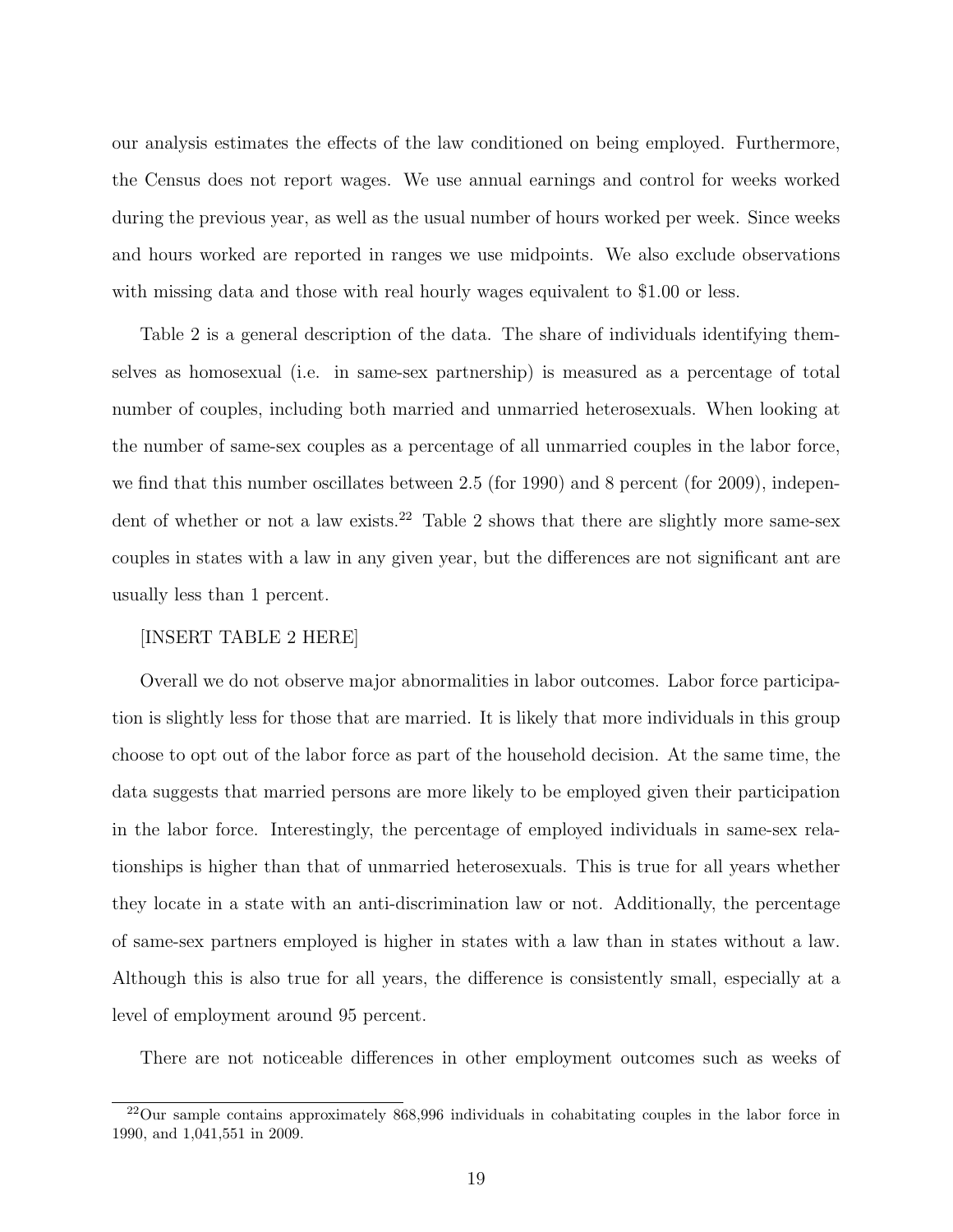employment or earnings.<sup>23</sup> Persons in same-sex relationships tend to be more educated and more likely to live in metro areas. Additionally, those in same-sex relationships tend to be younger than married individuals, but older than persons in unmarried different-sex relationships. This is of particular importance for determining the appropriate reference group. Theoretically, even though we control for these characteristics in the estimation, we should should choose a control group that reflects similar ages, levels of education, location, and English proficiency. Yet, the statistics provided in table 2 use the the pooled sample of men and women. We conduct similar analyses by gender, and run statistical tests for the differences in proportions and means. Since the law may influence location as well as other personal decisions, we compare the means using the states that never passed the law. Although not reported, we find statistically different means and proportions for both married and homosexuals, and unmarried and heterosexuals. Yet, we find that for both men and women these differences are smaller between married individuals and homosexuals, providing a slight support for using married individuals as the control group.<sup>24</sup> Further investigation provides support for using married couples as controls, but this support is not particularly strong.

Employment success and earnings are not only determined by education, but also by occupation. The census classifies each individual in our data set into one of 384 occupations.<sup>25</sup> We choose the occupations with highest concentration of men and women in same-sex relationships and compare them to their married and unmarried counterparts. In Figure 1 we display the occupations preferred by male and female homosexuals ranked from left to right in the horizontal axis. The bars show the differences between the proportion of married and unmarried heterosexuals in those same occupations with respect to homosexuals. The figure shows no clear pattern. The difference between the proportion of male homosexuals and

<sup>23</sup>Earnings, hours, and weeks worked are conditional on employment. Earnings are annual real earnings conditioned on "full-time" employment, given that the Census does not report wages.

<sup>24</sup>These results are available from the authors upon request.

<sup>&</sup>lt;sup>25</sup>Due to the high number of occupations and the widespread distribution of individuals among those, the inclusion of occupation dummies in the empirical analysis becomes problematic due to problems of collinearity and perfect predictability.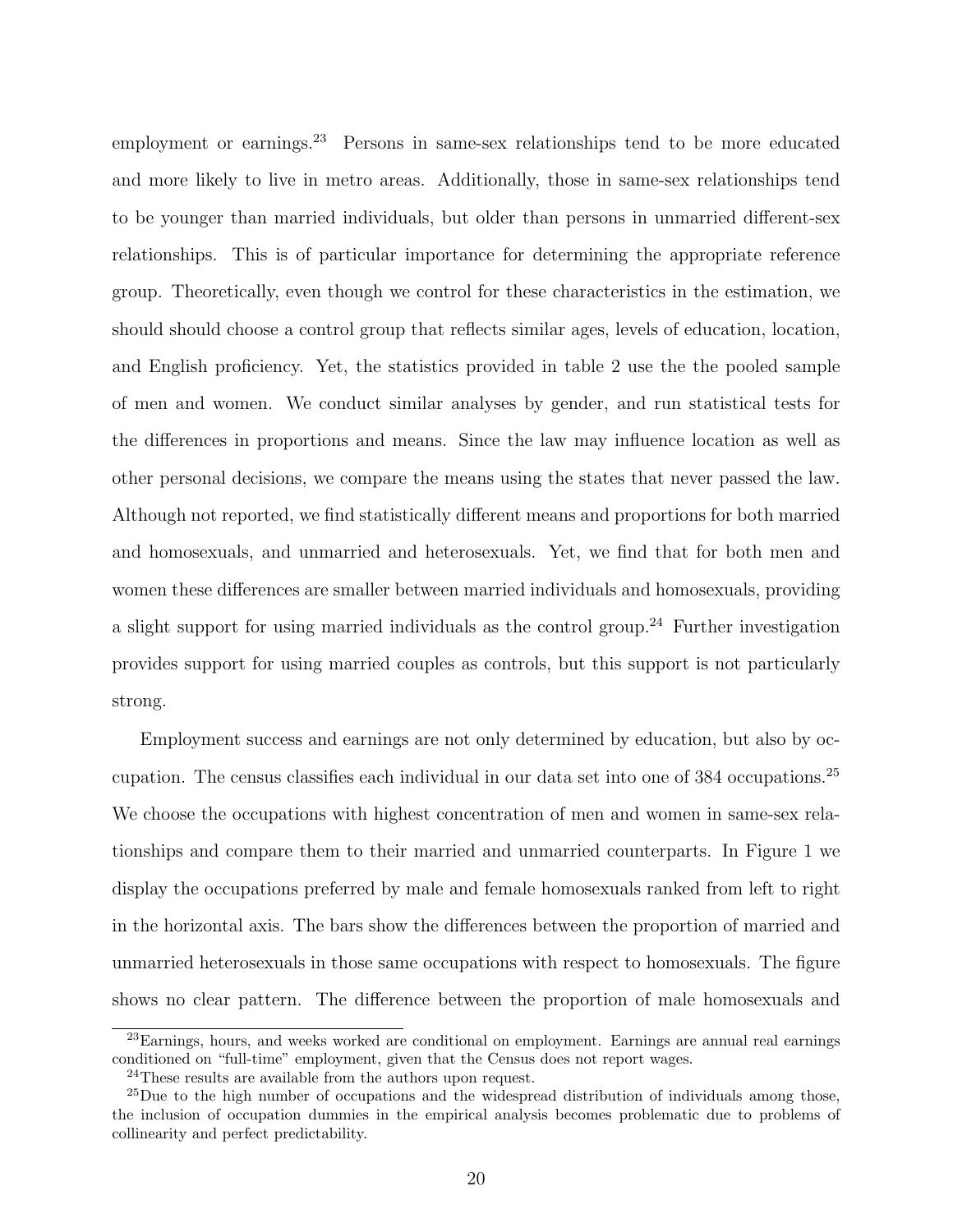married heterosexual men in management is smaller than that between homosexuals and unmarried heterosexuals, but this is not true for sales, managers of food service, or waiters/waitresses. For the case of men, there is a slight support for having smaller differences with married heterosexuals, but the pattern is less clear for case of women. The lack of certainty leads us to present results using both married and unmarried as separate control groups.

[INSERT FIGURE 1 HERE]

# 4 Results

Table 3 shows the results obtained from the initial difference-in-difference-in-difference estimation. Most of the coefficients have the expected sign and significance. While Black et al. (2007b) suggest that college major may be important in explaining wage differences, calling for the need to control for area of study, we do not have data on major. The Census does identify industry, but there may be many occupations within an industry. Controlling for occupation presents problems of perfect predictability given the wide distribution of homosexuals in all 384 occupations across each state.

We analyze men, women, married, and unmarried separately. Since we do not observe wages, we follow previous studies that utilize Census data and use real earnings per year for those that work full-time for most of the year. Klawitter (2011) found that men that are part of same-sex and different sex unmarried couples earned less than married men. As expected we find that men in same-sex relationships earn less than married men. We confirm prior results finding no statistical difference when we compare men in same-sex couples to coupled-unmarried heterosexual men. Although determining the correct comparison group is difficult, our results confirm that a large part of the difference in annual earnings found in previous studies of homosexual men may be due to the marriage premium.

[INSERT TABLE 3 HERE]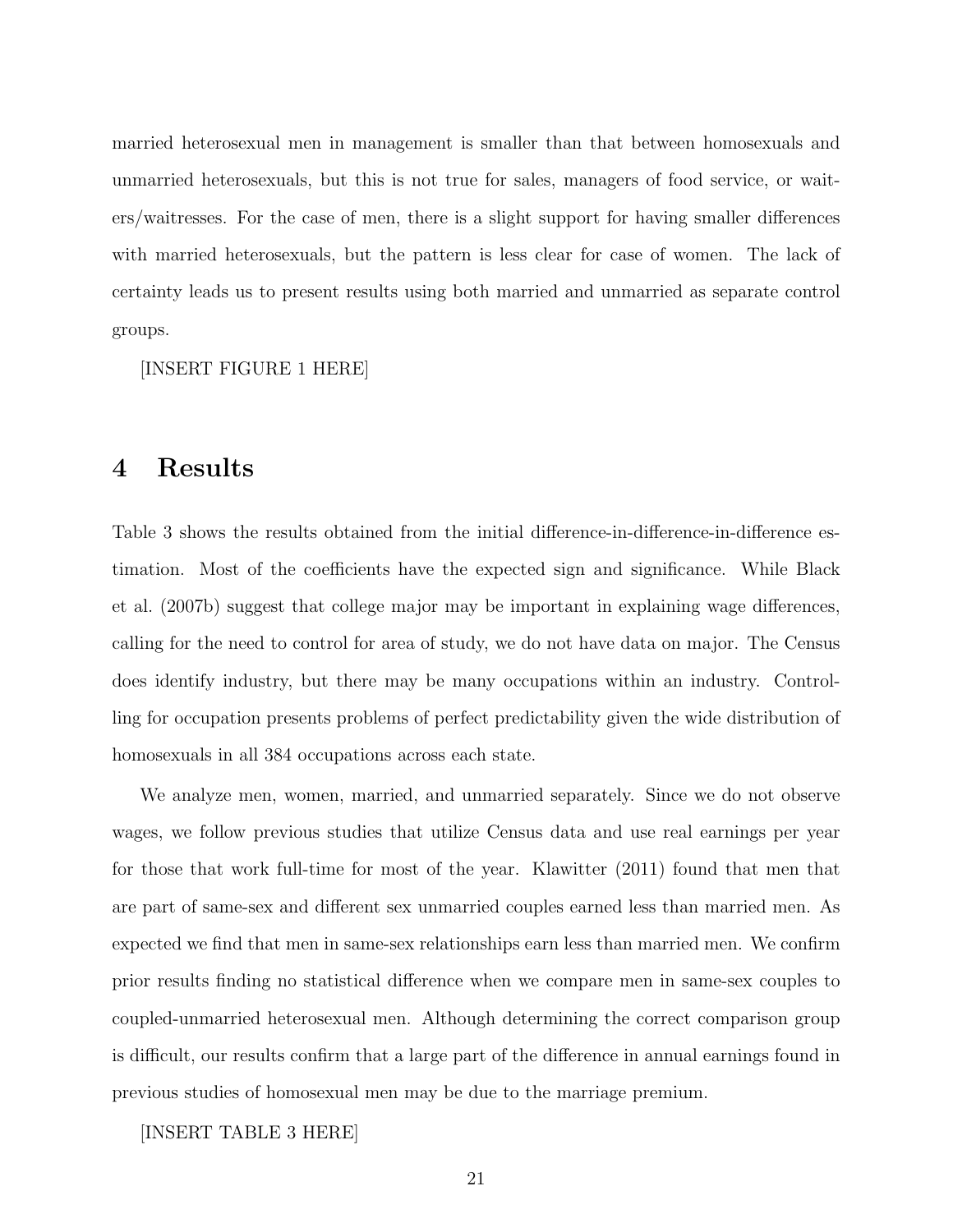Specific for the purpose of our study, we find that, at a given point in time, men in same-sex partnerships working in states that have passed the anti-discrimination laws are not better off than their counterparts in states without laws. The law, however, does tend to increase the relative earnings of homosexual men over time, as shown by the coefficient of Time Passed\*SS in Table 3. Table 4 provides a comprehensive summary of the results. To account for the possibility of household specialization, we also estimate the model using a restricted sample of one individual in a same-sex partnership rather than both. The partner chosen is randomly selected to ensure a mixture of individuals designated as head of household and those designated as the partner.

Table 4 also highlights the time and state interactions used in all estimations.<sup>26</sup> On average, an additional year the law is in effect increases the relative wages of men in samesex relationships by approximately 0.50 to 0.85 percent. While the effect of the law on the target group is consistent regardless of the comparison group, we find that the law also influences the earnings of heterosexuals. Results in the first two columns (using married men as the control group) show that all men in general earn less in states where the law has been in place longer. This is the opposite of what we find when we use unmarried heterosexual men as a comparison group (columns 3 and 4). It may be that the law affects wages not only by increasing the wages of homosexual men, but also by decreasing those of married men. Since the percent of homosexual men is relatively low compared to that of married men, the decrease in overall earnings implies that through time, the law has affected the earnings of married men negatively. On the other hand, we observe that time since enactment increases the overall earnings of all men when unmarried heterosexuals are used as the control group.

#### [INSERT TABLE 4 HERE]

In theory the law should not affect the control group, much less in the opposite direction. Our finding is subject to three possible interpretations. If married heterosexuals are the

<sup>26</sup>The results on the difference in earnings between heterosexuals and homosexuals are consistent across all samples. Note, however, that the estimate when using those identified as heads of household and unmarried partners as the comparison group in a separate estimation is statistically significant at the 10% level only. These results are available upon request.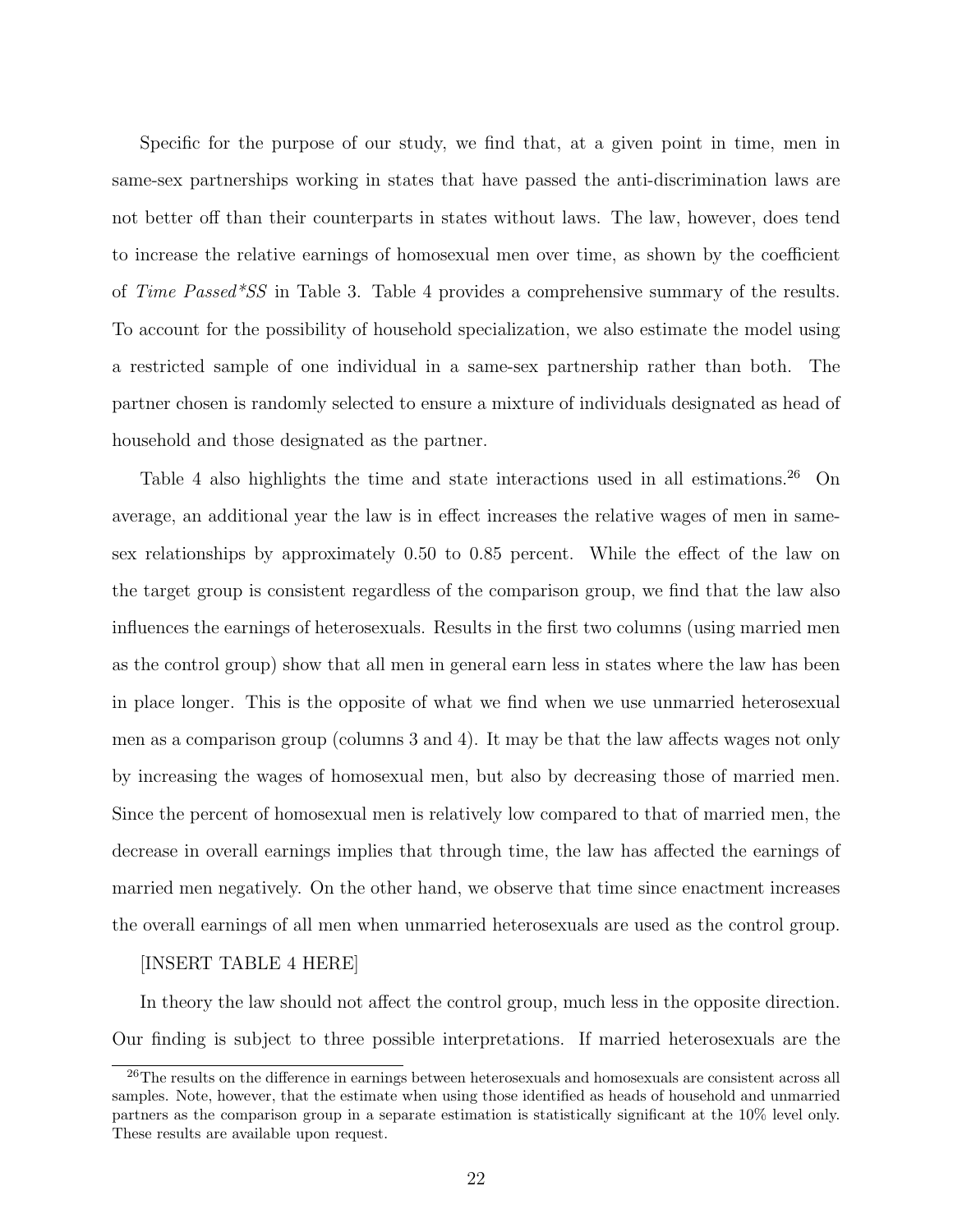appropriate reference group, anti-discriminatory laws have acted to close the earnings gap over time. If unmarried coupled heterosexuals are the appropriate reference group, the law may have acted to unnecessarily increase the wages of homosexual men (unnecessary because all other things equal, there does not seem to be a gap among these groups).

Given that the inability of homosexuals to get married precludes us from determining the correct reference group, we consider a third interpretation. In the absence of earnings differences between homosexual men and unmarried heterosexual men, the law has helped to not only reduce the earnings gap between married heterosexuals and homosexual men through time, but also that between married and unmarried heterosexuals. If sexual orientation is not always disclosed during the hiring process, employers cannot distinguish between unmarried men and individuals in same-sex relationships. Under the fear of lawsuits from potentially not hiring a homosexual, risk averse employers increase demand for both groups. The increase in the relative earnings of homosexual men can be still justified by the fact that a number of homosexuals may purposely disclose their sexual orientation during the process. Due to employer budget constraints, married individuals may be subject to lower demand and lower wages. This combined effect is supported by the fact that the relative earnings of homosexual men increase faster relative to those of married than unmarried men. Note that this is one of many possible explanations and that the true answer requires data which captures the marriage inclinations of men in same-sex relationships. Yet, it provides a step forward toward the understanding the influence of these laws and highlights the need for future research to carefully consider the reference group comparison construction.

For the case of women, our DDD results confirm that women in same-sex relationships do tend earn more than heterosexual women, but the estimates are not statistically significant.<sup>27</sup>

<sup>&</sup>lt;sup>27</sup>Our robustness check using the group with women that consider themselves heads of household does yield statistical significance. However, we believe the results may be biased due to a small number of women willing to consider themselves as head of households in heterosexual couples, compared to homosexual ones where at least one must meet this requirement. This difference is greater for women in unmarried heterosexual partnerships. This suggests that married women that consider themselves as the head of the family may earn slightly more than those that decide to not get married but also consider themselves as the head of the household. Here, it is important to remember that in the Census, the head of the household is simply the person chosen to answer the questionnaire. As such, we must acknowledge that there might be a random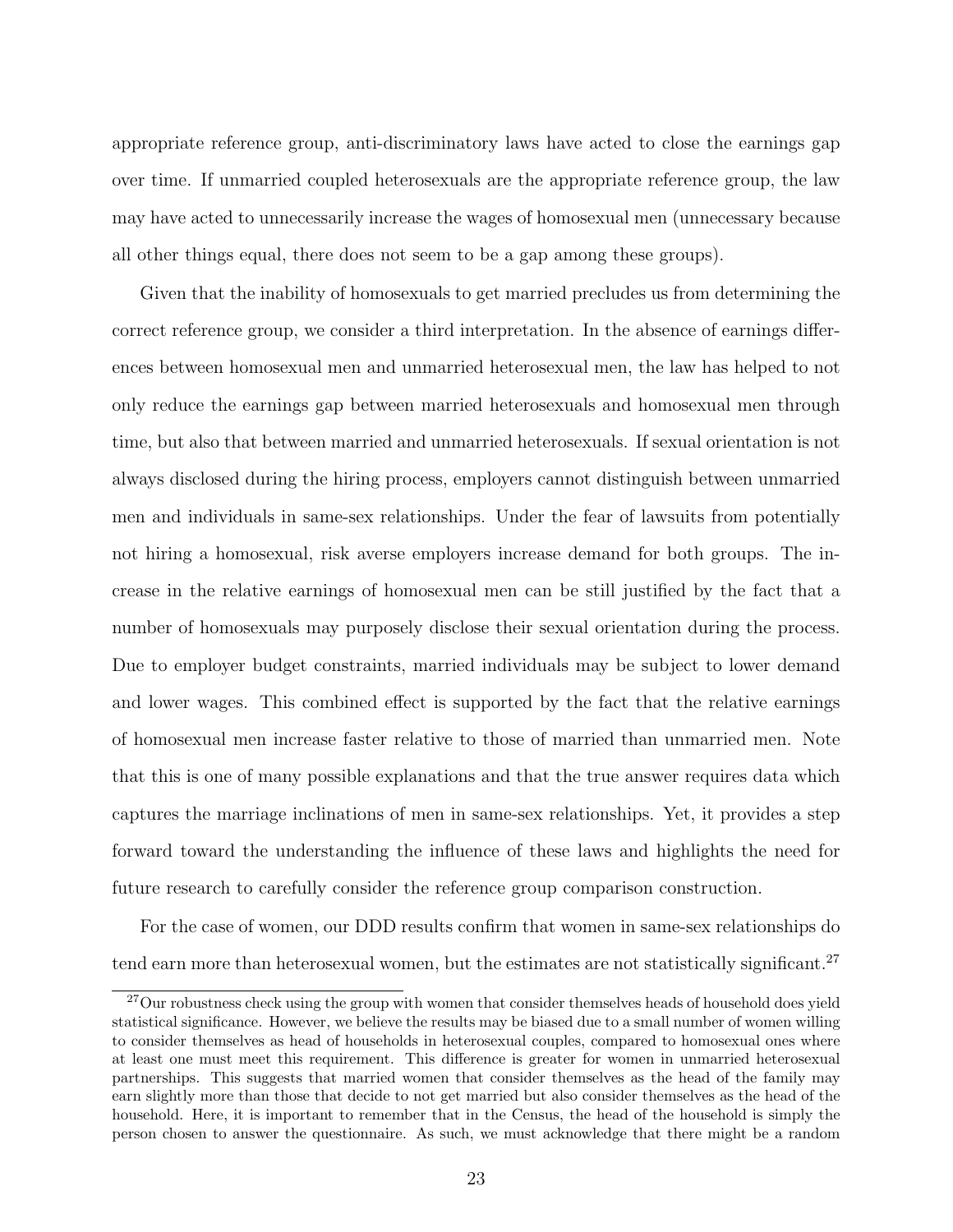In terms of the law, the second row in panel B of Table 4 suggests that given the time, place, and state trends, women in same-sex relationships in states with the law do not have earnings that are statistically different than those of their counterparts in states without the law. Like in the case of men, the time for which the law has been in place does have an impact on the overall earnings of women. For the most part, the longer the time the law has been in place, the higher the earnings for all women.

The estimated impact of the law on the overall earnings of heterosexuals could also be driven by unobserved market changes. In the case of heterosexual men, other factors may have caused a downward trend in the earnings of married men, and an upward one for the earnings of unmarried cohabitating men in those states. We examine the earnings trends for men and women and find that both married and unmarried groups follow similar trends. Figure 2 shows the average earnings of married and unmarried heterosexuals, and individuals part of same-sex couples. In order to provide a comprehensive picture, we group them according to their decision to adopt the law or not. First, we show the trends using all fifty states. Second, we use the earnings of only those that have passed the law by the time of measurement (like the one used for the DDD estimate). In order to account for previous trends, we use those that have passed the law at any point in time. This means, for instance, that the 1990 and 2000 averages include the earnings of workers in Maryland even though the state did not pass the law until 2001. Finally, we look at the trends for those states that never passed the law. In all cases, we observe that real earnings spiked in 2000, but had dropped by 2009.

#### [INSERT FIGURE 2 HERE]

The drop in real earnings for all groups in 2009 can be mostly explained by the 2008 financial crises. However, we do observe that individuals in unmarried heterosexual relationships appeared to be the most affected. Married heterosexuals and homosexuals appeared to have experienced similar declines, which may be partly explained by the higher levels of

component in who is considered the head of household.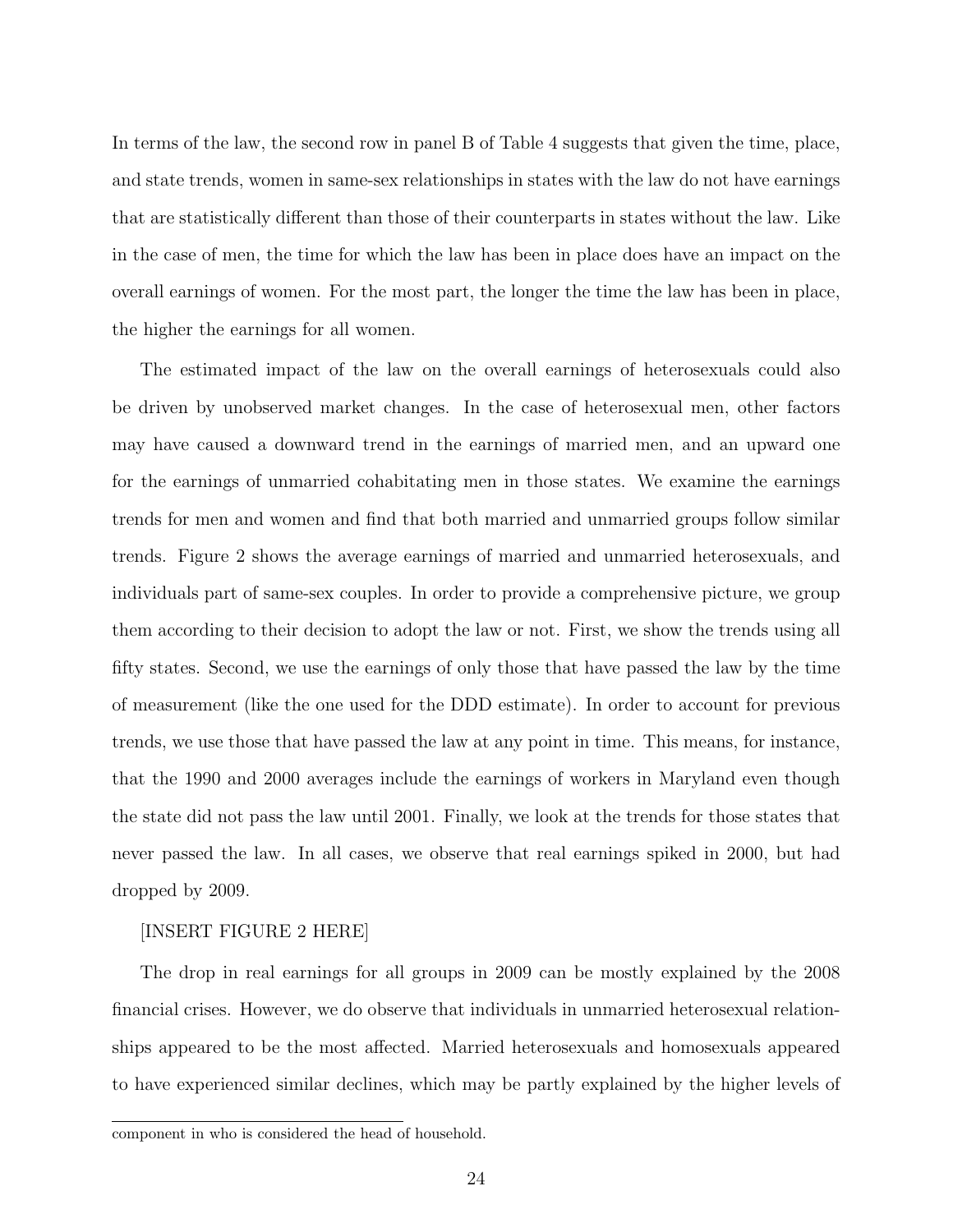education. Despite the steeper fall for unmarried couples, the picture does show that all groups experienced similar trends regardless of whether a law was in place or not. Such similarities lead us to conclude that while other forces may shape the earnings of heterosexuals in states with anti-discriminatory laws, the opposite effects for married versus unmarried heterosexual men may actually be a product of the law rather than unobserved factors.

It also appears that 'the time since law enactment' is acting as a earning equalizer for homosexual women as well, impacting women in the opposite direction, compared to men. In other words, given that homosexual women tend to earn more than their heterosexual counterparts, employers in states with laws have no reason to fear the threat of a lawsuit from this group. Instead, they may be concerned about complaints from heterosexual women and be inclined to raise their wages. Although not statistically significant, we observe that the time since enactment lowers the relative wages of women in same-sex partnerships, partially providing some support to the argument above.<sup>28</sup>

## 5 Conclusion

The influence, and potential influence, of anti-discriminatory laws on the basis of sexual orientation have been increasingly considered in literature. Though other studies have analyzed the effect of these laws in the labor market, we are the first to use an extended time frame, considering the robustness of the reference group specification, using a difference-indifference-in-difference estimation approach. Like some of the previous literature, we confirm the evidence that findings of earnings discrimination against homosexual men are sensitive to the choice of reference group. This supports previous findings that suggest that earnings differentials may be largely driven by a marriage premium. Overall our results suggest that, relative to married heterosexual men, gay men earn less and anti-discriminatory laws, over

<sup>&</sup>lt;sup>28</sup>We also estimated effects of the anti-discrimination law on the probability of being in the labor force, employment, and full-time versus part-time work, capturing both extensive and intensive margins. Our data, however, is limited not allowing us to control for all factors that may affect labor supply, including employment opportunities in other cities, or perhaps other states. These and other concerns are supported by very low pseudo and regular r-squared values. These results are available from the authors upon request.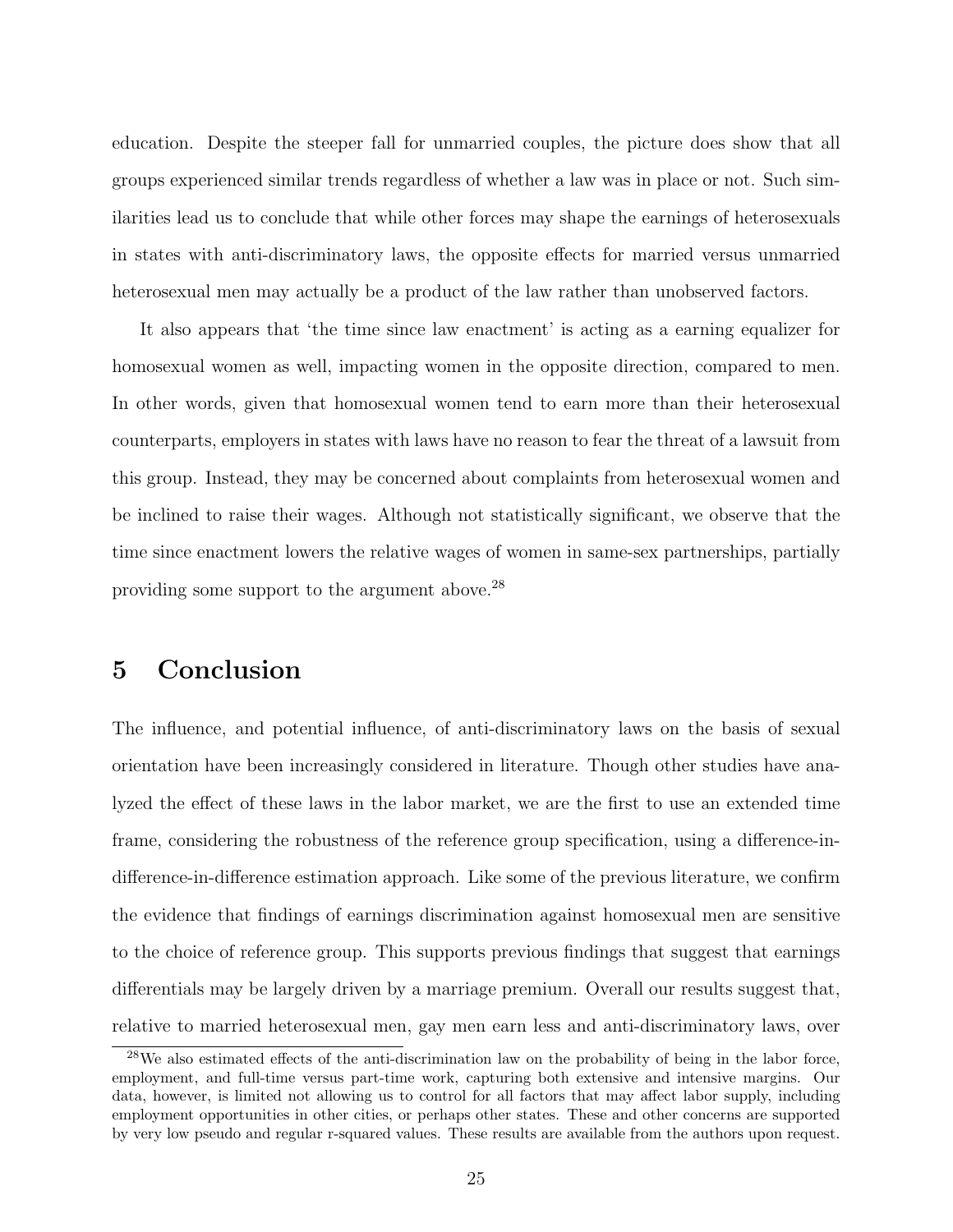time, lessen this gap. Relative to unmarried, but coupled heterosexual men, homosexual men experience similar levels of earnings and both groups experience an increase in earnings over time after the passage of an anti-discriminatory law.

Homosexual women experience higher earnings than their unmarried, coupled and married heterosexual female counterparts. The effect of the law is to shrink this gap over time, but in this case that results in lower earnings for homosexual women since they out-earned their heterosexual counterparts. We employ a DDD approach that controls for trends in states and other local labor markets. In addition to allowing for different possible reference groups, we also specify the impact of the laws at the state of work rather than the state of residence as previous research has done.

Our results highlight two important policy issues. Statistically, the law seems to help equalize the earnings of homosexuals with respect to their married counterparts. Yet, our results suggest that this equalization may not be solely due to increases in earnings of those with lower wages (e.g. homosexual men), but also decreases in the earnings of those who start with higher wages (e.g. married heterosexual men). Unfortunately, the lack of information on the attitudes of men and women in same-sex relationships toward marriage preclude us from conclusively understanding what part of the wage differentials is due to discrimination, and what to marriage, and what part of the law could be more effective at addressing pure issues of discrimination. However, our findings represent an increase in the understanding of the effect of anti-discriminatory laws on homosexual employment outcomes. While the law seems to reduce the marriage premium, it raises the question on whether legislation to allow marriage between two men or two women will help to further dissipate the differences in the labor market between homosexuals and heterosexuals. If marriage is acting as a signal, blocking the ability of some groups to signal appropriately may result in labor market distortions.

On the other hand, if we assume that wage gaps are mostly due to household specialization, instead, it is not clear if legal recognition of same-sex marriage would have an effect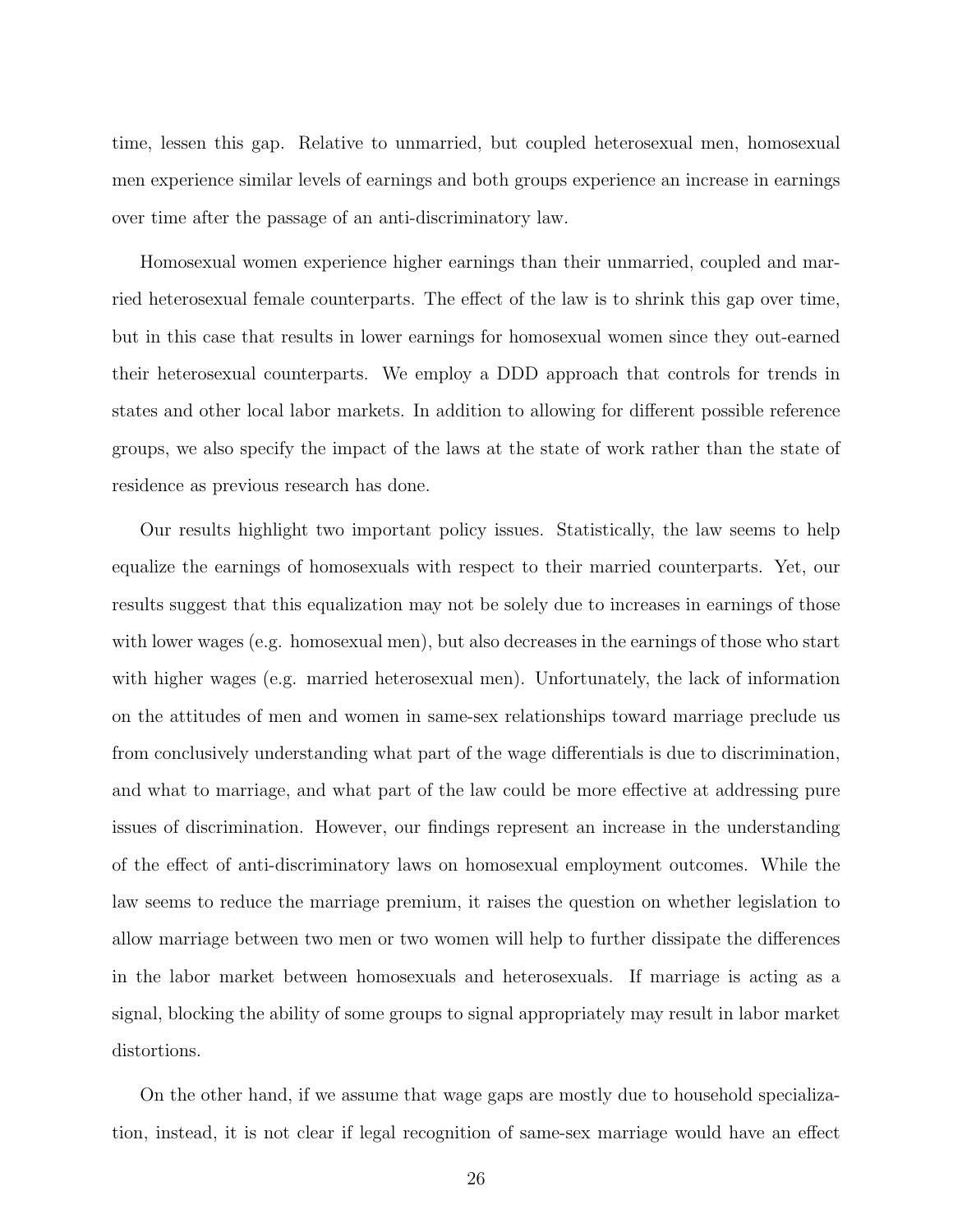on earnings. Indeed, gay and lesbian couples are more likely to split household tasks more equally.<sup>29</sup> Assuming that the allocation of household tasks remains unchanged after same-sex marriage, repealing DOMA may have little impact on specialization and/or the marriage premium. Yet, the ability bias explanation for the existence of a marriage premium may make DOMA have an effect on the relative earnings of homosexuals as marriage may incentivize single (or uncoupled) homosexuals to look for more capable spouses.

In the absence of a comprehensive law that allows marriage between individuals of the same sex, future research focusing on finding ways to determine the correct reference group is necessary in order to understand what policies will help eliminate wage gaps that are due to discrimination, and reduce those due to marriage but unrelated to productivity. Our results also suggest that allowing homosexuals to marry may reduce the earnings differential without the imposition of labor market distortions created by anti-discrimination laws.

<sup>&</sup>lt;sup>29</sup>See Kurdek (1993) for a discussion on the determinants of household specialization among gay and lesbians couples.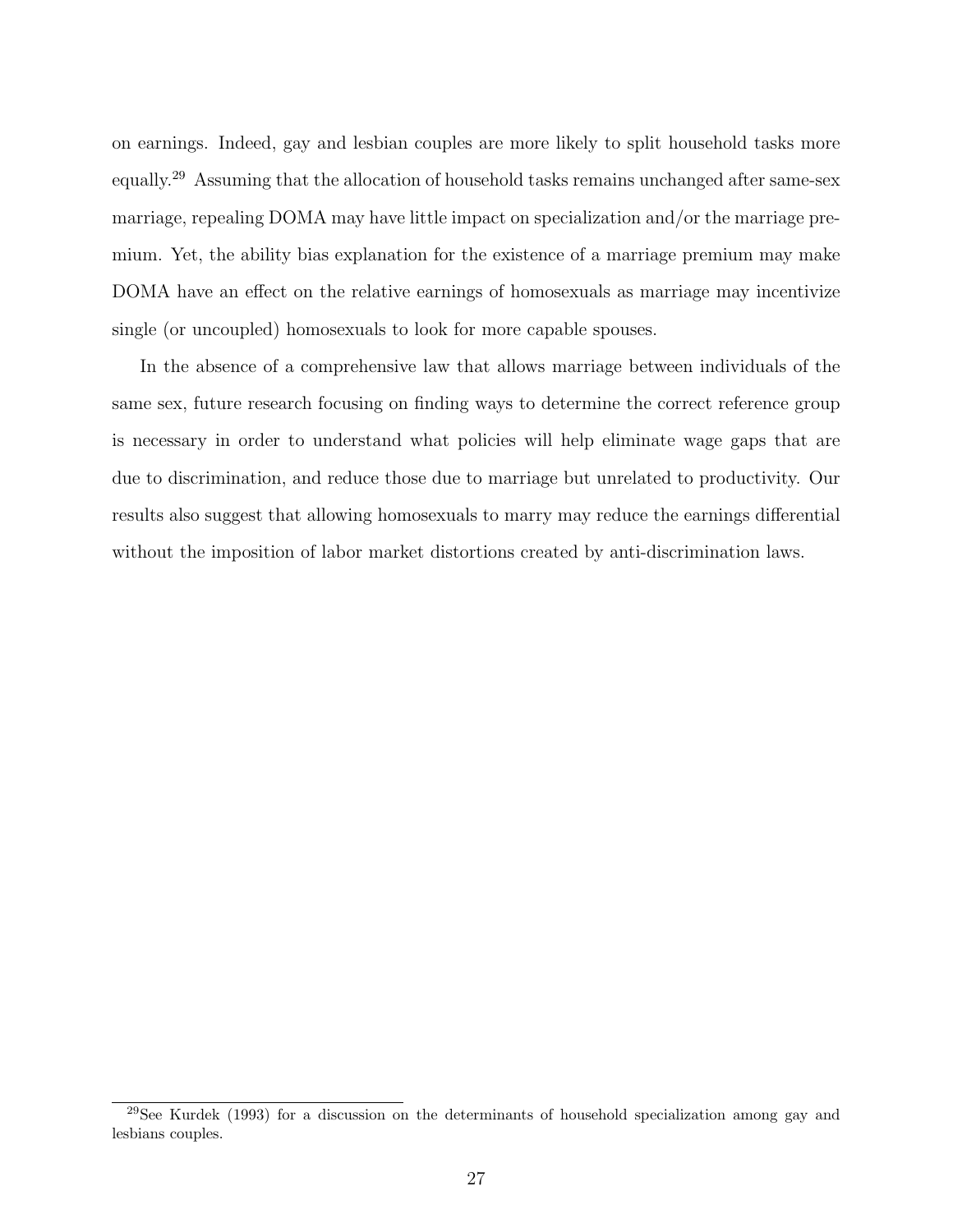## References

- Acemoglu, Daron and Joshua D. Angrist, "Consequences of Employment Protection? The Case of the Americans with Disabilities Act," The Journal of Political Economy, 2001, 109 (5), 915–957.
- Ahmed, Ali M. and Mats Hammarstedt, "Sexual Orientation and Earnings: A Register Data Based Approach to Identify Homosexuals," Journal of Population Economics, 2010, 23 (3), 835–849.
- Allegretto, Sylvia A. and Michelle M. Arthur, "An Empirical Analysis of Homosexual/Heterosexual Male Earnings Differentials: Unmarried and Unequal?," Industrial and Labor Relations Review, 2001, 54 (3), 631–646.
- Arabsheibani, G. Reza, Alan Martin, and Jonathan Wadsworth, "Gay Pay in the UK," Economica, May 2005, 72 (286), 333–347.
- Badgett, M. V. Lee, "The Wage Effects of Sexual Orientation Discrimination," Industrial and Labor Relations Review, 1995, 48 (4), 726–739.
- Badgett, M.V. Lee, Holning Lau, Brad Sears, and Deborah Ho, "Bias in the Workplace: Consistent Evidence of Sexual Orientation and Gender Identity Discrimination," The Williams Institute: UCLA School of Law, June 2007.
- Becker, Gary, A Treatise on the Family, enlarged editon ed., Cambridge: Harvard University Press, 1991.
- Becker, Gary S., The Economics of Discrimination, 2nd ed., Chicago: University of Chicago Press, 1971.
- Beegle, Kathleen and Wendy A. Stock, "The Labor Market Effects of Disability Discrimination Laws," The Journal of Human Resources, 2003, 38 (4), 806–859.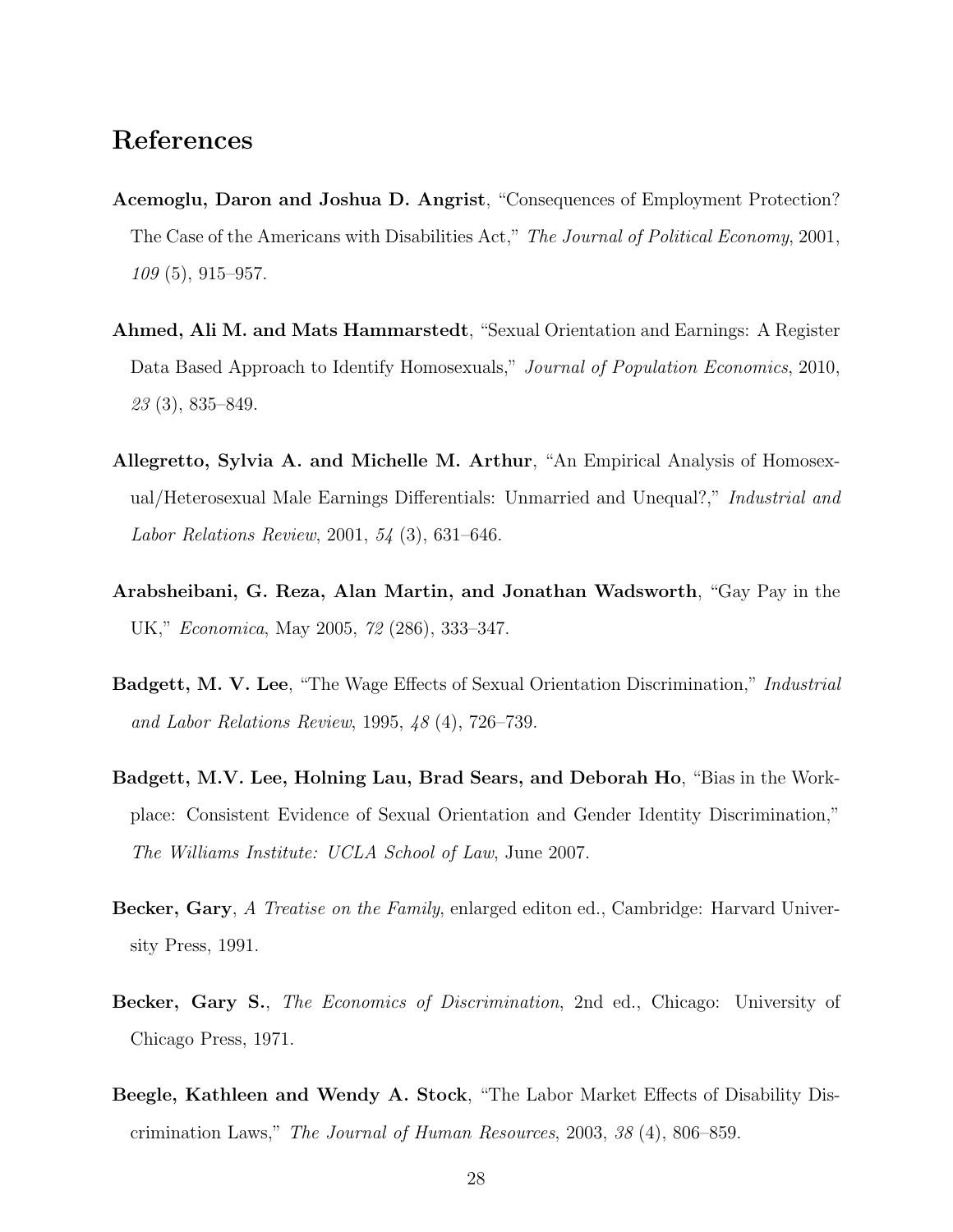- Berg, Nathan and Donald Lien, "Measuring the Effect of Sexual Orientation on Income: Evidence of Discrimination?," Contemporary Economic Policy, 2002, 20 (4), 394–414.
- Bertrand, Marianne, Esther Duflo, and Sendhil Mullainathan, "How Much Should We Trust Differences-in-Differences Estimates?," The Quarterly Journal of Economics, February 2004, 119 (1), 249–275.
- Besley, Timothy and Anne Case, "Unatural Experiments? Estimating the Incidence of Endogenous Policies," The Economic Journal, November 2000, 110, 672–694.
- Black, Dan A., "Discrimination in an Equilibrium Search Model," Journal of Labor Economics, April 1995, 13 (2), 309–334.
- , Gary Gates, Seth Sanders, and Lowell Taylor, "The Measurement of Same-Sex Unmarried Partner Couples in the 2000 U.S. Census," California Center for Population Research On-Line Working Paper Series, 2007.
- $\overline{\phantom{a}}$ , Hoda R. Makar, Seth G. Sanders, and Lowell J. Taylor, "The Earnings Effects of Sexual Orientation," Industrial and Labor Relations Review, 2003, 56 (3), 446–469.
- $\overline{\phantom{a}}$ , Seth G. Sanders, and Lowell J. Taylor, "The Economics of Lesbian and Gay Families," Journal of Economic Perspectives, Spring 2007, 21 (2), 53–70.
- Blanford, John M., "The Nexus of Sexual Orientation and Gender in the Determination of Earnings," Industrial and Labor Relations Review, 2003, 56 (4), 622–642.
- Brown, Charles and Mary Corcoran, "Sex-Based Differences in School Content and Male/Female Wage Gap," Journal of Labor Economics, 1997, 15 (3), 431–465.
- Carpenter, Chris, "New Evidence on Gay and Lesbian Household Incomes," Contemporary Economic Policy, 2004, 22 (1), 78–94.
- Carpenter, Christopher, "Revisiting the Income Penalty for Behaviorally Gay Men: Evidence from NHANES III," Labour Economics, January 2007,  $14$  (1), 24–34.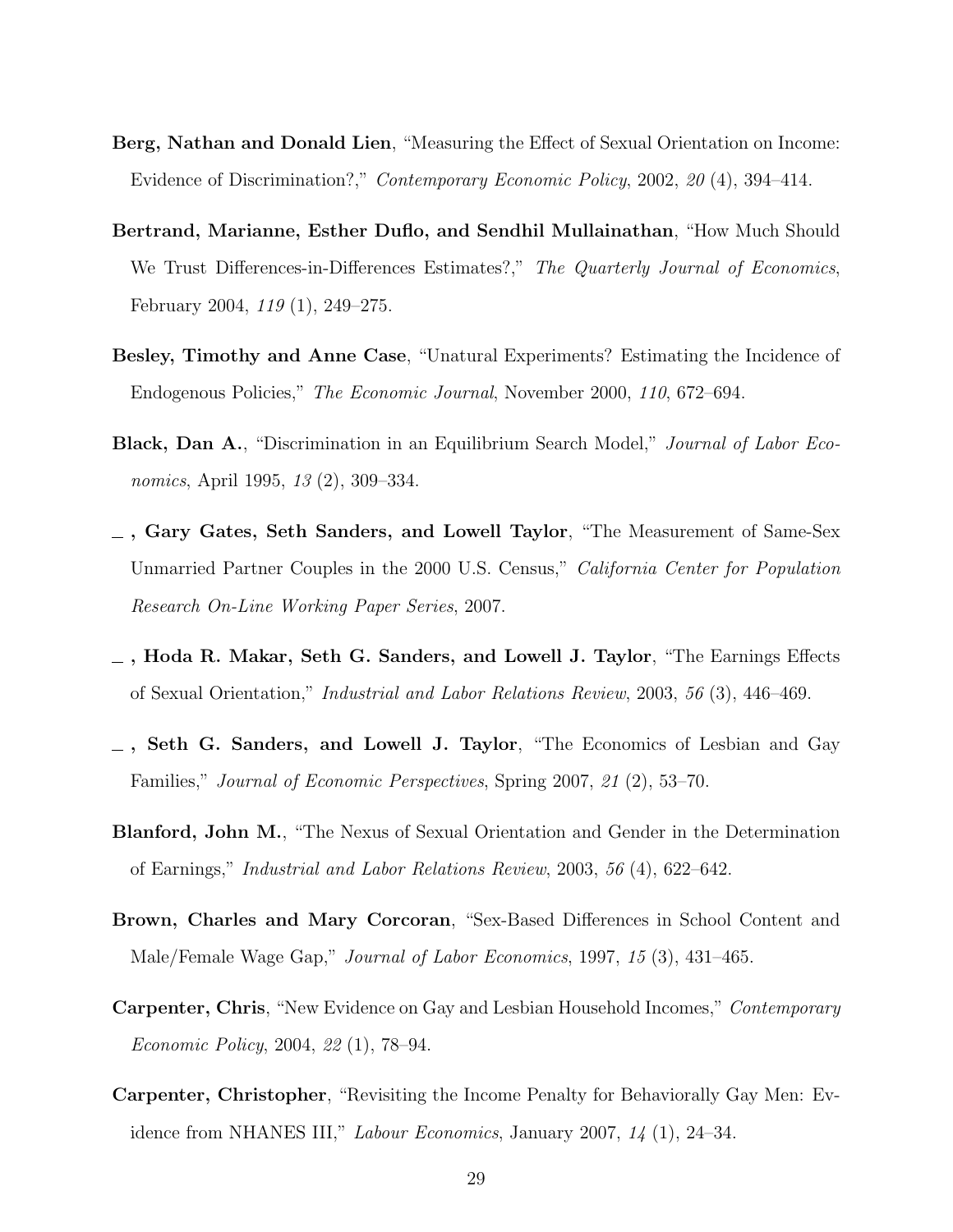- Clain, Suzanne Heller and Karen Leppel, "An Investigation Into Sexual Orientation Discrimination as an Explanation for Wage Differences," Applied Economics, 2001, 33(1), 37–47.
- Collins, Williams, "The Labor Market Impact of State-Level Anti-Discrimination Laws, 1940-1960," Industrial and Labor Relations Review, 2003, 56 (2), 244–272.
- Drydakis, Nick, "Women's Sexual Orientation and Labor Market Outcomes," Feminist Economics, 2011,  $17(1)$ , 89–117.
- Elmslie, Bruce and Edinalo Tebaldi, "Sexual Orientation and Labor Market Discrimination," Journal of Labor Research, 2007, 28, 436–453.
- Frank, Jeff, "Gay Class Ceilings," Economica, August 2006, 73 (291), 485–508.
- Gates, Gary and Michael Steinberger, "Same-sex Unmarried Partner Couples in the American Community Survey: The Role of Misreporting, Miscoding, and Misallocation," Online, May 2010.
- Gates, Gary J., "The Impact of Sexual Orientation Anti-discrimination Policies on the Wages of Lesbians and Gay Men," California Center for Population Research On-Line Working Paper Series, April 2009.
- , "How many people are lesbian, gay, bisexual and transgender?," Williams Institute, UCLA School of Law 2011.
- Herek, Gregory M., "Hate Crimes and Stigma-related Experiences Among Sexual Minority Adults In the United States: Prevalence Estimates From a National Probability Sample," Journal of Interpersonal Violence, 2009, 24 (1), 54–74.
- HRC, Human Rights Campaign, State Laws and Policies 2009. http://www.hrc.org/ documents/Employment\_Laws\_and\_Policies.pdf(Accessed October 31, 2009).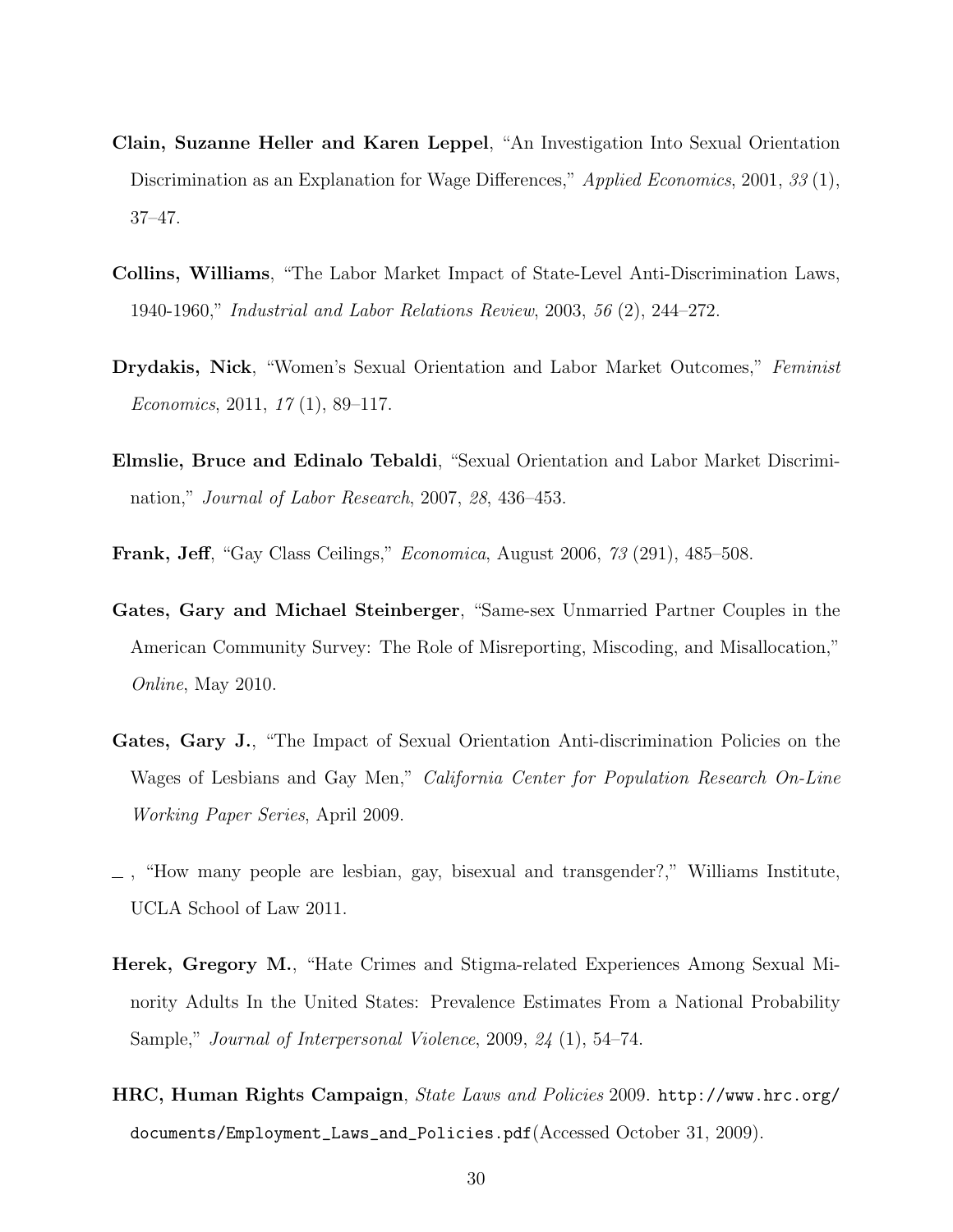- Klawitter, Marieka, "Multilevel Analysis of the Effects of Antidiscrimination Policies on Earnings by Sexual Orientation," Journal of Public Policy Analysis and Management, 2011, 30 (2), 334–358.
- $\equiv$  and Victor Flatt, "The Effects of State and Local Antidiscrimination Policies on Earnings for Gays and Lesbians," Journal of Policy Analysis and Management, 1998, 17 (4), 658–686.
- Kurdek, Lawrence A., "The Allocation of Household Labor in Gay, Lesbian, and Heterosexual Married Couples," Junal of Social Issues, 1993, 49 (3), 127–193.
- Neumark, David and Wendy Stock, "The Effects of Race and Sex Discrimination Laws," 2001. NBER Working Paper 8215.
- Plugg, Erik and Peter Berkhout, "Effects of Sexual Preferences on Earnings in the Netherlands," Journal of Population Economics, February 2004, 17 (1), 117–131.
- Rimmerman, Craig A., Kenneth D. Wald, and Clyde Wilcox, eds, The Politics of Gay Rights, Chicago: University of Chicago Press, 2000.
- Rosén, Asa, "Search, Bargaining, and Employer Discrimination," Journal of Labor Economics, October 2003, 21 (4), 807–829.
- Rubenstein, William B., "Do Gay Rights Laws Matter?: An Empirical Assessment," Southern California Law Review, 2001, 75, 65–120.
- Ruggles, Steven, Matthew Sobek, Trent Alexander, Catherine A. Fitch, Ronald Goeken, Patricia Kelly Hall, Miriam King, and Chad Ronnander, "Integrated Public Use Microdata Series: Version 4.0 [Machine-readable database]," Minneapolis: Minnesota Population Center [producer and distributor] 2009.
- Tilcsik, Andreas, "Pride and Prejudice: Employment Discrimination against Openly Gay Men in the United States," American Journal of Sociology, 2011, 117 $(2)$ , 586–626.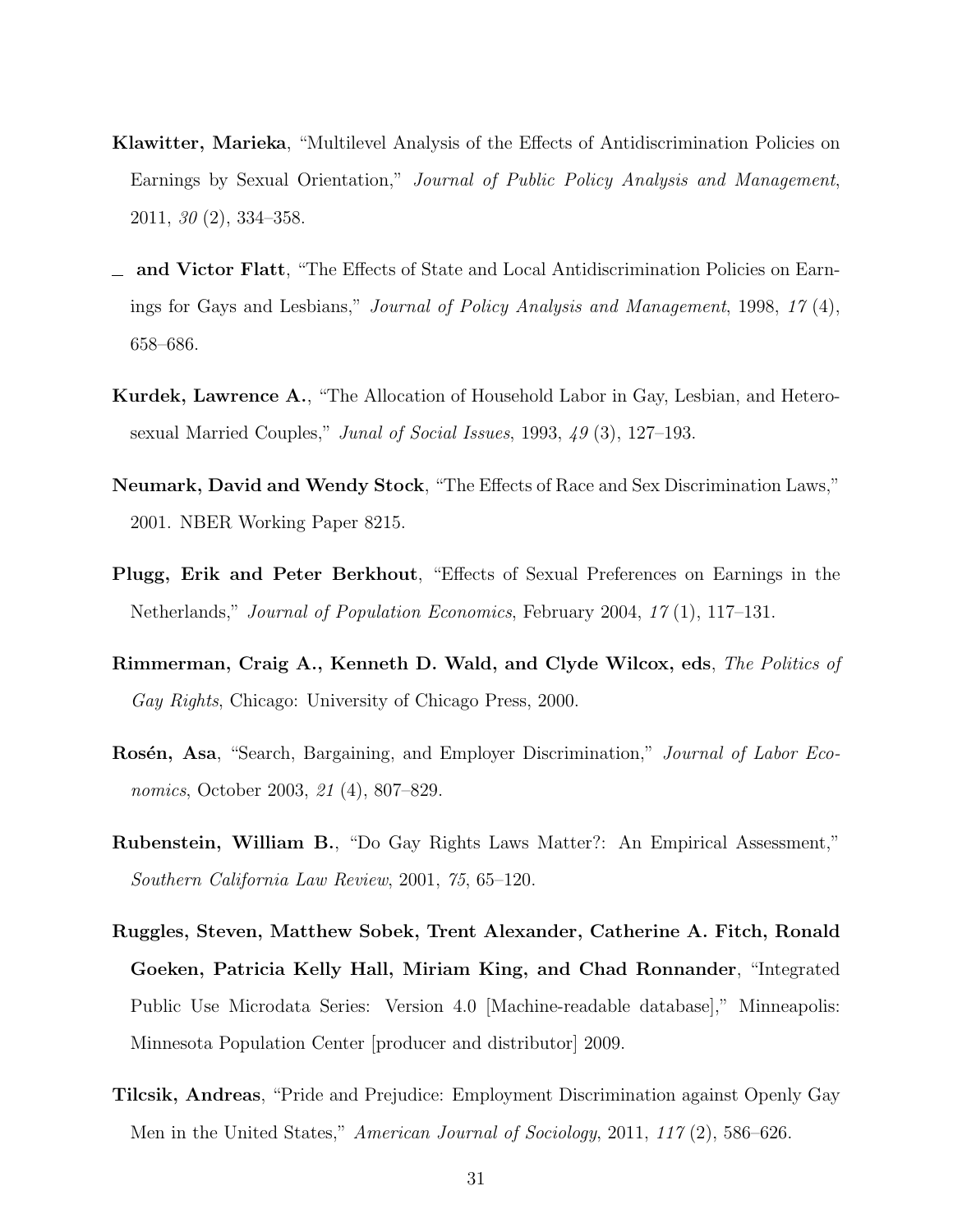Weichselbaumer, Doris, "Sexual Orientation Discrimination in Hiring," Labour Economics, 2003, 10, 629–642.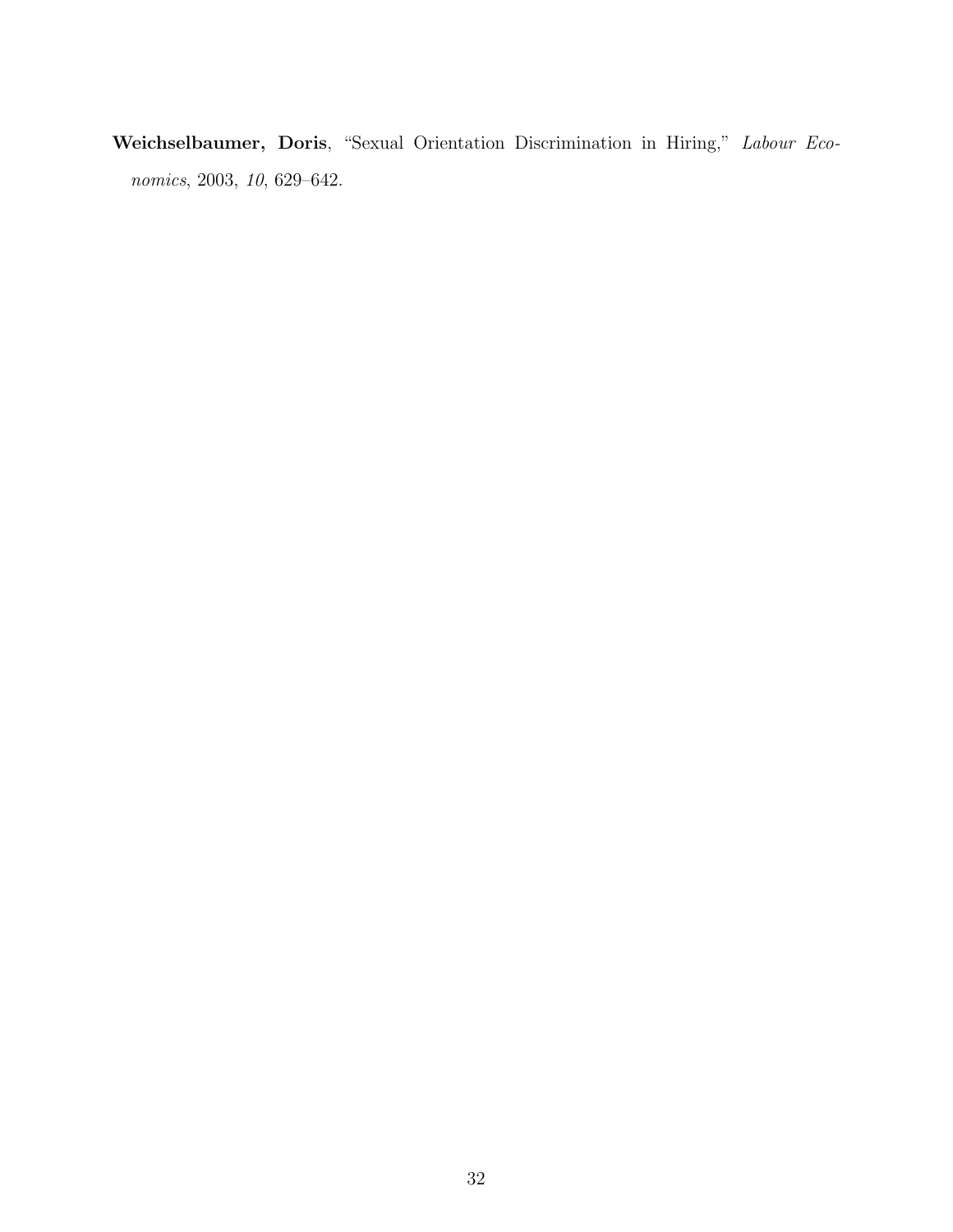Figure 1: Difference Between Proportion of Homosexuals and Heterosexuals in Occupations with the Highest Concentration of Homosexual

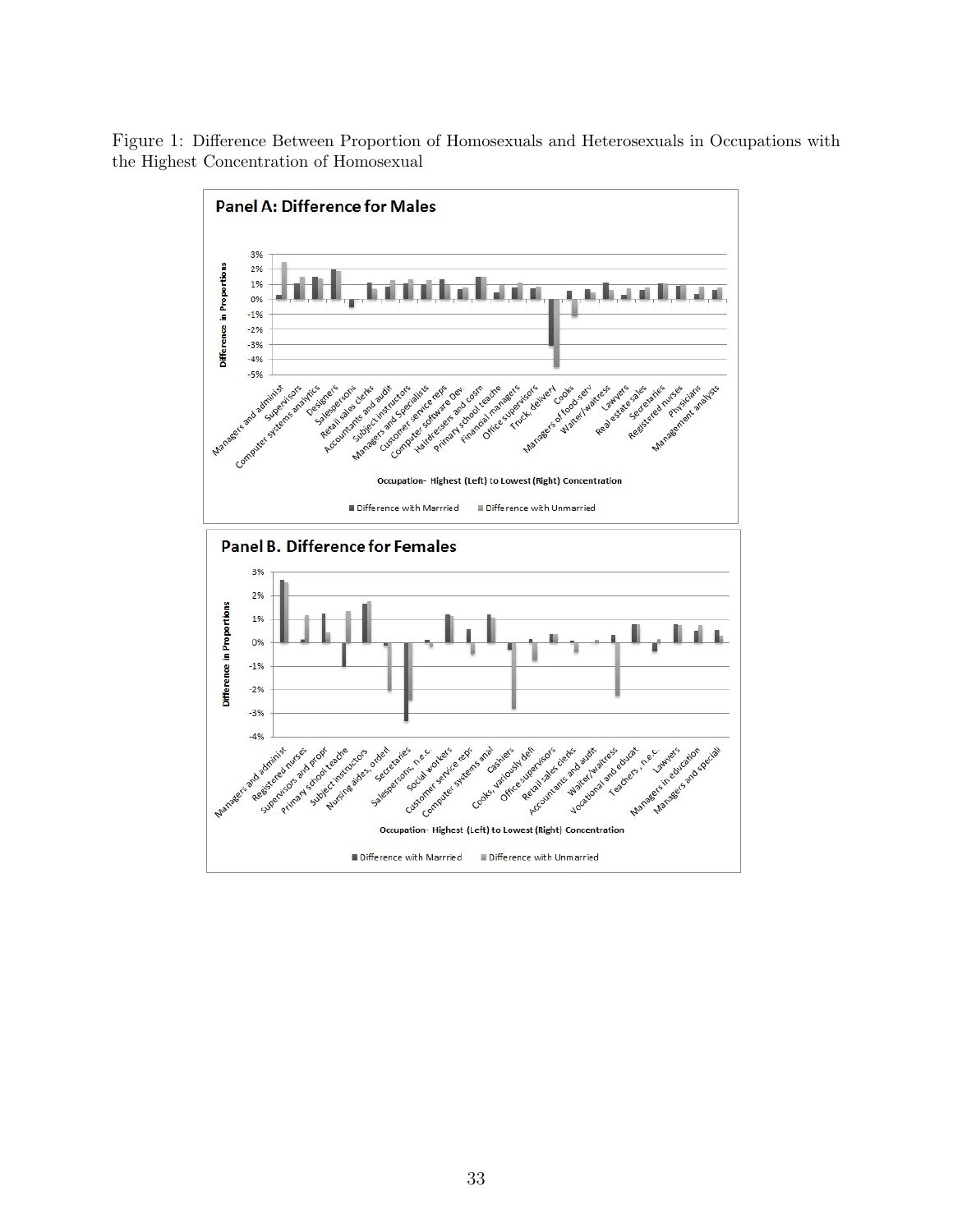

Figure 2: Average Men and Women's Earnings Grouped by the Passage of Anti-Discrimination Law on the Basis of Sexual Orientation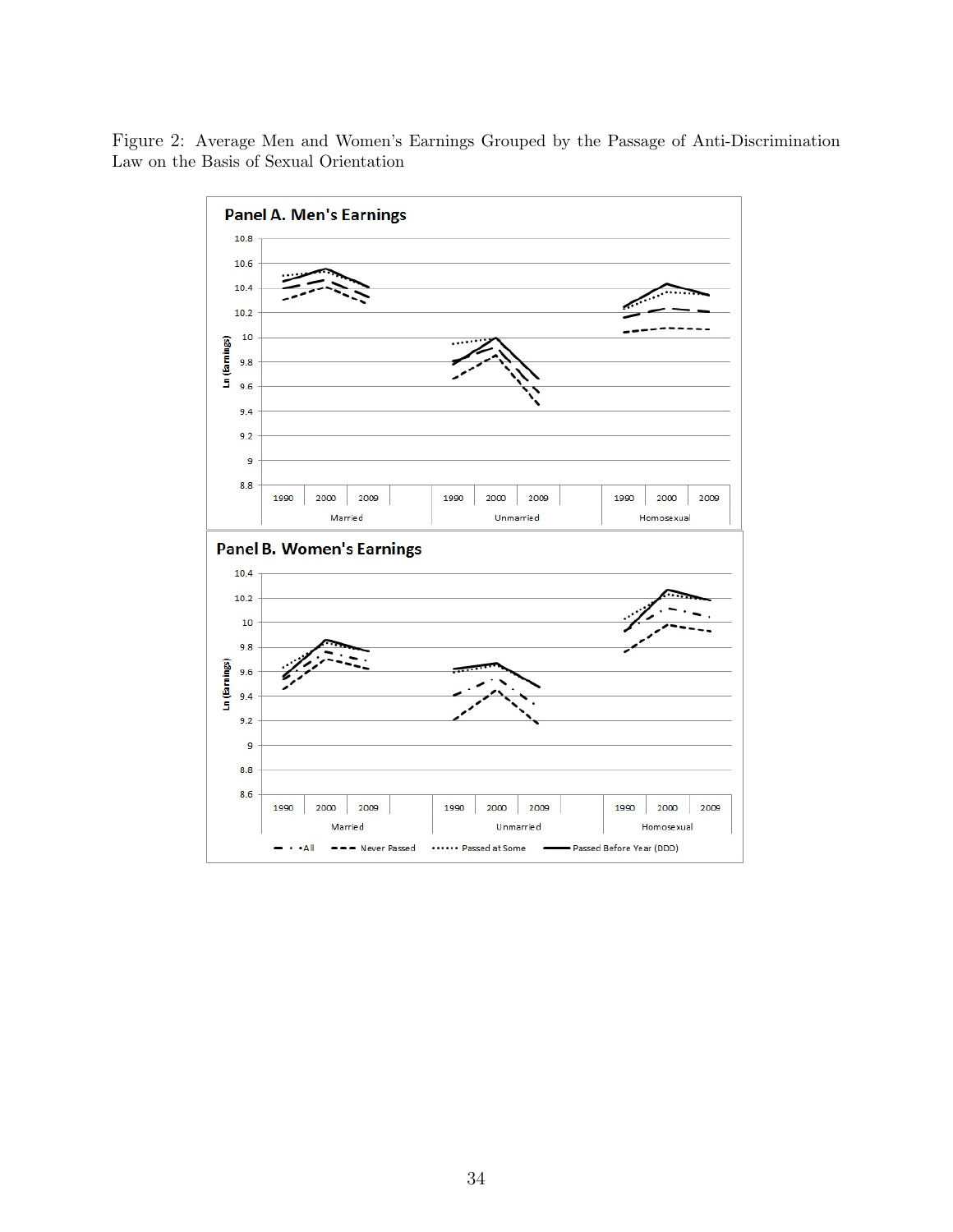| <b>State</b>       | Sector         | Year                       | Statute or Law                                                | Source                                           | Other                                                                                                                                      |
|--------------------|----------------|----------------------------|---------------------------------------------------------------|--------------------------------------------------|--------------------------------------------------------------------------------------------------------------------------------------------|
| Alaska (AK)        | Public         | 2002                       | Admin. Order No. 195                                          | HRC <sup>a</sup>                                 |                                                                                                                                            |
| Arizona (AZ)       | Public         | 2003                       | Exec. Order No. 2003-22                                       | $_{\rm HRC}$                                     |                                                                                                                                            |
| California (CA)    | Public         | 1992                       | Gov. Code §121940                                             | HRC                                              | Gender Identity (2003 See below)                                                                                                           |
|                    | Private        | 1992                       | §12920 and Civ. Code §51                                      | Klawitter (2011)                                 | Gender Identity Protected §12926 and §12949 (2003)<br>HRC cites 2001                                                                       |
| Colorado (CO)      | Public         | 1990                       | Exec. Order D0035                                             | Williams Institute                               | Almost repealed in Amendment 2 (1992)                                                                                                      |
|                    | Private        | 2007                       | C.R.S 24-34-401, 24-34-402                                    | $_{\rm HRC}$                                     | Gender Identity Included                                                                                                                   |
| Connecticut (CT)   | Public/Private | 1991                       | Conn. Gen. Stat. §46a - 81c-m                                 | HRC                                              | Gender Identity (2011)                                                                                                                     |
| Delaware (DE)      | Public         | 2001                       | Exec. Order No. 2000-83                                       | Delaware Registrar of Regulations, Vol 4(9)      | Gender Identity in Executive branch (2009)                                                                                                 |
|                    | Private        | 2009                       | Senate Bill 121 (2009)                                        | HRC                                              |                                                                                                                                            |
| Hawaii (HI)        | Public/Private | 1991                       | H.R.S. 515-2                                                  | HRC                                              | Gender Identity Included                                                                                                                   |
| Illinois $(IL)$    | Public         | 1996                       | Admin. Order No. 2                                            | Illinois Code Section 302.790                    |                                                                                                                                            |
|                    | Private        | 2005                       | 775 ILCS 5/1-102                                              | HRC                                              | Gender Identity Included                                                                                                                   |
| Indiana $(IN)$     | Public         | $\,2001\,$                 | N/A                                                           | Klawitter (2011)                                 | Gender Identity Added (2004)                                                                                                               |
| Iowa (IA)          | Public/Private | 2007                       | \$216.2(14)                                                   | Iowa Code, Chapter 216 (HRC)                     | Gender Identity Included                                                                                                                   |
| Kansas (KS)        | Public         | 2007                       | Gov. Sebelius Exec. Order                                     | $_{\rm HRC}$                                     | Gender Identity Included                                                                                                                   |
| Kentucky (KY)      | Public         | 2008                       | Gov. Beshear Exec. Order                                      | The Equality Party <sup>b</sup>                  | Gender Identity Included                                                                                                                   |
|                    |                |                            |                                                               |                                                  | First implemented from 2003-2006 and removed                                                                                               |
|                    |                |                            |                                                               |                                                  | by Republican Gov. Fletcher (2006)                                                                                                         |
| Louisiana $(LA)$   | Public         | 1992-1996 and<br>2004-2008 |                                                               | Division of Admn. LA                             |                                                                                                                                            |
| Maine $(ME)$       | Public         | 2001                       | Gov. King Jr. Revision of Code                                | Service Bulletin 13.4B Bureau of Human Resources | Dropped in 2008 by Republican Gov. Jindal<br>First from 1997-1998                                                                          |
|                    | Private        | $\,2005\,$                 | M.R.S. ANN. tit. 5 §4571-76                                   | $_{\rm HRC}$                                     | Gender Identity Included                                                                                                                   |
| Maryland (MD)      | Public/Private | $2001\,$                   | Md. Ann. Code art. 49B §5                                     | $_{\rm HRC}$                                     |                                                                                                                                            |
| Massachusetts (MA) | Public/Private | 1989                       | MASS. GEN. LAWS ANN. ch. 151B, §§3-4                          | HRC                                              | Gender Identity Included                                                                                                                   |
| Michigan (MI)      | Public         | $\,2003\,$                 | Exec. Order No. 2003-24                                       | Office of the Governor                           | Gender Identity in 2007                                                                                                                    |
| Minnesota (MN)     | Public         | 1991                       | Exec. Order No. 91-4                                          | MN Legislature. 1991-01-29                       |                                                                                                                                            |
|                    | Private        | 1993                       | MINN. STAT. §363A.01 to §363A.41                              | HRC                                              | Gender Identity Included                                                                                                                   |
| Missouri (MO)      | Public         | 2010                       | Exec. Order 10-24 Art. 1                                      | Office of MO Governor                            |                                                                                                                                            |
| Montana (MT)       | Public         | $2000\,$                   | N/A                                                           | Williams Institute <sup>c</sup>                  |                                                                                                                                            |
| Nevada (NV)        | Public/Private | 1999                       | NV. REV. STAT. 233.010(2); 613.330                            | HRC                                              | Gender Identity 2011                                                                                                                       |
| New Hampshire (NH) | Public/Private | 1997                       | N.H. R.S.A. §§21-I:42, 354-A:2, 354-A:6                       | HRC                                              | Effective 1998                                                                                                                             |
|                    |                |                            |                                                               |                                                  | Gender Identity by court decision                                                                                                          |
| New Jersey $(NJ)$  | Public/Private | 1992                       | N.J. STAT. ANN. §10:2-1; 10:5-1 - 49                          | $_{\rm HRC}$                                     | Gender Identity Included                                                                                                                   |
| New Mexico (NM)    | Public         | 1985                       | New Mexico Exec. Order No. 85-15                              | HRC                                              |                                                                                                                                            |
|                    | Private        | $\,2003\,$                 | N.M. Stat. Ann. §§28-1-2, 7, 9                                | $_{\rm HRC}$                                     | Gender Identity Included                                                                                                                   |
| New York (NY)      | Public         | 1983                       | Gov. Cuomo Exec. Order                                        | Office of the Governor                           |                                                                                                                                            |
|                    | Private        | 2002                       | NY EXEC. LAW §296, 296-a                                      | HRC                                              | Gender Identity in some cases only <sup>d</sup>                                                                                            |
| Ohio $(OH)$        | Public         | 2007                       | Exec. Order 10S                                               | Gov. Strickland's website                        | First 1984-1999                                                                                                                            |
| Oregon $(OR)$      | Public/Private | 2008                       | OR Equality Act 100, Oregon SB 2                              | $_{\rm HRC}$                                     | Gender Identity removed (2011)<br>Added to Equality Act. Public Sector<br>previously covered 1988-1992 but repealed by<br>voter initiative |
| Pennsylvania (PA)  | Public         | 1975                       | Exec. Order 1975-5                                            | Equality Pennsylvania                            |                                                                                                                                            |
| Rhode Island (RI)  | Public         | 1985                       | R.I. Exec. Order No. 11                                       | Governor's Office website                        | Amended Exec. Order 9                                                                                                                      |
|                    | Private        | 1995                       | R.I. Gen. Laws §28-5-7                                        | $_{\rm HRC}$                                     | Gender Identity added 2001                                                                                                                 |
| Vermont (VT)       | Public/Private | 1992                       | 21 §495: 9 §4503:                                             | HRC                                              | Gender Identity added 2007                                                                                                                 |
|                    |                |                            | 8 §10403; 8 §4724; 3 §963                                     |                                                  |                                                                                                                                            |
| Virginia (VA)      | Public         | 2006                       | Exec. Order 1                                                 | Office of Governor                               |                                                                                                                                            |
| Washington (WA)    | Public         | 1985                       | Exec. Order 85-09                                             | $_{\rm HRC}$                                     |                                                                                                                                            |
|                    | Private        | 2006                       | §49.60.130-175, §356-09-020                                   | HRC                                              | Gender Identity Included                                                                                                                   |
| Wisconsin (WI)     | Public/Private | 1982                       | Relevant: §36.12, §106.50<br>§106.52 §111.31 §230.18 §224.77. | HRC                                              | Gender Identity not Included                                                                                                               |

#### Table 1: States with Sexual Orientation Provisions in Anti-Discrimination Laws

a Human Rights Campaign: State Laws and Legislation http://www.hrc.org/laws-and-legislation/state.

b Internet Blog site that seeks equa<sup>l</sup> constitutional liberties and freedom for all people regardless of sexual orientation or gender identity.

c Memorandums created by The William Institute of UCLA's Law School.

d <sup>A</sup> court decision has mandated that discrimination based on Gender Identity may be pursued in some cases under the 'sex' category.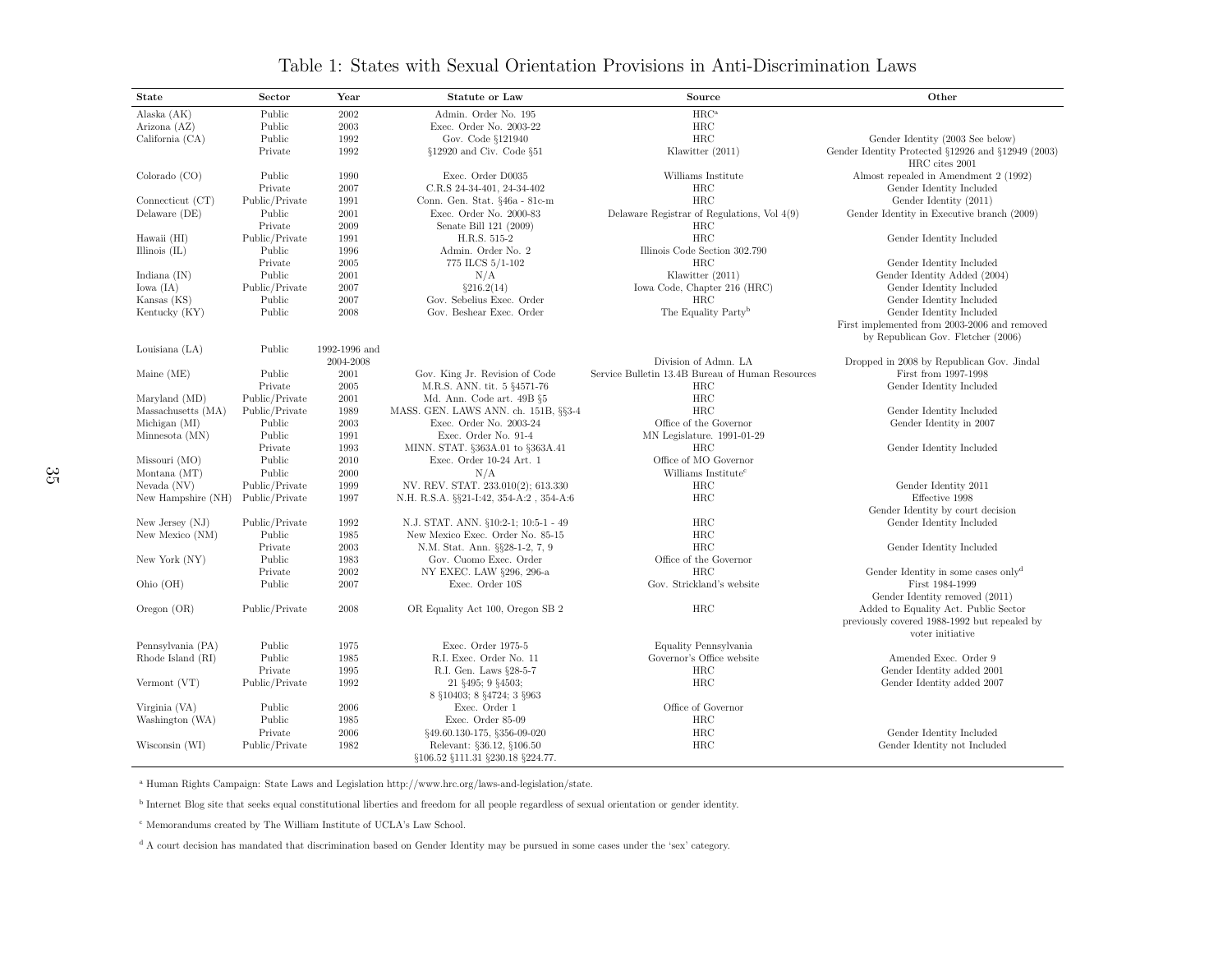|                                  | 1990        |                |             |        |                      |        | 2000     |        |          |        |         | 2009   |          |        |          |        |         |                      |
|----------------------------------|-------------|----------------|-------------|--------|----------------------|--------|----------|--------|----------|--------|---------|--------|----------|--------|----------|--------|---------|----------------------|
|                                  | $Same-Sexa$ |                | $Opp.-Sexb$ |        | Married <sup>c</sup> |        | Same-Sex |        | Opp.-Sex |        | Married |        | Same-Sex |        | Opp.-Sex |        | Married |                      |
|                                  | Law         | No Law         | Law         | No Law | Law                  | No Law | Law      | No Law | Law      | No Law | Law     | No Law | Law      | No Law | Law      | No Law | Law     | $\overline{N}$ o Law |
| In labor force                   | 0.897       | 0.897          | 0.900       | 0.839  | 0.821                | 0.762  | 0.848    | 0.846  | 0.817    | 0.809  | 0.756   | 0.749  | 0.871    | 0.865  | 0.853    | 0.833  | 0.800   | 0.776                |
| <b>Privately Employed</b>        |             |                |             |        |                      |        |          |        |          |        |         |        |          |        |          |        |         |                      |
| Total                            | 0.885       | 0.844          | 0.817       | 0.756  | 0.790                | 0.721  | 0.814    | 0.805  | 0.752    | 0.744  | 0.724   | 0.720  | 0.814    | 0.804  | 0.753    | 0.723  | 0.746   | 0.722                |
| If in labor force                | 0.986       | 0.94           | 0.908       | 0.901  | 0.961                | 0.946  | 0.960    | 0.951  | 0.921    | 0.919  | 0.958   | 0.962  | 0.935    | 0.929  | 0.883    | 0.868  | 0.932   | 0.931                |
| $Ln(earnigns)^d$                 | 10.202      | 10.290         | 10.033      | 10.031 | 10.306               | 10.326 | 10.542   | 10.313 | 10.189   | 10.024 | 10.492  | 10.354 | 10.581   | 10.351 | 10.144   | 9.951  | 10.539  | 10.372               |
| <b>Weeks Worked</b>              | 48.486      | 46.884         | 48.486      | 44.499 | 45.535               | 46.894 | 47.772   | 47.659 | 47.772   | 45.697 | 45.765  | 47.795 | 47.142   | 47.001 | 44.866   | 44.152 | 44.866  | 47.033               |
| <b>Hours Worked</b>              |             |                |             |        |                      |        |          |        |          |        |         |        |          |        |          |        |         |                      |
| If employed                      | 42.986      | 40.818         | 40.872      | 40.198 | 40.684               | 40.744 | 41.964   | 41.927 | 40.589   | 41.003 | 41.071  | 41.552 | 41.132   | 40.768 | 38.469   | 38.371 | 39.821  | 40.400               |
| If 'Full-Time' Worker            | 44.952      | 42.960         | 43.008      | 42.720 | 43.480               | 43.417 | 43.925   | 43.386 | 43.110   | 43.194 | 43.838  | 44.033 | 43.699   | 43.343 | 41.998   | 42.032 | 43.206  | 43.411               |
| Percent with Full Employment     | 0.900       | 0.873          | 0.853       | 0.823  | 0.845                | 0.850  | 0.887    | 0.905  | 0.845    | 0.851  | 0.858   | 0.870  | 0.876    | 0.873  | 0.817    | 0.807  | 0.847   | 0.861                |
| Age                              | 35.414      | 35,088         | 32.658      | 32.705 | 10.678               | 40.400 | 39.500   | 37.329 | 34.515   | 33.928 | 42.728  | 42.216 | 42.173   | 41.477 | 36.297   | 35.430 | 45.442  | 44.806               |
| Percent Male                     | 0.700       | 0.558          | 0.518       | 0.529  | 0.548                | 0.567  | 0.476    | 0.484  | 0.518    | 0.518  | 0.546   | 0.549  | 0.504    | 0.464  | 0.511    | 0.514  | 0.535   | 0.537                |
| Percent White                    | 0.914       | 0.885          | 0.824       | 0.808  | 0.917                | 0.875  | 0.829    | 0.873  | 0.738    | 0.781  | 0.775   | 0.857  | 0.860    | 0.897  | 0.777    | 0.802  | 0.806   | 0.858                |
| <b>HS</b> Degree Only            | 0.114       | 0.138          | 0.364       | 0.339  | 0.378                | 0.316  | 0.114    | 0.171  | 0.275    | 0.348  | 0.230   | 0.295  | 0.117    | 0.170  | 0.270    | 0.334  | 0.211   | 0.261                |
| Some College                     | 0.186       | 0.257          | 0.226       | 0.236  | 0.178                | 0.213  | 0.211    | 0.242  | 0.260    | 0.252  | 0.227   | 0.236  | 0.206    | 0.250  | 0.249    | 0.273  | 0.210   | 0.226                |
| Bachelor's Degree                | 0.286       | 0.273          | 0.107       | 0.111  | 0.157                | 0.158  | 0.379    | 0.338  | 0.246    | 0.192  | 0.299   | 0.261  | 0.381    | 0.371  | 0.285    | 0.222  | 0.337   | 0.315                |
| <b>Higher Degree</b>             | 0.286       | 0.187          | 0.069       | 0.043  | 0.104                | 0.092  | 0.237    | 0.181  | 0.065    | 0.041  | 0.132   | 0.105  | 0.265    | 0.183  | 0.078    | 0.047  | 0.170   | 0.130                |
| Percent with Disability          | 0.071       | $0.04^{\circ}$ | 0.038       | 0.042  | 0.034                | 0.038  | 0.064    | 0.064  | 0.100    | 0.108  | 0.093   | 0.091  | 0.045    | 0.058  | 0.045    | 0.057  | 0.041   | 0.053                |
| Percent in Metro                 | 0.857       | 0.867          | 0.658       | 0.703  | 0.592                | 0.641  | 0.879    | 0.837  | 0.803    | 0.685  | 0.803   | 0.658  | 0.872    | 0.856  | 0.779    | 0.703  | 0.781   | 0.683                |
| Speaks English                   | 0.986       | 0.988          | 0.997       | 0.976  | 0.995                | 0.979  | 0.984    | 0.988  | 0.956    | 0.981  | 0.947   | 0.978  | 0.995    | 0.990  | 0.947    | 0.970  | 0.953   | 0.976                |
|                                  |             | Law            |             |        | No Law               |        |          | Law    |          |        | No Law  |        |          | Law    |          |        | No Law  |                      |
| Percent in Same-Sex Relationship |             | 0.0037         |             |        | 0.0025               |        |          | 0.0072 |          |        | 0.0049  |        |          | 0.0085 |          |        | 0.0069  |                      |

Table 2: Descriptive Statistics for Married and Unmarried Couples According to the U.S. Census

Source: U.S. Census (1990 and 2000), American Community Survey (ACS 2009). Individuals include the head of household and their respective partners. Individuals are grouped according to their living arrangements.

a Same-Sex: Those couples in which the head of household and his/her unmarried partner are coded with the same gender.

b Opp.-Sex: Individuals in cohabitating couples of different sex

c Married: Head of household and partner are of different-sex and legally married.

d For Ln(Earnings), weeks, and Hours Worked we follow Beegle and Stock (2003) conditioning them on employment.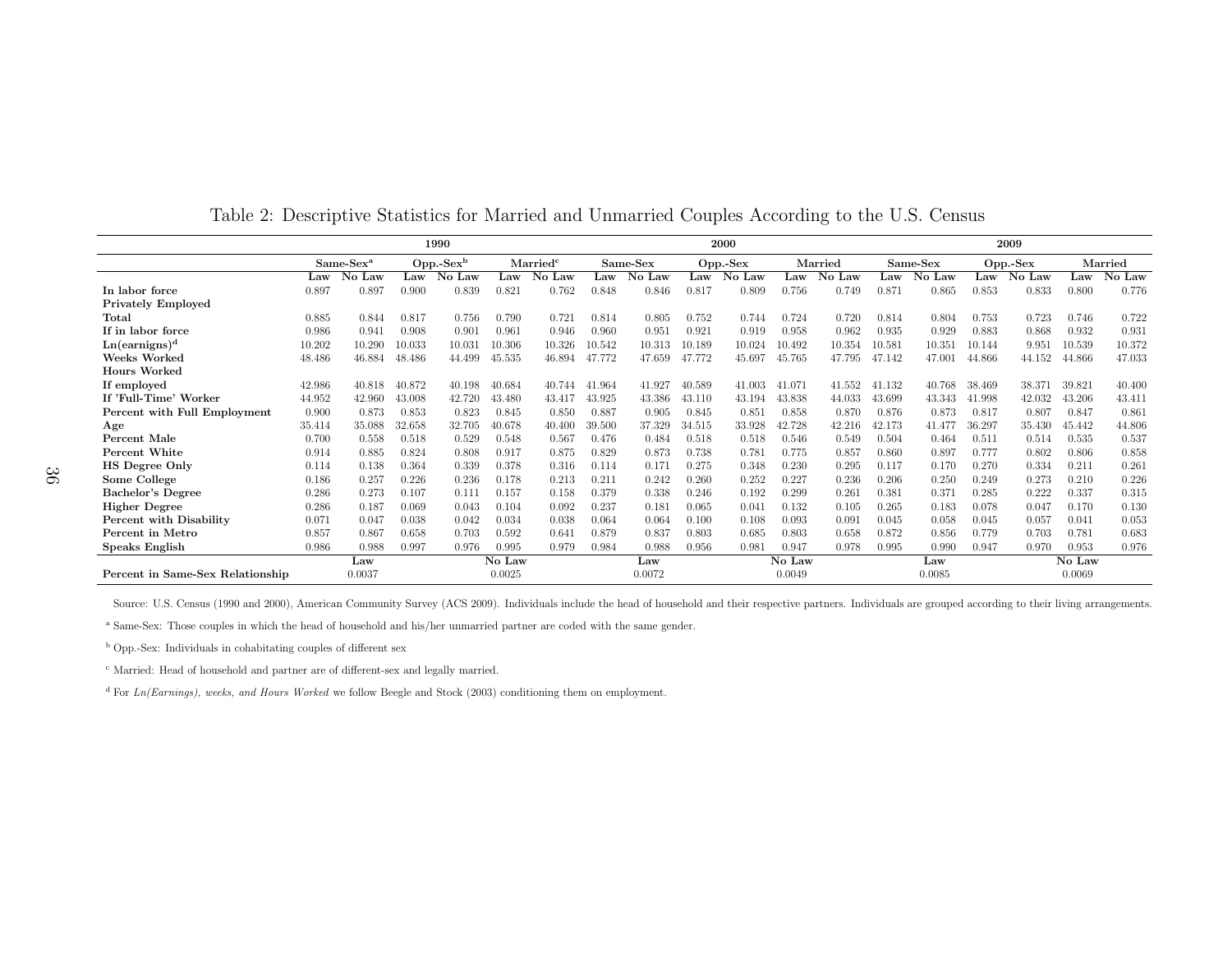|                                |           |          | <b>Married Individuals</b><br>as Reference | Different-Sex Unmarried<br>Cohabitants as Reference |           |             |           |           |
|--------------------------------|-----------|----------|--------------------------------------------|-----------------------------------------------------|-----------|-------------|-----------|-----------|
|                                | Men       | t-stat   | Women                                      | t-stat                                              | Men       | t-stat      | Women     | t-stat    |
| <b>Hours Worked</b>            | 0.0136    | 27.70    | 0.0207                                     | 28.66                                               | 0.0159    | 35.83       | 0.0203    | 27.26     |
| Weeks Worked                   | 0.0327    | 82.58    | 0.0339                                     | 83.17                                               | 0.0330    | 71.75       | 0.0340    | 55.28     |
| Age                            | 0.0674    | 66.41    | 0.0485                                     | 46.79                                               | 0.0659    | 33.13       | 0.0643    | $34.95\,$ |
| Age Squared                    | $-0.0007$ | $-58.34$ | $-0.0005$                                  | $-42.39$                                            | $-0.0007$ | $-26.92$    | $-0.0007$ | $-28.47$  |
| Head of Household              | 0.0758    | 24.61    | 0.0289                                     | 9.80                                                | 0.1239    | 24.06       | 0.0561    | 10.75     |
| Presence of Children           | 0.0371    | 11.56    | $-0.0292$                                  | $-7.68$                                             | $-0.0258$ | $-3.83$     | $-0.0683$ | $-9.58$   |
| High-School Degree             | 0.1188    | 13.59    | 0.0663                                     | 4.56                                                | 0.1161    | 18.42       | 0.1116    | 8.83      |
| Some College                   | 0.2270    | 20.42    | 0.2062                                     | 13.10                                               | 0.1897    | 19.92       | 0.2279    | 16.07     |
| <b>College Degree</b>          | 0.4907    | 33.48    | 0.4931                                     | 26.26                                               | 0.4239    | 29.34       | 0.4950    | 29.32     |
| Post-College Degree            | 0.7424    | 31.44    | 0.7595                                     | 32.73                                               | 0.6873    | 24.73       | 0.7349    | 29.97     |
| <b>Disabled</b>                | $-0.1012$ | $-15.40$ | $-0.0767$                                  | $-11.07$                                            | $-0.0908$ | $-7.98$     | $-0.0908$ | $-8.32$   |
| Speaks English                 | 0.3627    | 21.02    | 0.3501                                     | 16.38                                               | 0.2692    | 11.19       | 0.3492    | 11.98     |
| White                          | 0.1798    | 28.98    | 0.0745                                     | 15.89                                               | 0.1381    | 20.97       | 0.0718    | 10.54     |
| Resides in Metro Area          | 0.1334    | 21.99    | 0.1590                                     | 24.07                                               | 0.0934    | 11.47       | 0.1389    | 16.91     |
| ADL*SS                         | 0.0084    | 0.28     | $-0.0145$                                  | $-0.49$                                             | 0.0327    | 1.04        | 0.0038    | 0.11      |
| <b>Unearned Real Income</b>    | 0.0143    | 25.31    | 0.0101                                     | 18.57                                               | 0.0111    | $\ \, 9.25$ | 0.0042    | $4.57\,$  |
| Time since Passed              | $-0.0013$ | $-17.00$ | 0.0032                                     | 34.36                                               | 0.0050    | 24.70       | 0.0024    | 9.63      |
| Time since Passed*SS           | 0.0078    | 4.00     | $-0.0039$                                  | $-1.45$                                             | 0.0050    | 2.27        | $-0.0046$ | $-1.59$   |
| Local ADL                      | 0.0300    | 1.91     | 0.0839                                     | 5.92                                                | 0.0457    | 2.05        | 0.0757    | 4.07      |
| Local ADL*SS                   | 0.0031    | 0.14     | $-0.0026$                                  | $-0.08$                                             | 0.0032    | 0.14        | 0.0094    | 0.31      |
| In Same Sex Relationsihip (SS) | $-0.2577$ | $-2.24$  | 0.0067                                     | 0.12                                                | $-0.1050$ | $-0.89$     | 0.0903    | 1.12      |
| $R-Squared$                    | 0.3738    |          | 0.3915                                     |                                                     | 0.4029    |             | 0.4513    |           |
| No. Observations               | 808,603   |          | 548,931                                    |                                                     | 74,963    |             | 65,569    |           |

Table 3: Overall DDD Estimates of the Impact of Antidiscrimination Laws on Ln(AnnualEarnings)

t-statistics are calculated based on standard errors that are corrected for clustering of observations by state and year. Additional controls include age, age-squared, race, gender, education (in which no-high-school degree is the reference group), metropolitan area, and English proficiency. Number of weeks worked, and usual hours worked per week are also included. All specifications use samples with individuals that worked 27 weeks or more, and at least 30 hours per week only. Earnings are adjusted for inflation where 1990 is the base year.